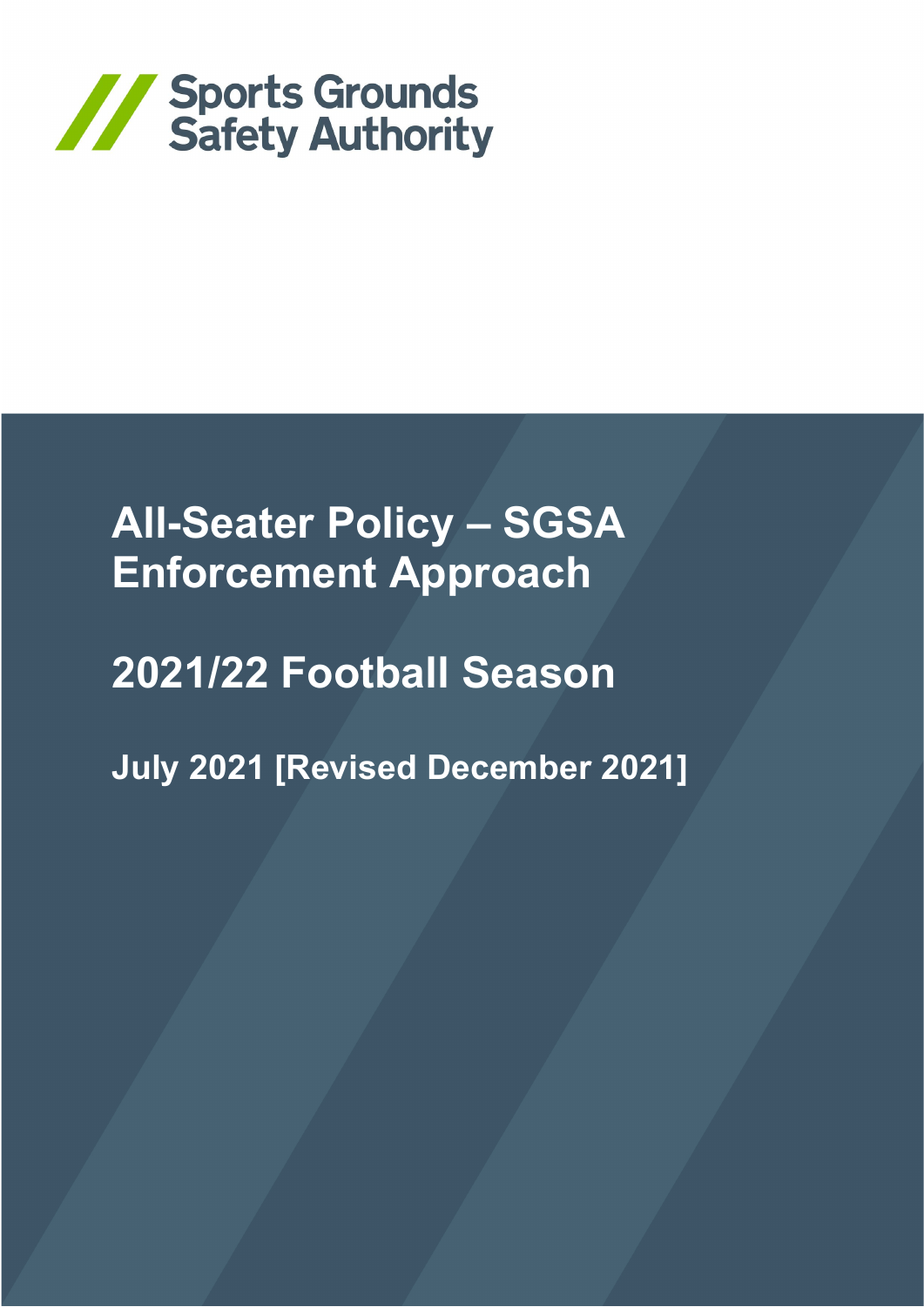# **Contents**

 $\boldsymbol{\mathit{II}}$ 

| 'Reasonable steps' to demonstrate compliance with the all-seater licence conditions 12                                                                                                                                                                                      |  |
|-----------------------------------------------------------------------------------------------------------------------------------------------------------------------------------------------------------------------------------------------------------------------------|--|
|                                                                                                                                                                                                                                                                             |  |
| Table 1: SGSA all-seater spectator safety risk categorisation approach 2021/22 16                                                                                                                                                                                           |  |
|                                                                                                                                                                                                                                                                             |  |
| Local authority enforcement of safety certificates under the 1975 Act 19                                                                                                                                                                                                    |  |
| SGSA oversight of local authority safety certification responsibilities  19                                                                                                                                                                                                 |  |
|                                                                                                                                                                                                                                                                             |  |
|                                                                                                                                                                                                                                                                             |  |
|                                                                                                                                                                                                                                                                             |  |
|                                                                                                                                                                                                                                                                             |  |
|                                                                                                                                                                                                                                                                             |  |
| Annex B: Additional background - roles and responsibilities of all interested parties  32                                                                                                                                                                                   |  |
|                                                                                                                                                                                                                                                                             |  |
| Figure 1: All-seater policy: SGSA enforcement approach for the 21/22 season - overview. 34                                                                                                                                                                                  |  |
| Figure 2: All-seater policy: SGSA enforcement approach for the 21/22 season - detail  35                                                                                                                                                                                    |  |
| Figure 3: All-seater policy: SGSA enforcement approach for the 21/22 season – sliding scale<br>of enforcement options where evidence suggests ongoing non-compliance with all seater                                                                                        |  |
| Figure 4: Licensed standing areas at 'early adopter' grounds: SGSA enforcement approach<br>for the 21/22 season - sliding scale of enforcement options where evidence suggests<br>ongoing non-compliance with all seater conditions (under 1989 Act powers unless otherwise |  |
| Annex D: Potential enforcement action by local authorities under the Safety of Sports                                                                                                                                                                                       |  |
| Annex E: Causes and potential impact of standing in seated areas  40                                                                                                                                                                                                        |  |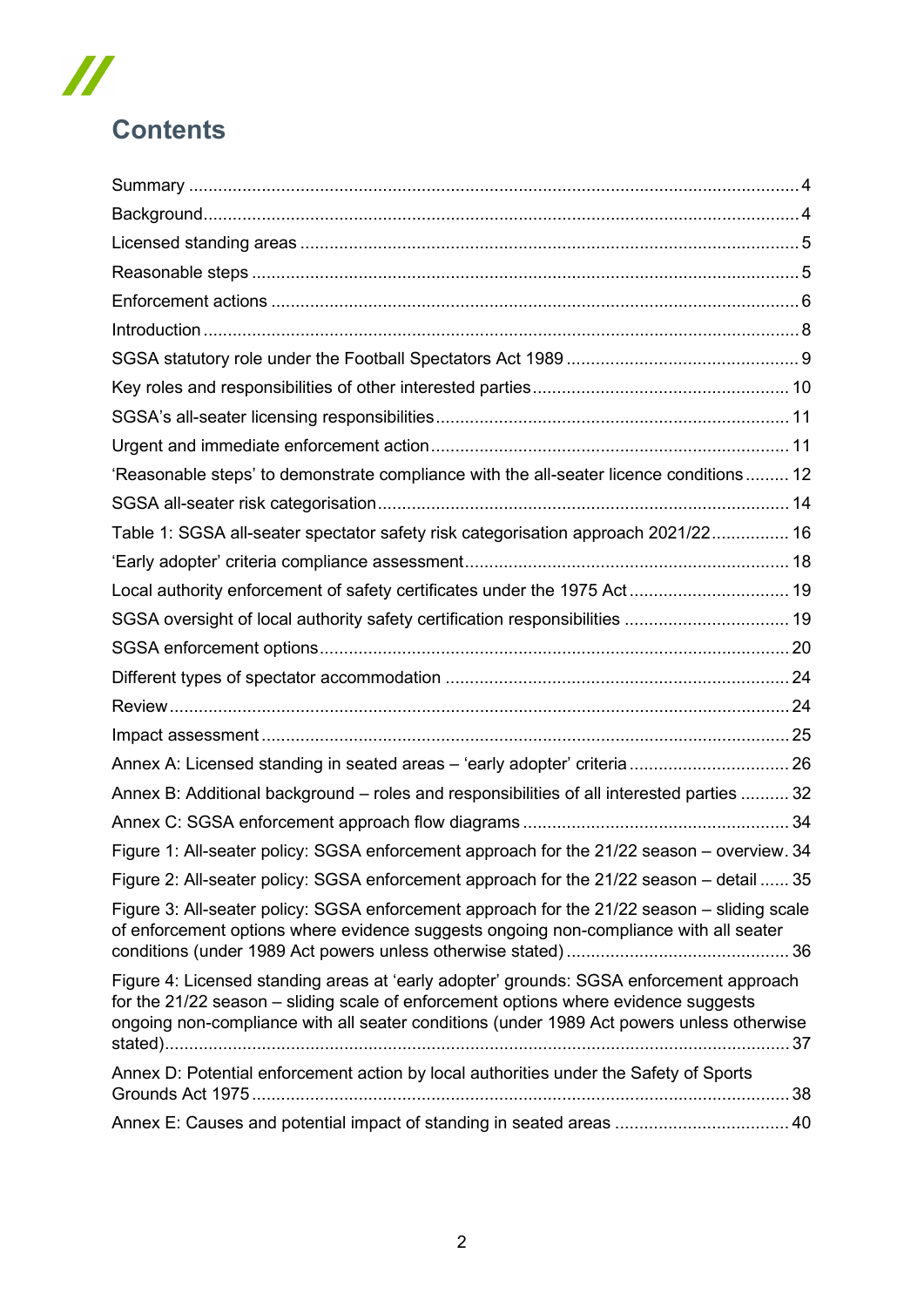

## **Further information:**

Sports Grounds Safety Authority 10 South Colonnade, London, E14 4PU

020 7930 6693

[info@sgsa.org.uk](mailto:info@sgsa.org.uk) [www.sgsa.org.uk](http://www.sgsa.org.uk/)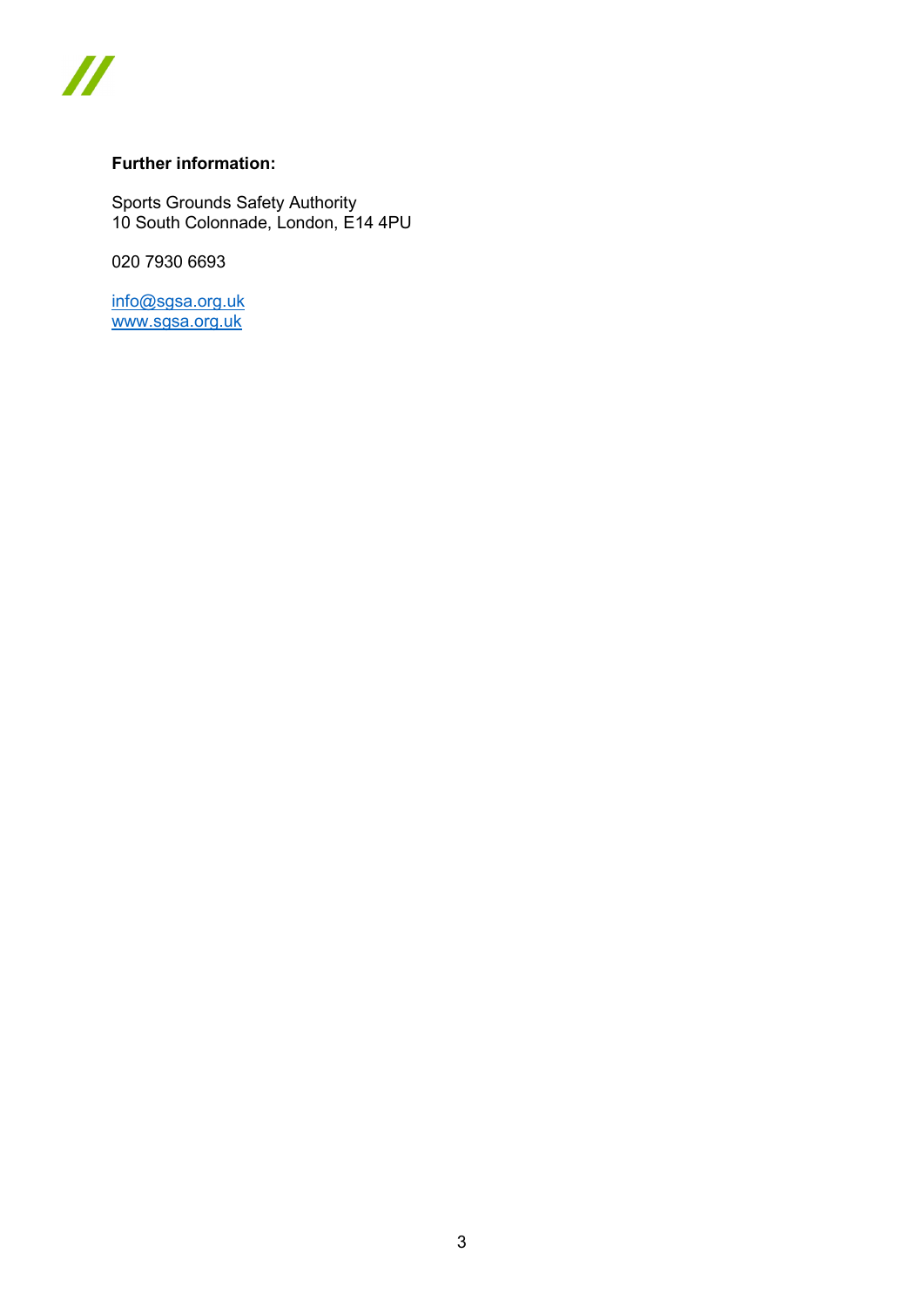## <span id="page-3-0"></span>**Summary**

The Sports Grounds Safety Authority (SGSA) is the UK Government's expert body in respect of sports ground safety. The SGSA supports sports grounds, clubs, local authorities and others to create a safe and enjoyable experience for spectators.

This document outlines the SGSA's approach in the 2021/22 football season to enforcement of the all-seater licence conditions under statutory powers in the [Football Spectators Act](https://www.legislation.gov.uk/ukpga/1989/37/contents)  [1989.](https://www.legislation.gov.uk/ukpga/1989/37/contents) It outlines a transparent approach as to how the issues associated with persistent standing in seated areas will be managed in the context of the SGSA's licensing system.

This document has been revised to reflect the government's recent decision to allow, from 1 January 2022 to the end of the 21/22 season, certain grounds currently subject to the allseater policy to operate licensed standing areas in seated accommodation. 'Early adopter' grounds will be those grounds subject to the all-seater policy who can demonstrate compliance with the SGSA's published criteria. 'Early adopter' grounds will operate under new SGSA licences containing licensed standing conditions, and this revised document explains SGSA's approach to the enforcement of those new licence conditions.

This document builds on the consistent and proportionate approach adopted by SGSA in previous seasons. That approach has helped to facilitate ongoing constructive engagement with grounds about the spectator safety risks associated with persistent standing, and the agreement of voluntary mitigation measures at those grounds identified as high risk.

## <span id="page-3-1"></span>**Background**

Under the Football Spectators Act 1989 (the 1989 Act), the SGSA has a statutory responsibility for the issuing of licences to sports grounds for designated football matches in England and Wales.

The overarching role for the licensing system is to ensure the safety of spectators at grounds at which designated football matches are played. The SGSA has power to impose additional licence terms or conditions where it considers such action would be appropriate.

The Government's current all-seater policy does not allow standing accommodation at Wembley Stadium, the Principality Stadium, and the grounds used by clubs which have been in the Premier League or Championship for more than three years since the start of the 1994/95 season, with the exception of 'early adopter' grounds – see 'Licensed Standing Areas' section below.

Two additional conditions are imposed on the licences issued by the SGSA for each allseater ground:

- 1. Only seated accommodation is to be provided for spectators at a designated football match; and
- 2. Spectators shall only be admitted to watch a designated football match from seated accommodation.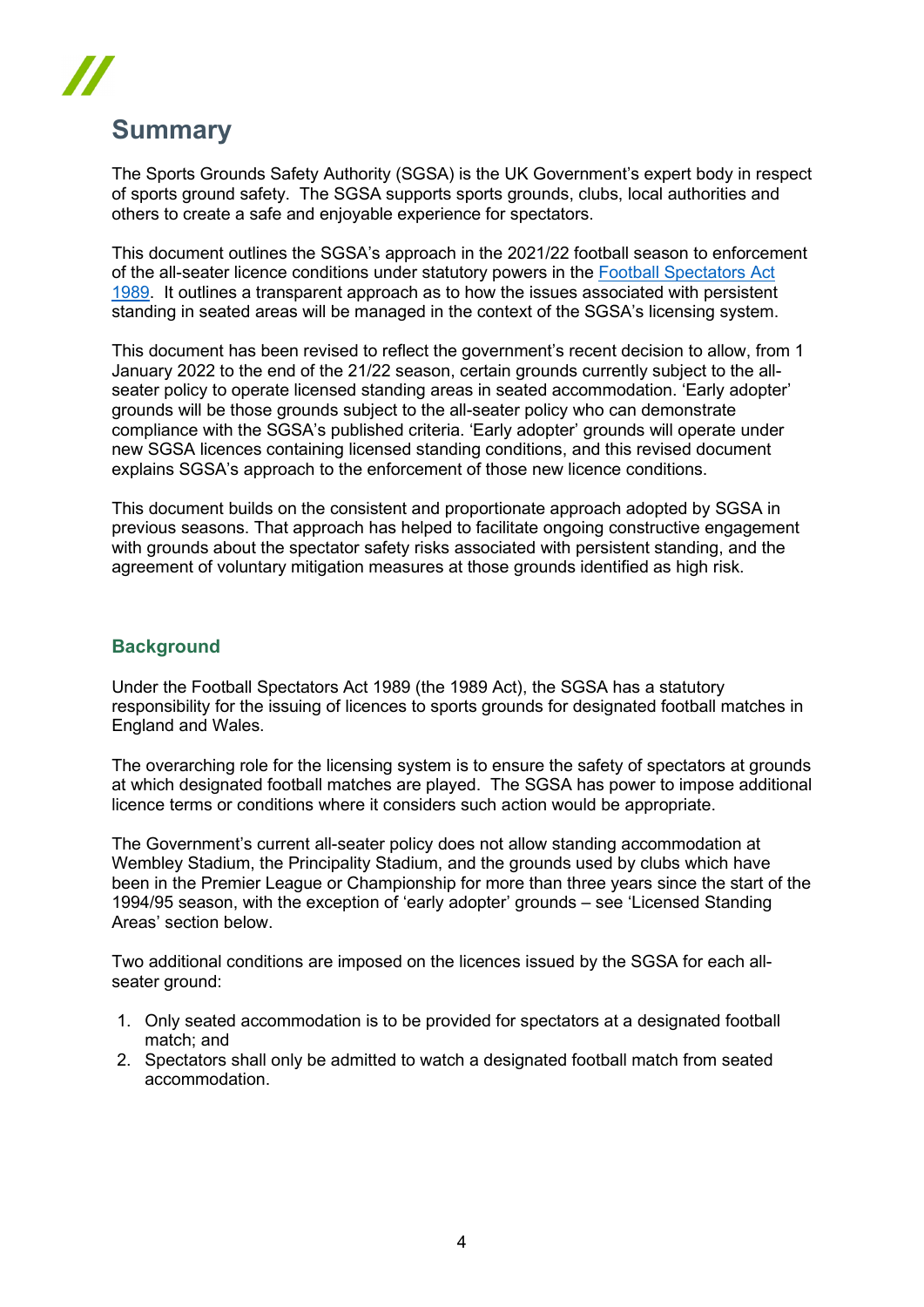

## <span id="page-4-0"></span>**Licensed standing areas**

Following the government announcement of 22 September 2021, those grounds currently subject to the all-seater licence conditions outlined above, and who can demonstrate compliance with the SGSA's published criteria, are allowed to become 'early adopters' and operate licensed standing areas from 1 January 2022 until the end of the 21/22 season.

The standard licence conditions for all licenses issued by the SGSA in respect of 'early adopter' grounds are set out below. Conditions 1-3 are consistent with other all-seater grounds (with condition 1 being a feature of all SGSA licenses), while conditions 4-5 are specific conditions governing the operation of licensed standing areas:

- 1. The licence holder shall permit any person authorised by the Secretary of State or the Sports Grounds Safety Authority to:
	- a. enter at any reasonable time the premises to which this licence applies; and
	- b. make such inspection of the premises and such enquiries relating to them as he considers necessary for the purposes of Part 1 of the Football Spectators Act 1989.
- 2. Only seated accommodation is to be provided for spectators at a designated football match.
- 3. Spectators shall only be admitted to watch a designated football match from seated accommodation.
- 4. The licence holder need not comply with conditions 2 and 3 above in respect of seats incorporating barriers or seats with independent barriers, where SGSA has confirmed in writing for the purpose of this paragraph that:
	- a. such accommodation meets the standards for the time being set by the SGSA; and
	- b. the management of spectators within such accommodation meets the standard required by SGSA to ensure their safety
- 5. SGSA may at any time, by notice in writing to the licence holder, vary or withdraw any confirmation it has given in respect of accommodation for the purposes of condition 4 above.

This document provides details about the 'early adopter' criteria and associated standards that SGSA expects ground management to meet in order to comply with conditions 3 and 4 above.

#### <span id="page-4-1"></span>**Reasonable steps**

This document provides details of the reasonable steps the SGSA expects the licence holder (henceforth "ground management") to carry out to comply with the all-seater licence conditions. These include: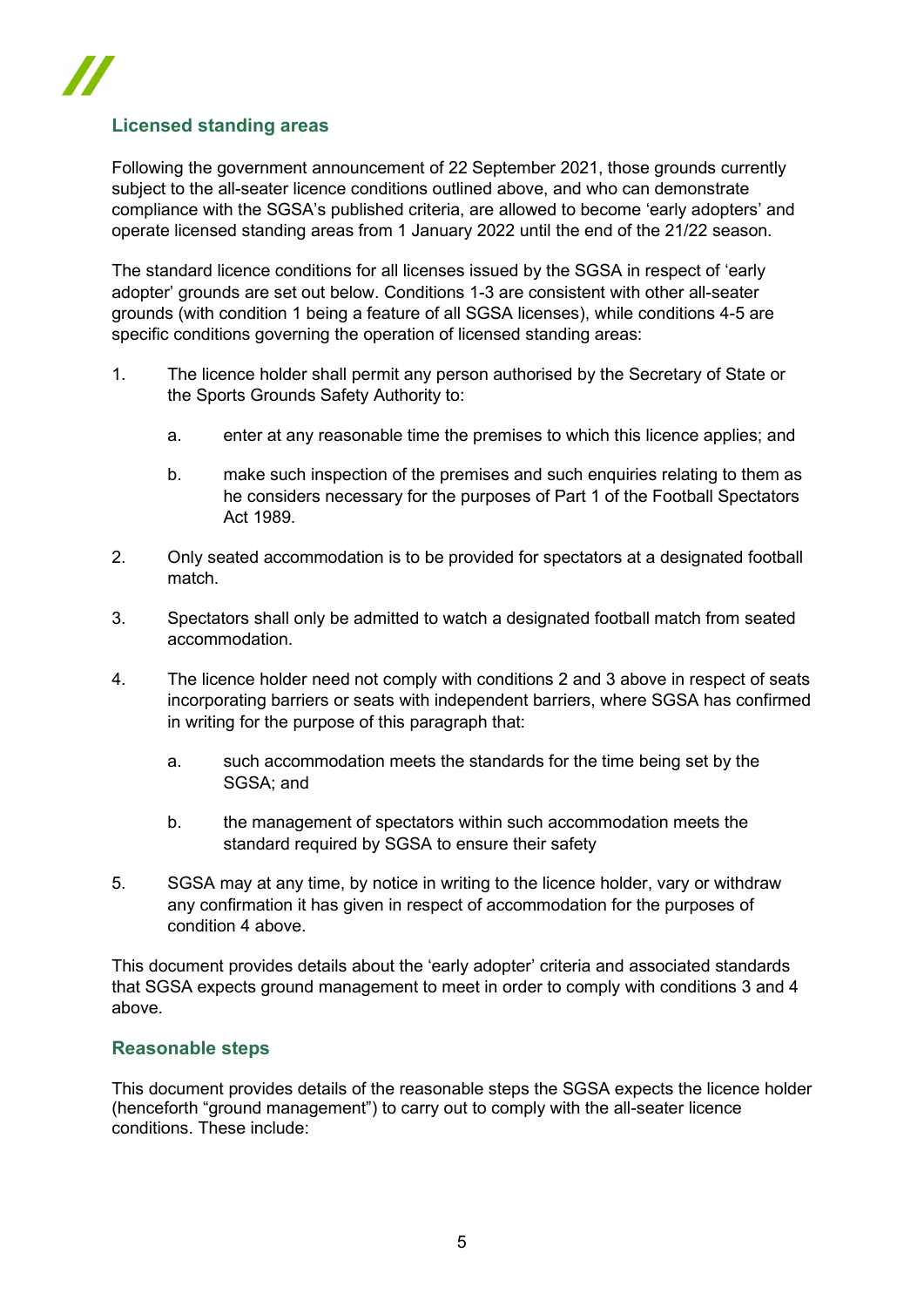

- Taking visible and active measures to limit persistent standing in seated areas during designated football matches.
- Working with and educating spectators around safety, crowd management and customer care issues associated with persistent standing in seated areas.
- Keeping gangways and vomitories clear at all times.
- Ensuring the views of disabled spectators are not impeded by others standing.

For the avoidance of doubt, the reasonable steps outlined above continue to apply in relation to 'early adopter' grounds which provide both seated and licensed standing accommodation for spectators. This is particularly relevant in circumstances where the capacity of the licensed standing area(s) proves to be insufficient to meet demand for such areas and spectators in other parts of the ground are choosing to stand in seated areas.

Additionally, the document outlines what further actions can be taken by ground management to manage residual safety risks for those spectators who still choose to stand in seated areas. These include:

- Limiting persistent standing to areas where the safety risks are lower;
- Recognising particular triggers associated with persistent standing and addressing them in the development and implementation of up to date and fit for purpose persistent standing management plans;
- Installing seats with barriers or independent rails where persistent standing continues to take place, in line with guidance of the Guide to Safety at Sports Grounds (Green Guide), although only once all other measures have been tried; and,
- For those grounds that are subject to the all-seater policy on a voluntary basis, considering replacing seated areas with other forms of spectator accommodation such as terracing to prescribed standard<sup>[1](#page-5-1)</sup> or dual purpose seating.

Again, the further actions outlined above are relevant in circumstances where the capacity of any licensed standing area(s) at an 'early adopter' ground proves to be insufficient to meet demand for such areas and spectators in other parts of the ground are choosing to stand in seated areas.

#### <span id="page-5-0"></span>**Enforcement actions**

The SGSA will work with ground management to address issues, liaising with relevant local authorities which have safety certification responsibilities where these are engaged. Any SGSA enforcement options under the 1989 Act will be tailored to the risk and compliance levels for each ground. The SGSA will, subject to the nature of risk and compliance issues encountered, adopt a graduated scale of actions to give ground management every opportunity to take all reasonable steps to comply with the all-seater licence conditions and/or licensed standing conditions. This will include:

- Providing advice and guidance about additional reasonable steps and, where necessary, setting timescales for achieving compliance.
- Seeking to agree voluntary measures so that ground management has the opportunity to implement the actions necessary to achieve compliance.
- Issuing a written warning to ground management in the event of continued failures to comply.

<span id="page-5-1"></span><sup>1</sup> For further details, see SGSA website: [Terracing](https://sgsa.org.uk/guidance/terracing/)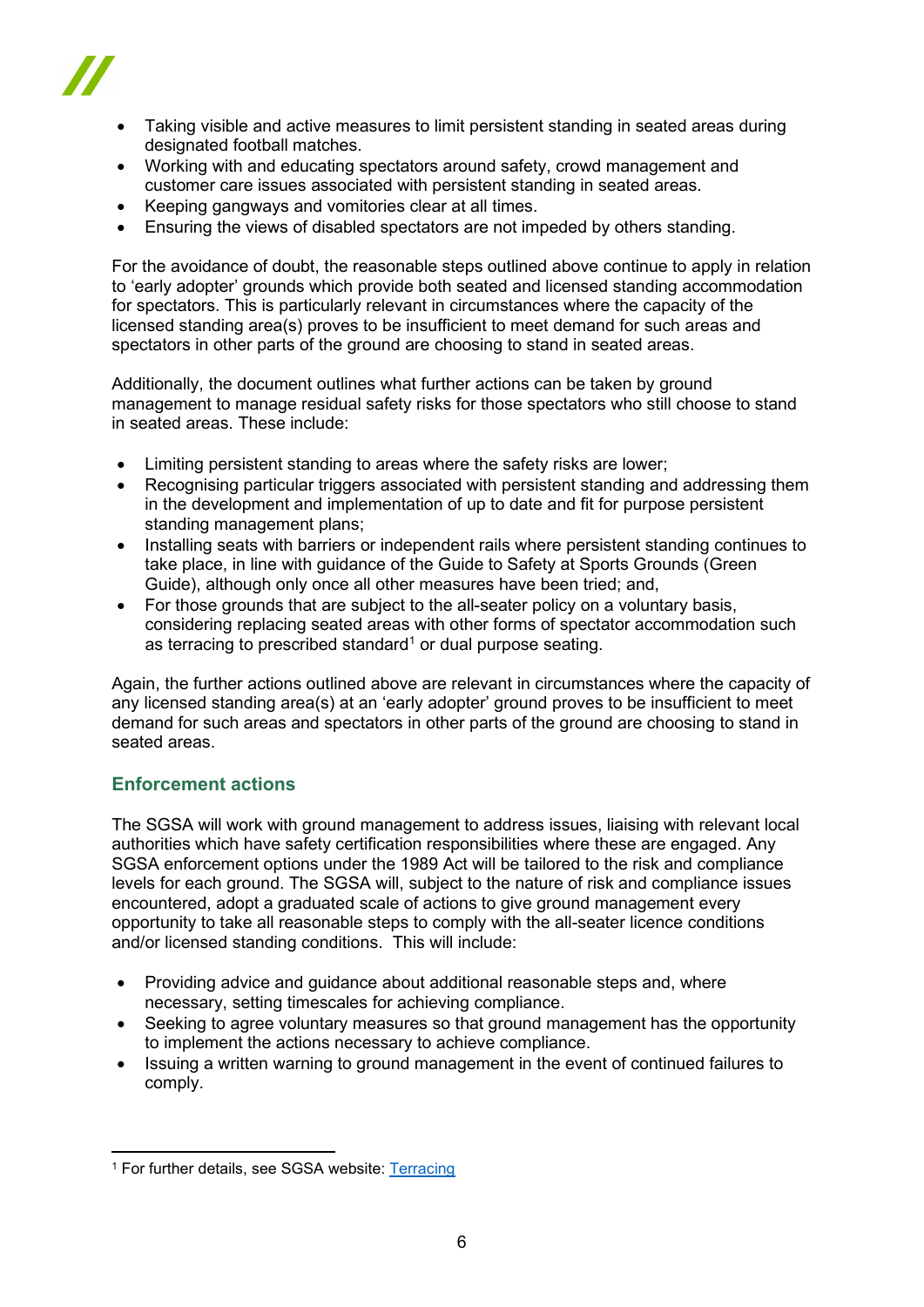

• Informing the relevant local authority that the SGSA is minded to move towards formal enforcement in respect of licence conditions so that they can consider any parallel actions required under the safety certification process.

If, subject to the nature of risk and compliance issues encountered, having gone through all of the actions, ground management still fails to comply, the SGSA may take the following formal enforcement action:

- impose additional licence conditions; and/or
- suspend part, or all of the licence; and/or
- revoke/not renew all or part of the licence.

These formal enforcement options will generally only be considered if other actions have failed and the safety risk for spectators remains unacceptably high.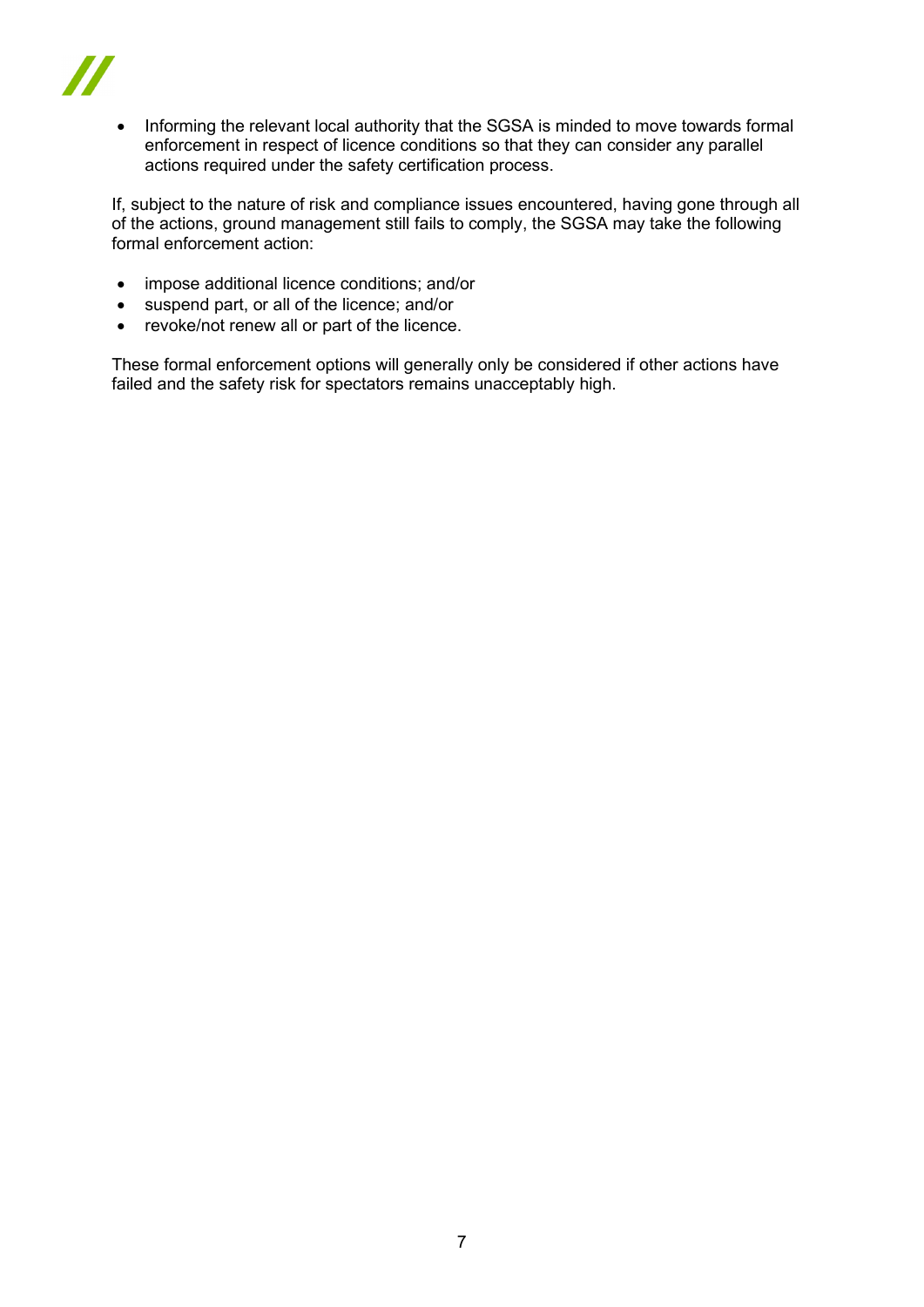# <span id="page-7-0"></span>**Introduction**

- 1. The Government's current policy in respect of all-seated grounds dates from the start of the 1994/95 season and is enforced by way of conditions set out in the licence issued by the Sports Grounds Safety Authority (SGSA) in respect of premises where designated football matches are played in England and Wales<sup>[2](#page-7-1)</sup> (henceforth "ground(s)"). Where grounds are required to be all-seated, the SGSA is instructed by the Secretary of State for Digital, Culture, Media and Sport to include licence conditions restricting the admission of spectators to seated accommodation.
- 2. This document outlines the SGSA's proposed approach to enforcement of those licence conditions in the 2021/22 season, including in relation to incidents of persistent standing<sup>3</sup> in seated areas of those grounds subject to the Government's current allseater policy.
- 3. Additionally, the document outlines SGSA proposed approach to the enforcement of licensed standing conditions at those all-seater grounds that have been allowed to become 'early adopters' and operate licensed standing areas from 1 January 2022 until the end of the 2021/22 season.
- 4. The document builds on the consistent and proportionate approach adopted by SGSA in 2019/20. That approach helped to facilitate ongoing, constructive engagement between SGSA and individual grounds about the spectator safety risks associated with persistent standing, and the agreement of voluntary mitigation measures at those grounds identified as high risk.
- 5. The document also details how the SGSA will discharge its statutory oversight of local authorities' safety certification responsibilities. It supplements the SGSA's Oversight and [Licensing Policy](https://sgsa.org.uk/oversight-and-licensing-policy/)<sup>[4](#page-7-3)</sup>, and should be read in conjunction with that Policy.
- 6. SGSA recognises that there are several interested parties in relation to the enforcement of the Government's all-seater policy, including individual grounds subject to the policy, relevant local authorities, relevant police bodies, football governing bodies and supporters. The SGSA's enforcement approach is mindful of the respective roles and responsibilities of those interested parties, and of better regulation principles including the need for enforcement action to be transparent, proportionate, consistent, and targeted where the risks are greatest.
- 7. As in previous seasons, this document will continue to be kept under review to ensure it remains appropriate and fit for purpose, for example, to reflect evidence gathered from the 'early adopters' licensed standing programme.

<span id="page-7-1"></span><sup>&</sup>lt;sup>2</sup> A designated match is defined under the Football Spectators (Designation of Football Matches in [England and Wales\) Order 2000](http://www.legislation.gov.uk/uksi/2000/3331/contents/made) as "any association football match which is played at Wembley Stadium, at the [Principality] Stadium in Cardiff or at a sports ground in England and Wales which is registered with the Football League or the Football Association Premier League as the home ground of a club which is a member of the Football League or the Football Association Premier League at the time the match is played".

<span id="page-7-2"></span><sup>3</sup> In this document persistent standing is defined as when individuals in seated areas stand for prolonged periods of time other than for short durations during moments of excitement.

<span id="page-7-3"></span><sup>4</sup> The SGSA Oversight and Licensing Policy is available here: [https://sgsa.org.uk/oversight-and](https://sgsa.org.uk/oversight-and-licensing-policy/)[licensing-policy/](https://sgsa.org.uk/oversight-and-licensing-policy/)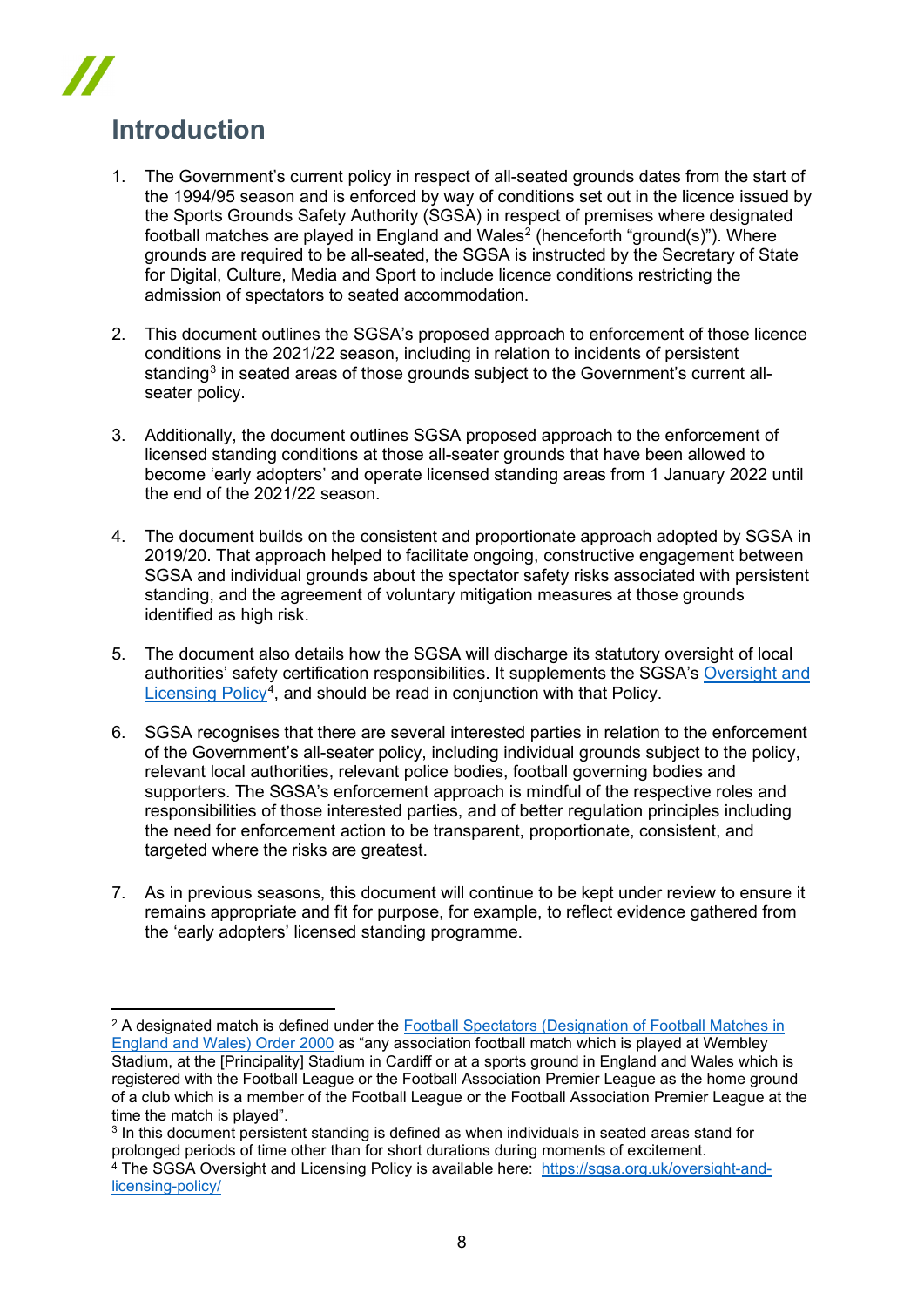## <span id="page-8-0"></span>**SGSA statutory role under the Football Spectators Act 1989**

- 8. The SGSA has powers under the [Football Spectators Act 1989](https://www.legislation.gov.uk/ukpga/1989/37/contents) (the 1989 Act) to issue licences to admit spectators to grounds which are used for designated football matches in England and Wales. The 1989 Act states the purpose of such licences are "to provide for the safety of spectators…". It makes it an offence for a club/stadium operator to admit spectators for such matches without a SGSA licence or to contravene any term of a licence. The 1989 Act has a broad reach, which can be summarised as: "the proper control of the admission of spectators, including the arrangements to which they are admitted, in the interest of those present during the event, and the proper running of the event".
- 9. The SGSA's role when issuing licences includes ensuring that:
	- spectator safety is secured;
	- the ground and any equipment and procedures at the ground are such that only authorised spectators are admitted to designated football matches; and
	- the arrangements, equipment and procedures at the ground are such as reasonably required to prevent offences at designated football matches.

The SGSA has power to impose additional licence terms or conditions where it considers that such action would be appropriate.

- 10. Offences for breach of a licensing condition, or for admitting spectators without a licence, are subject to a defence<sup>[5](#page-8-1)</sup> that the offence took place without the responsible person's<sup>[6](#page-8-2)</sup> consent and that the responsible person took all reasonable precautions and exercised all due diligence to avoid the commission of the offence.
- 11. The SGSA also has powers under the 1989 Act to oversee local authorities in their regulation (under the [Safety of Sports Grounds Act 1975\)](https://www.legislation.gov.uk/ukpga/1975/52) of safety at all football grounds that are used for designated football matches in England and Wales (see also paragraph 34).
- 12. The Government's all-seater policy does not allow standing accommodation at Wembley Stadium, the Principality Stadium, and the grounds used by clubs who have been in the Premier League or Championship for more than three years since the start of the 1994/95 season, with the exception of 'early adopter' grounds – see paragraph 13 below. The policy is administered and enforced through two conditions in the licences issued by the SGSA. These are:
	- a. Only seated accommodation is to be provided for spectators at a designated football match; and
	- b. Spectators shall only be admitted to watch a designated football match from seated accommodation.
- 13. Following the government announcement of 22 September 2021, those grounds currently subject to the all-seater licence conditions outlined above, and who can demonstrate compliance with 'early adopter' criteria (see [Annex A\)](#page-24-1), are permitted by the

<span id="page-8-1"></span><sup>5</sup> Sections 10(14) or 9(2) of the [Football Spectators Act 1989](https://www.legislation.gov.uk/ukpga/1989/37/contents)

<span id="page-8-2"></span><sup>&</sup>lt;sup>6</sup> 'Responsible person' in this context will normally mean the ground management (which in most cases means the club).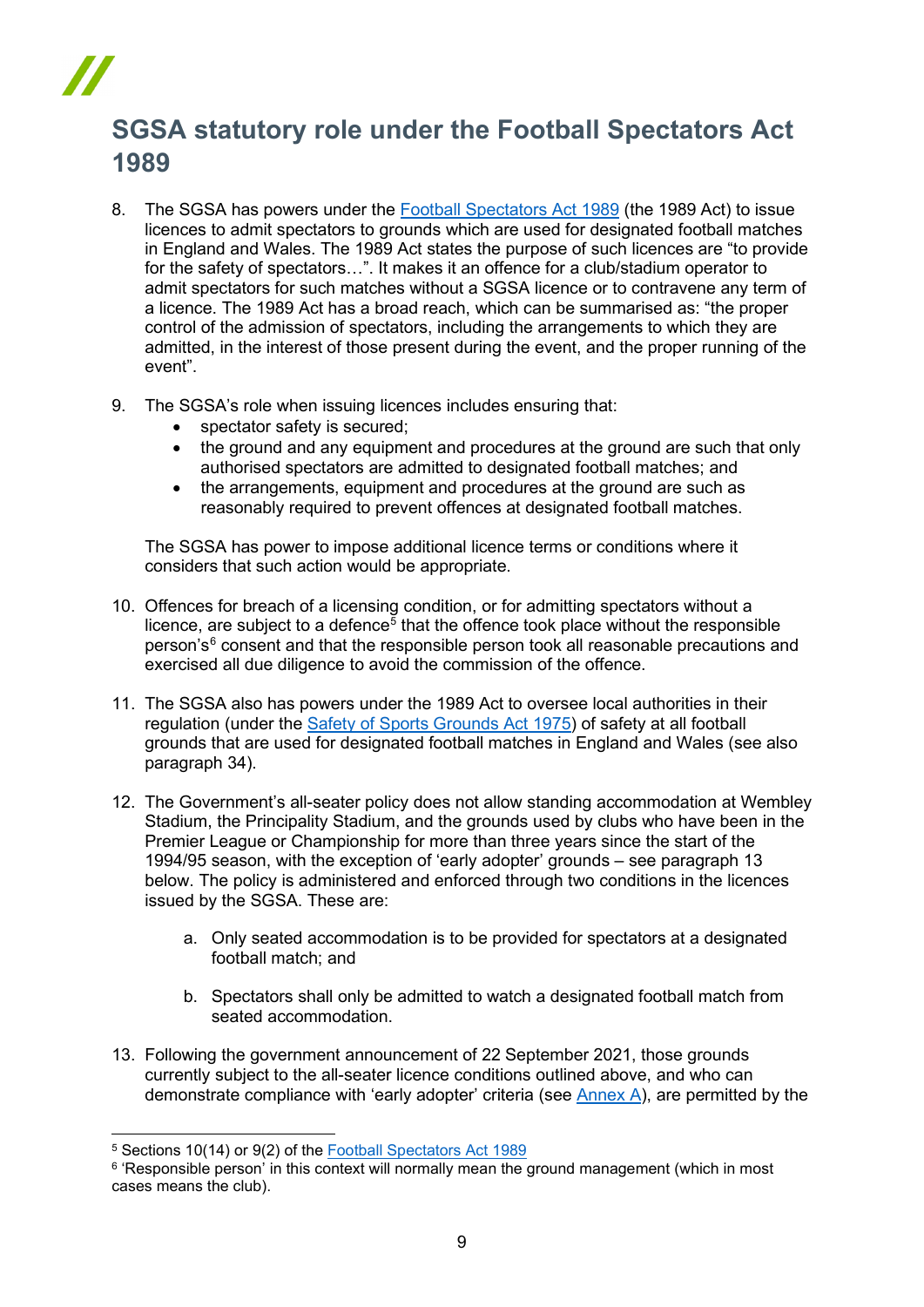

Secretary of State for Digital, Culture, Media and Sport to become 'early adopters' and operate licensed standing areas from 1 January 2022 until the end of the 21/22 season. The first three conditions are consistent with other all-seater grounds (with the first condition a feature of all SGSA licences), while the fourth and fifth conditions are specific conditions governing the operation of licensed standing areas:

- 1. The licence holder shall permit any person authorised by the Secretary of State or the Sports Grounds Safety Authority to:
	- a. enter at any reasonable time the premises to which this licence applies; and
	- b. make such inspection of the premises and such enquiries relating to them as he considers necessary for the purposes of Part 1 of the Football Spectators Act 1989.
- 2. Only seated accommodation is to be provided for spectators at a designated football match; and
- 3. Spectators shall only be admitted to watch a designated football match from seated accommodation.
- 4. The licence holder need not comply with conditions ii. and iii. above in respect of seats incorporating barriers or seats with independent barriers, where SGSA has confirmed in writing for the purpose of this paragraph that:
	- a. such accommodation meets the standards for the time being set by the SGSA; and
	- b. the management of spectators within such accommodation meets the standard required by SGSA to ensure their safety
- 5. SGSA may at any time, by notice in writing to the licence holder, vary or withdraw any confirmation it has given in respect of accommodation for the purposes of condition 4. above.

## <span id="page-9-0"></span>**Key roles and responsibilities of other interested parties**

- 14. **Ground management**, in most cases the club, is primarily responsible for the safety of spectators, for making 'reasonable adjustments'<sup>[7](#page-9-1)</sup> to provide suitable accommodation for disabled spectators, and for enforcing the ground regulations and the all-seater conditions. A match specific risk assessment for the ground should form the basis of how ground management discharges these responsibilities.
- 15. Responsibility for the safety certification of grounds at which designated football matches are played rests with **local authorities** discharging their powers under the [Safety of Sports Grounds Act](https://www.legislation.gov.uk/ukpga/1975/52) 1975 (the 1975 Act). Under the 1975 Act a local authority<sup>[8](#page-9-2)</sup>

<span id="page-9-1"></span><sup>7</sup> Under the terms of the [Equality Act 2010](https://www.legislation.gov.uk/ukpga/2010/15/contents)

<span id="page-9-2"></span><sup>&</sup>lt;sup>8</sup> The unitary authority is responsible for issuing safety certificates and for enforcing the Health and Safety at Work etc Act 1974 (HSWA74); In two tier authorities, the County Council is responsible for issuing safety certificates, with the District/Borough Council responsible for enforcing the HSWA74.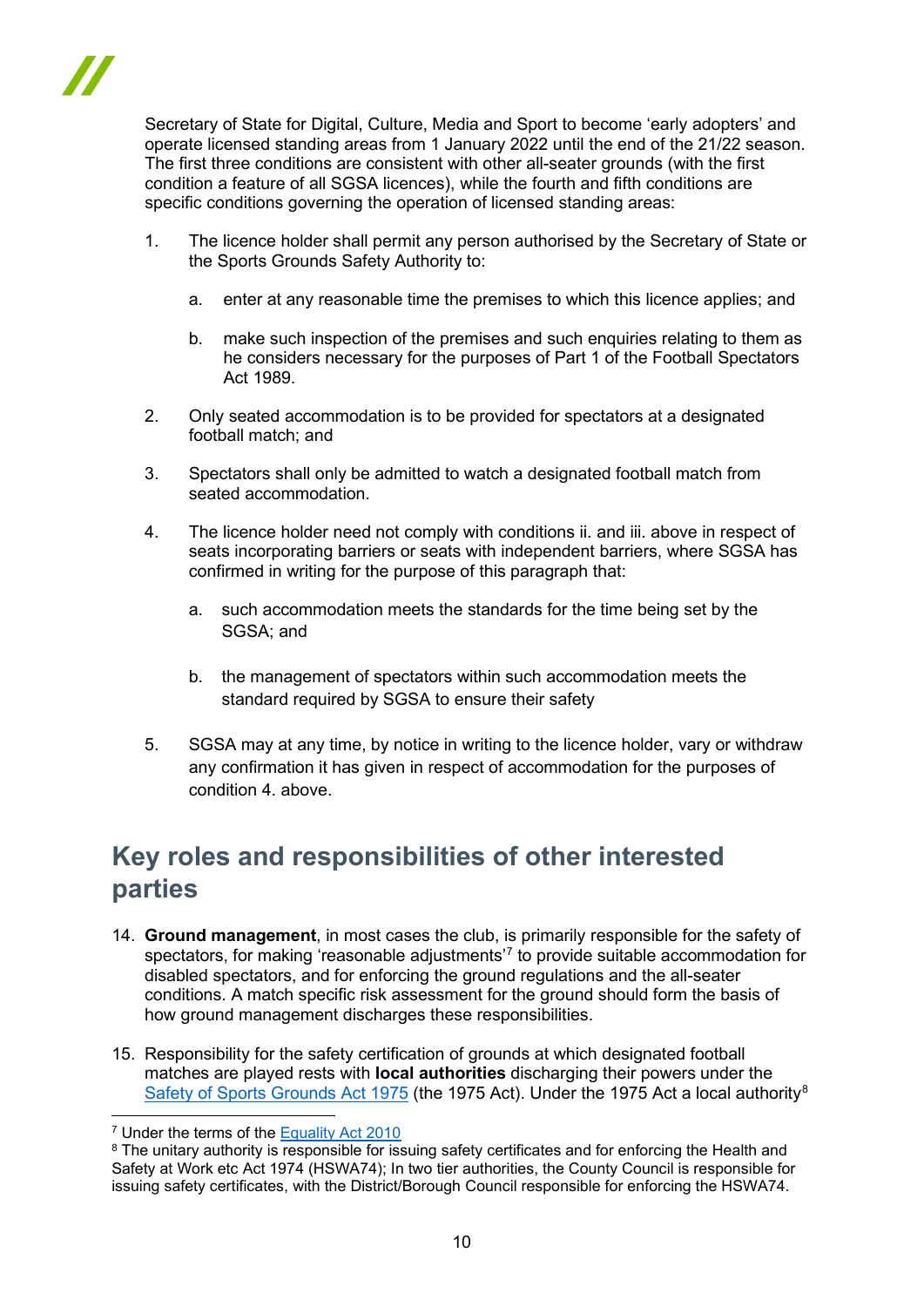is responsible for issuing a general safety certificate for a ground. The local authority needs to be satisfied that the ground management can prevent contravention of the terms and conditions of the certificate (for example through appropriate policies and procedures) to ensure the 'reasonable safety'[9](#page-10-2) of all people who attend 'specified activities' at the ground, including designated football matches. The local authority is also the enforcing authority in relation to the [Health and Safety at Work etc. Act 1974.](https://www.legislation.gov.uk/ukpga/1974/37)

16. Additional background on the roles and responsibilities of all interested parties, including spectators, is at **Annex B.**

## <span id="page-10-0"></span>**SGSA's all-seater licensing responsibilities**

- 17. The primary purpose of the Government's current all-seater policy is to help ensure spectators are kept safe when they watch designated football matches played at home grounds used by clubs in the top two tiers of English football, Wembley Stadium and the Principality Stadium.
- 18. In carrying out the SGSA's statutory functions in relation to the licensing of designated football grounds subject to the all-seater policy, SGSA Inspectors will primarily be concerned with seeking evidence that spectator safety is being managed in accordance with the all-seater licence conditions, and with securing spectator safety, including the safety risks associated with persistent standing in seated areas.
- 19. SGSA Inspectors will consider evidence supplied by the ground management, whether directly or via the relevant local authority, including:
	- health and safety risk assessment(s) for the ground and associated operations manual;
	- match specific risk assessment(s); and
	- the persistent standing management plan.

SGSA Inspectors will consider the evidence on its merits and make judgments about whether ground management is effectively managing both the nature and scale of persistent standing and the associated risks to spectator safety, in the context of the specific ground's infrastructure.

## <span id="page-10-1"></span>**Urgent and immediate enforcement action**

- 20. Where SGSA Inspectors identify evidence, or have evidence brought to their attention, that represents an immediate and significant risk to spectator safety, they will take urgent action, consulting the relevant local authority as necessary (see also the flow diagram at **[Annex C](#page-33-1)**, Figure 1). The type of urgent action by SGSA Inspectors will vary depending on the precise nature of the immediate and significant safety risk and it should be noted that the below are **not** mutually exclusive:
	- a. Informing the relevant local authority, who may then judge that urgent action is needed using their safety certification powers under the 1975 Act (see also paragraphs 32-33 and **Annex D**), where the immediate and significant safety risk

<span id="page-10-2"></span><sup>9</sup> Sections 2(1) and 3(1) of the [Safety of Sports Grounds Act 1975](https://www.legislation.gov.uk/ukpga/1975/52)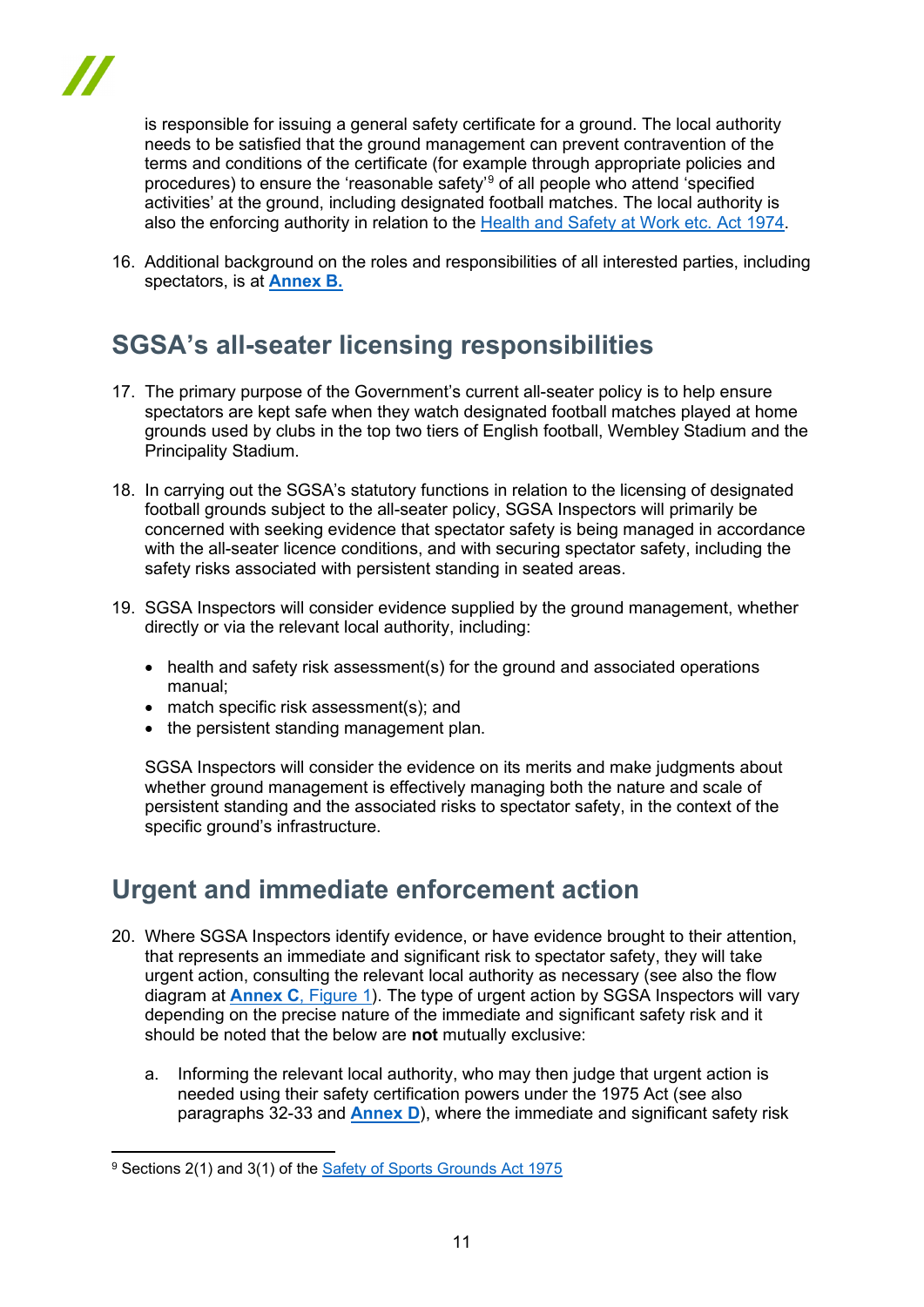

arises from non-compliance with one or more of the terms and conditions for the general safety certificate of the ground; and/or

- b. Using SGSA's powers under the 1989 Act to direct the relevant local authority to include particular terms and conditions in the general safety certificate (see also paragraph 34) in appropriate circumstances. This may include, for example, cases where there is evidence that the basis on which the safety certificate was granted has altered requiring additional measures to secure reasonable safety, or where the SGSA considers that the local authority is not discharging its safety certification responsibilities appropriately; and/or
- c. Formal enforcement action by the SGSA through the licensing regime under the 1989 Act (see also paragraphs 35-48) where there is an immediate and significant safety risk arising from non-compliance with one or both of the all-seater conditions. This may include, for example, cases where a ground is openly selling tickets to standing areas despite this being prohibited, or selling tickets to inappropriate seated accommodation, such as where seating is locked up and therefore not available to spectators to watch the match from a seated position.

## <span id="page-11-0"></span>**'Reasonable steps' to demonstrate compliance with the all-seater licence conditions**

- 21. Whilst acknowledging the need to tailor regulatory action to the circumstances of a specific ground, a broadly consistent overall approach will be taken by the SGSA when assessing evidence of whether a ground is compliant with the all-seater licence conditions. The SGSA will look for evidence that the ground management is visible and active in taking all reasonable precautions and in exercising all due diligence ('reasonable steps') to discourage persistent standing in seated areas and thereby manage spectator safety risks. The causes and potential impact of persistent standing in seated areas, including the safety, crowd management, and customer care issues arising from such spectator behaviour, are detailed at **[Annex](#page-39-0) E**.
- 22. Reasonable steps to discourage persistent standing and thereby comply with the allseater licence conditions could include one or more of the below. In doing so, the SGSA recognises that no single action alone is likely to address the safety risks comprehensively, and that such actions may also manage wider spectator safety risks beyond those associated with persistent standing:
	- a. Ground management and club work with both home and away supporters in the context of their customer charter to identify why they are standing and how best to address this. Ground management and club use the information received from this spectator engagement to inform their approach to managing persistent standing.
	- b. Ground management and club produce and keep under review a programme for educating and persuading their home supporters about why they must sit. This covers safety, crowd management and other customer care issues (see **[Annex E](#page-39-0)**) and explains the likely consequences should spectators continue to stand persistently.
	- c. Ground management and club ensure that season ticket holders and home supporters are clearly advised that it is a condition of entry that they sit and that a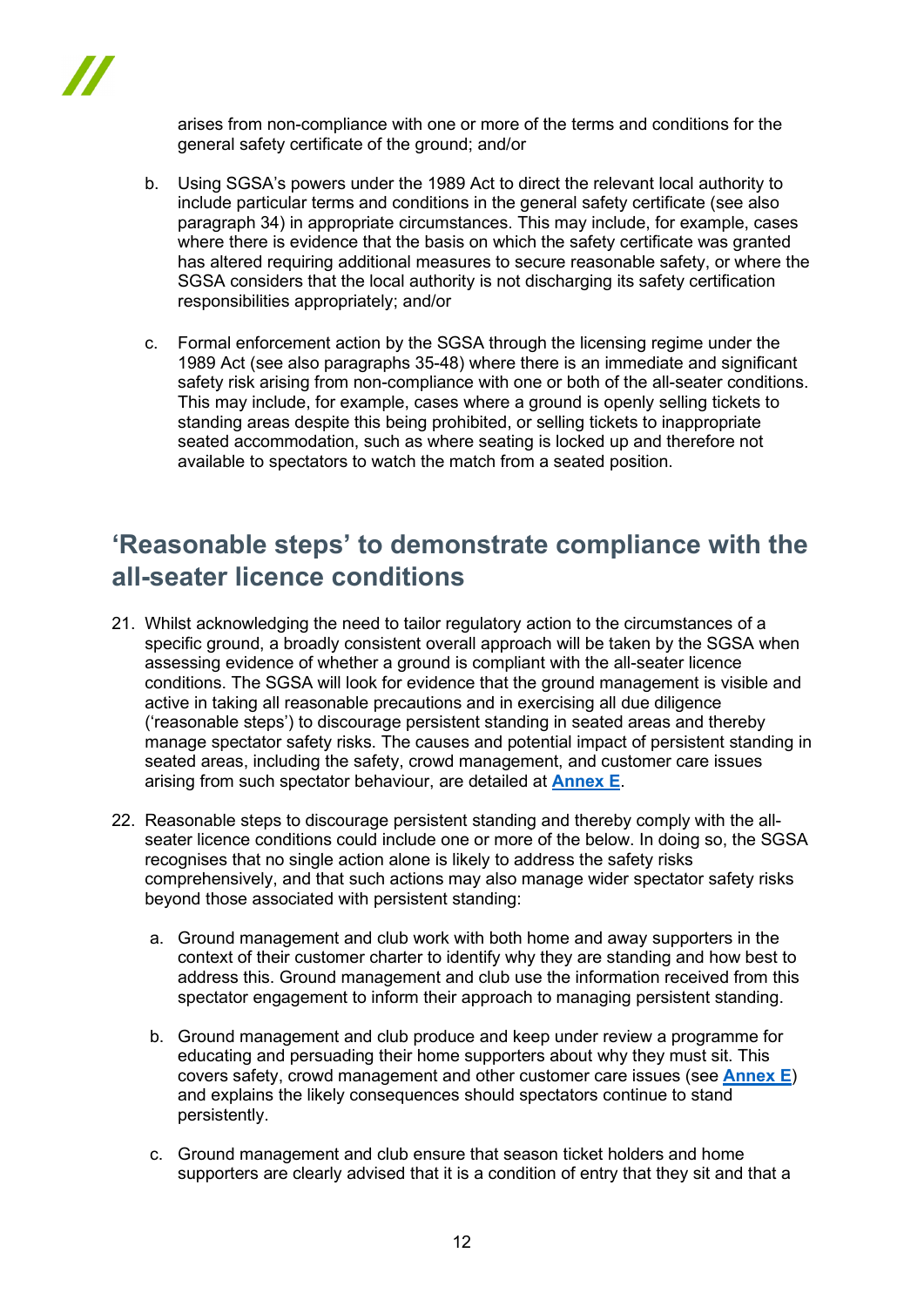

deliberate failure to do so is likely to result in the withdrawal of the ticket without compensation and refusal of entry. Season ticket holders and those receiving their tickets in advance by post, or electronically, should be given this warning in writing.

- d. Ground management and club may wish to warn away supporters that if they stand in seated areas they risk losing entitlement to tickets. Ground management will need to co-operate with other grounds, to ensure they treat all spectators equally both in terms of raising awareness of the all-seater condition in the ground regulations, and in the way in which that condition is enforced.
- e. Ground management takes positive action to ensure that all gangways and vomitories are kept clear at all times, along with such measures as may be necessary to prevent uncontrolled migration by spectators standing in seated areas, for example:
	- closely controlling access to certain areas;
	- ticket checks:
	- taking certain rows of seats, or seats near gangways, out of use; and,
	- raising the height of front barriers on raised seating decks (upper tiers) and vomitories.
- f. Ground management uses accessibility audits to understand how best to meet their obligations under the [Equality Act 2010](https://www.legislation.gov.uk/ukpga/2010/15/contents) and thereby ensure that disabled spectators are not prevented from seeing the pitch by others standing, even for short periods, in seated areas. Where views are obstructed in this way, the ground management should take the row or rows of seats causing the obstruction out of use.
- 23. If a particular ground management can demonstrate robustly that all reasonable steps have been taken to discourage standing in seated areas and thereby comply with the all-seater licence conditions along the lines detailed in the previous paragraph, the SGSA anticipates the focus of its regulatory activity in 2021/22 will then be on working with ground management using voluntary measures to ensure they manage the safety risks for those spectators who are continuing to choose to stand. In such circumstances, the SGSA will liaise closely with the relevant local authority given the clear relevance of safety certification under the 1975 Act. Appropriate action by the ground management could then include:
	- a. Ground management, informed by feedback from home and away supporters, and known heightened safety risks associated with persistent standing, such as standing in upper tiers, and on seating decks with gradients in excess of 25 degrees, using ticket sales and marketing prior to match day, to help limit persistent standing to certain discrete areas of the ground where the spectator safety risks are lower. For example, lower tiers and gradients less than 25 degrees. In doing so, ground management recognises that safety risks still exist, and takes all reasonable steps to ensure the safety of spectators in such areas.
	- b. Ground management, informed by knowledge of the nature and scale of persistent standing at the ground, ensures the persistent standing management plan for the ground recognises the particular triggers (excitation and thrust) which can lead to a progressive crowd collapse, and details the mitigation to manage such triggers (see also c. below), for example, stopping crowd surfing and/or elaborate goal celebrations by spectators.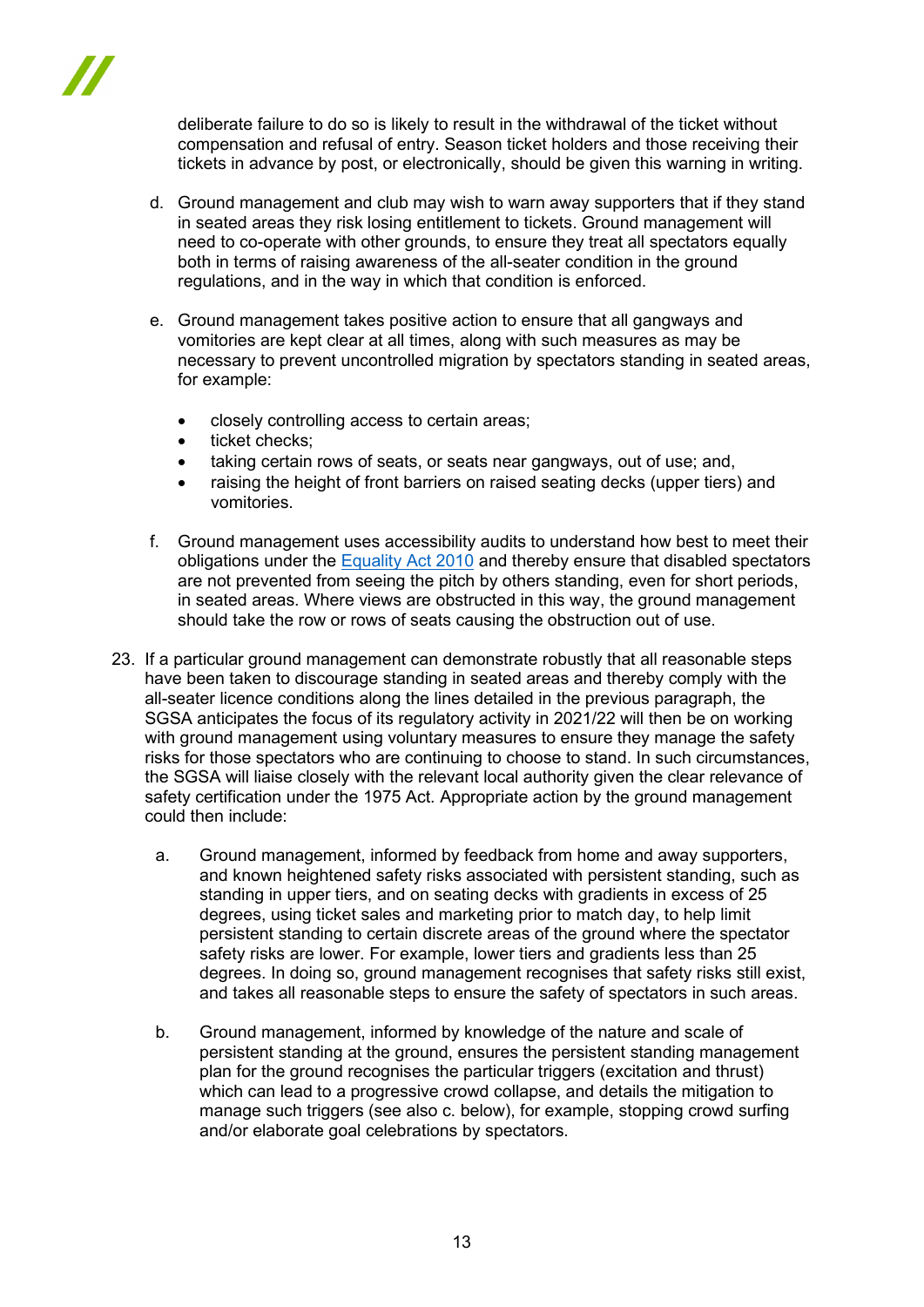- c. Ground management, informed by knowledge of the nature and scale of persistent standing at the ground, ensures that the crowd disorder and anti-social behaviour plan for the ground mitigates the risks of anti-social behaviour, including in persistent standing areas of the ground, for example through ticket checks to ensure appropriate segregation of supporters, and bag/personal searches to stop inappropriate items entering the ground.
- d. If all other mitigation measures have been tried, ground management, in consultation with the relevant local authority and SGSA Inspector and informed by relevant guidance including the Green Guide<sup>[10](#page-13-1)</sup>, installs seats incorporating barriers, or seats with independent barriers, in those remaining seated areas where persistent standing continues to take place. This is in order to reduce the risk of progressive crowd collapse. In doing so, the ground management will be mindful of relevant guidance in the Green Guide, including that crush barriers are only effective on gradients of up to 35 degrees<sup>11</sup>.
	- e. For those grounds that are subject to the all-seater policy on a voluntary basis<sup>[12](#page-13-3)</sup>, ground management in consultation with the relevant local authority and SGSA Inspector, and informed by relevant quidance including the Green Guide<sup>13</sup>, replaces seated areas with other forms of spectator accommodation such as terracing to prescribed standards<sup>[14](#page-13-5)</sup> or dual-purpose seating.
- 24. The SGSA will keep under regular review the way in which ground management is implementing voluntary measures to manage the safety risks for those spectators who are continuing to choose to stand. The SGSA will do so through matchday inspection activity, as well as regular dialogue with ground management and the relevant local authority. The SGSA will use risk categorisation (see below) to assess whether the current voluntary measures are sufficient to manage the safety risks associated with persistent standing, or whether further measures are required to manage any identified residual risk.

## <span id="page-13-0"></span>**SGSA all-seater risk categorisation**

- 25. SGSA Inspectors will assess the risk to spectator safety arising from persistent standing, using evidence supplied by ground management and/or the relevant local authority. They will do so by identifying:
	- the nature and scale of the risk;
	- the likelihood of the risk becoming a reality;
	- the impact/consequence if the risk does materialise; and
	- the nature of any relevant mitigation already in place to manage the risk.

<span id="page-13-4"></span><sup>13</sup> See Sections 13.1-13.24 of the Green Guide

<span id="page-13-1"></span><sup>&</sup>lt;sup>10</sup> 'Green Guide' – the Guide to Safety at Sports, colloquially known as the 'Green Guide', is the SGSA's guidance on spectator safety at sports grounds

<span id="page-13-2"></span><sup>&</sup>lt;sup>11</sup> See Sections 11.8 and 13.12 of the Green Guide

<span id="page-13-3"></span> $12$  Defined as grounds that are used by clubs who have not been in the Premier League or the Championship for more than three seasons since the start of the 1994/95 season, but whose ground management has nonetheless chosen to provide seated accommodation only (see also paragraph 12 for which grounds are automatically subject to the Government's all-seater policy)

<span id="page-13-5"></span><sup>&</sup>lt;sup>14</sup> For further details see SGSA website: [Terracing](https://sgsa.org.uk/guidance/terracing/)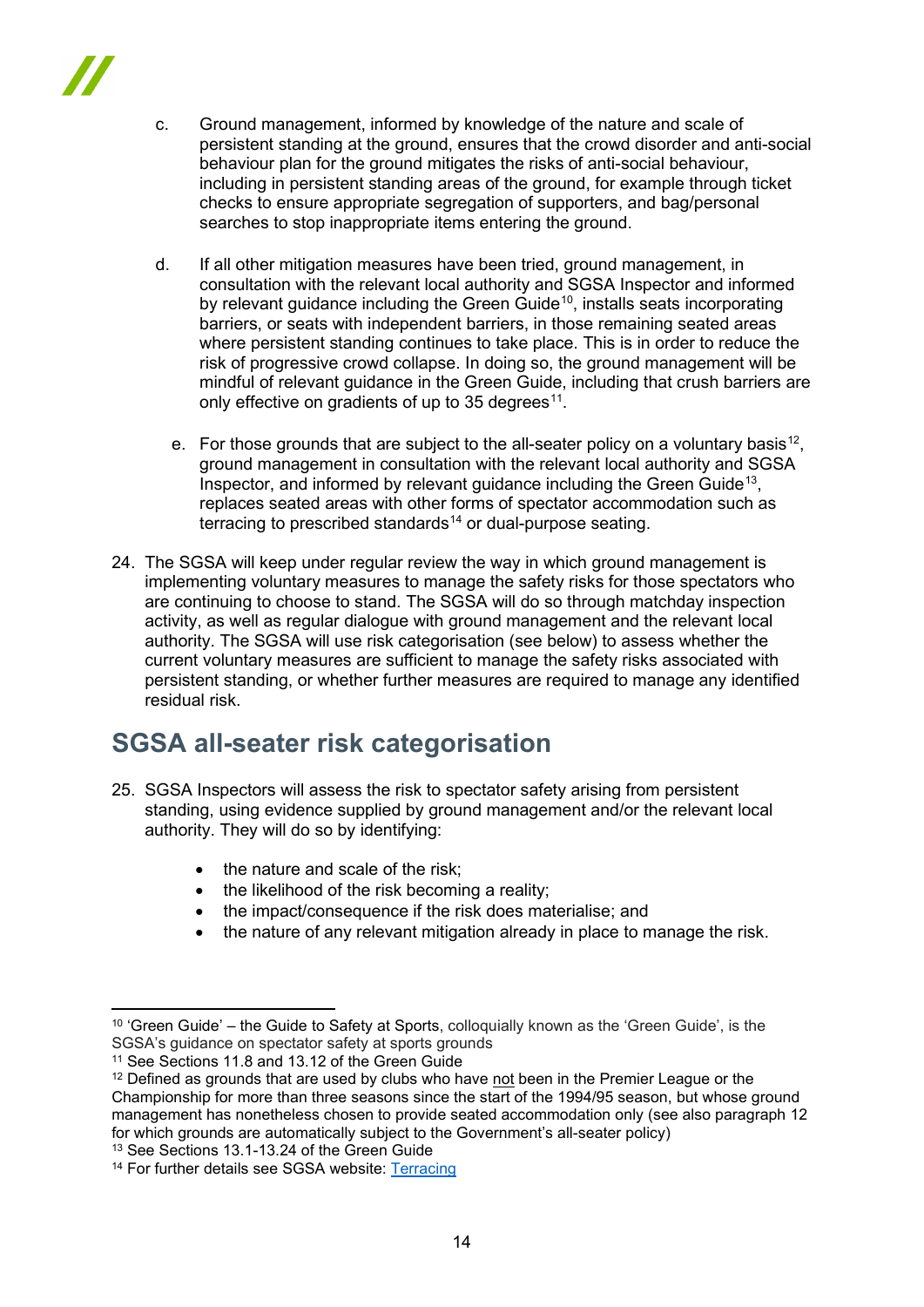

- 26. Without prejudice to circumstances in which urgent action is merited (see paragraph 20), the SGSA will categorise spectator safety risk and the extent of compliance with the all-seater policy, as a necessary pre-cursor to taking consistent and proportionate enforcement action under the 1989 Act, targeted where the risks are greatest.
- 27. This all-seater spectator safety risk categorisation approach is summarised in **[Table 1](#page-15-0)** overleaf, including the likely SGSA enforcement approach in each of the four main scenarios shown. Throughout the process there will be an ongoing dialogue between the SGSA, ground management and, as appropriate, the relevant local authority.

**Table 1** shows the SGSA's approach will be proportionate to the nature and scale of any unmanaged or ineffectively managed spectator safety risks that are identified from the evidence supplied, and will range from no action, though advice and voluntary measures, to formal enforcement action under the 1989 Act.

28. The flow diagrams at **Annex C** [\(Figures 1-2\)](#page-33-1) illustrate how the SGSA's risk-based approach is anticipated to work in practice, with any formal SGSA enforcement action under the 1989 Act targeted where the risks are greatest.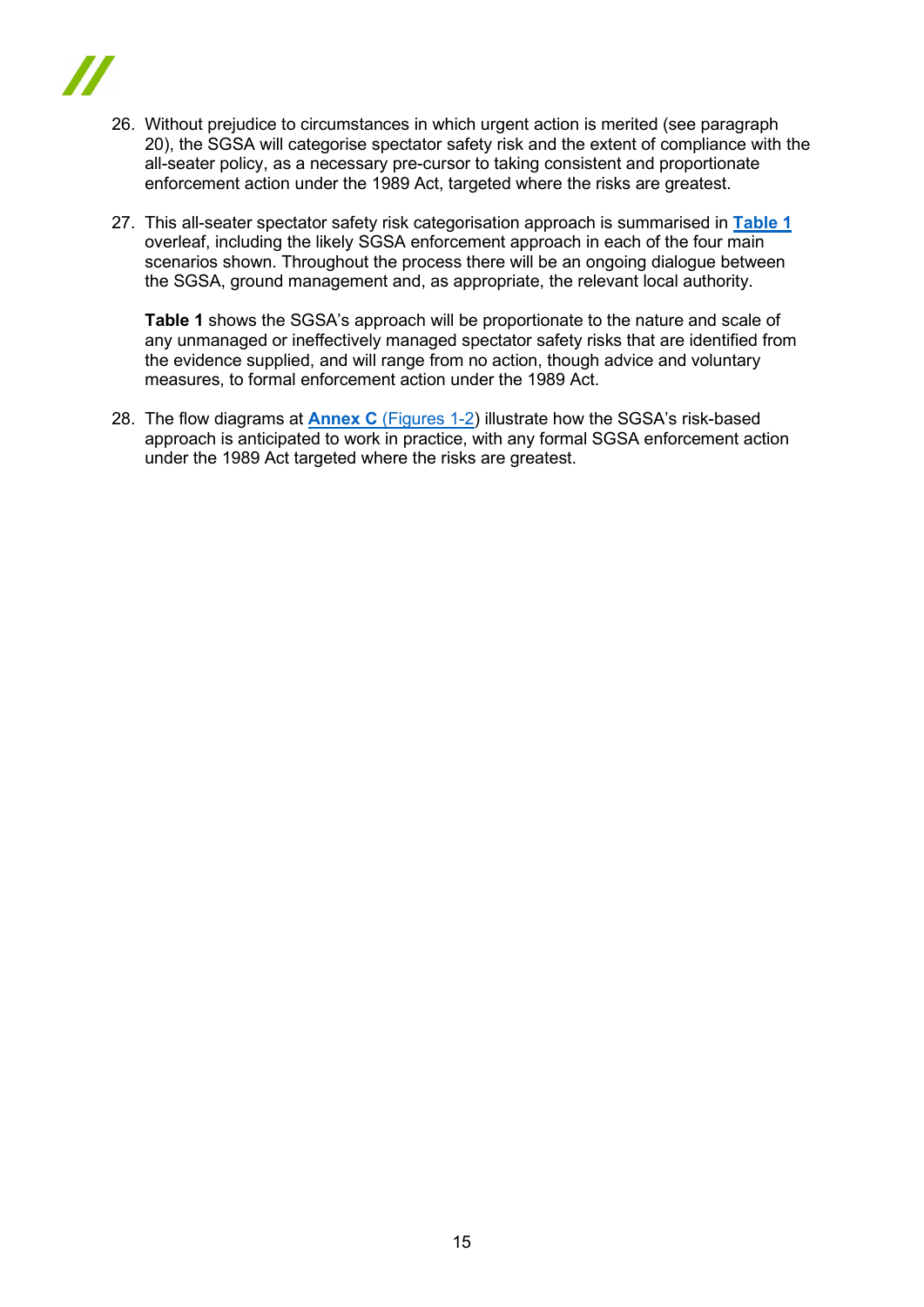## **Table 1: SGSA all-seater spectator safety risk categorisation approach 2021/22**

<span id="page-15-0"></span>

|                                                                 | <b>LOW All-Seater Licence Condition Compliance</b>                                                                                                                                                                                                                                                                                                                                                                                                                                                                                                                                                                                                                                                                                                                                                                                                                                                                                                                                                                                                                                                                                  | <b>HIGH All-Seater Licence Condition Compliance</b>                                                                                                                                                                                                                                                                                                                                                                                                                                                                                                                                                                                                                                                                                                                                                                                                                                                                                                                                                                                                                                                                                                                                                                                                                                                                                                                                                                                           |
|-----------------------------------------------------------------|-------------------------------------------------------------------------------------------------------------------------------------------------------------------------------------------------------------------------------------------------------------------------------------------------------------------------------------------------------------------------------------------------------------------------------------------------------------------------------------------------------------------------------------------------------------------------------------------------------------------------------------------------------------------------------------------------------------------------------------------------------------------------------------------------------------------------------------------------------------------------------------------------------------------------------------------------------------------------------------------------------------------------------------------------------------------------------------------------------------------------------------|-----------------------------------------------------------------------------------------------------------------------------------------------------------------------------------------------------------------------------------------------------------------------------------------------------------------------------------------------------------------------------------------------------------------------------------------------------------------------------------------------------------------------------------------------------------------------------------------------------------------------------------------------------------------------------------------------------------------------------------------------------------------------------------------------------------------------------------------------------------------------------------------------------------------------------------------------------------------------------------------------------------------------------------------------------------------------------------------------------------------------------------------------------------------------------------------------------------------------------------------------------------------------------------------------------------------------------------------------------------------------------------------------------------------------------------------------|
| <b>HIGH</b><br><b>Spectator</b><br><b>Safety</b><br><b>Risk</b> | <b>High Risk / Low Compliance</b><br>Persistent standing is widespread/commonplace. Typically<br>characterised as taking place: at the majority/all of the matches<br>hosted by the ground each season; in more than one stand or<br>more than one distinct area of one stand; and/or involving more<br>than 1000 spectators.<br>Ground management does not enforce the all-seater licence<br>conditions effectively.<br>Limited or no effective management of the associated spectator<br>safety risks.<br>SGSA anticipated approach:<br>Initiate investigation to determine appropriate enforcement action<br>under the 1989 Act, liaising with the relevant local authority as<br>necessary.<br>Ground management given the opportunity to comply prior to<br>progressing enforcement action (unless the risk is deemed too<br>severe and/or the low compliance is wilful in which case<br>immediate enforcement action may be appropriate).<br>The SGSA will take enforcement action where ground<br>management fails to co-operate or fails to act promptly and<br>appropriately to enforce the all-seater licence conditions. | <b>High Risk / High Compliance</b><br>Persistent standing is widespread/commonplace. Typically<br>characterised as taking place: at the majority/all of the matches<br>hosted by the ground each season; in more than one stand or more<br>than one distinct area of one stand; and/or involving more than 1000<br>spectators.<br>Ground management taking reasonable steps to discourage<br>standing and enforce the all-seater licence conditions.<br>Evidence of effective management of associated spectator safety<br>risk arising from those spectators who still choose to stand.<br>SGSA anticipated approach:<br>Work with ground management, liaising with the relevant local<br>authority as necessary, to ensure all reasonable steps are being<br>taken to enforce the all-seater licence conditions, and to manage<br>residual safety risk arising from those spectators who still choose to<br>stand.<br>SGSA only likely to take formal enforcement action under the 1989<br>Act where ground management fails to co-operate or fails to take<br>any additional reasonable steps identified to enforce the all-seater<br>licence conditions within a reasonable timeframe.<br>SGSA likely to use voluntary measures to encourage ground<br>management to take any additional 'reasonable steps' to ensure<br>effective management of safety risks arising from those spectators<br>who still choose to stand in seated areas. |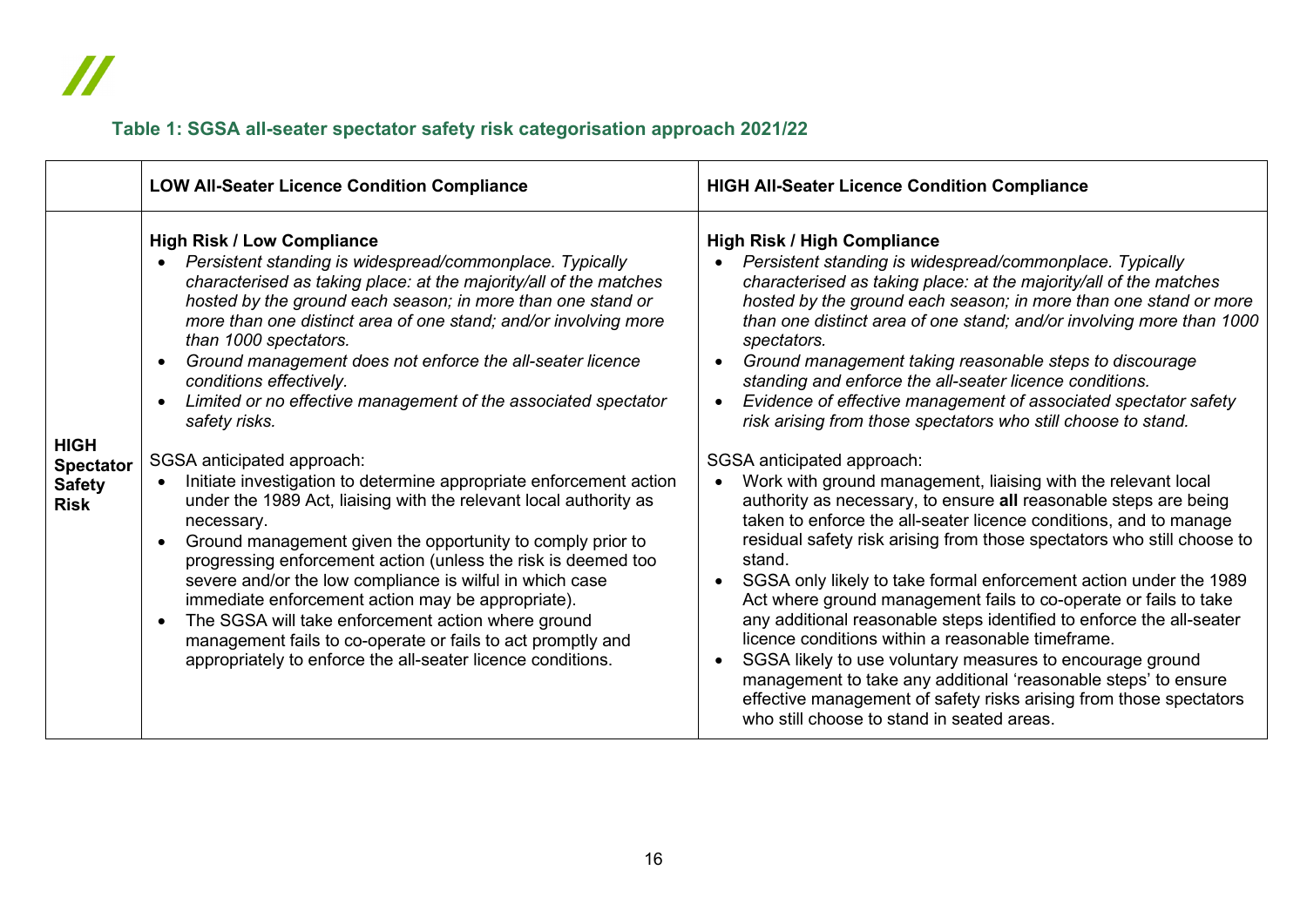# $\boldsymbol{\mathit{II}}$

| Table 1<br>(contd)                                             | <b>LOW All-Seater Licence Condition Compliance</b>                                                                                                                                                                                                                                                                                                                                                                                                                                                                                                                                                                                                                                                                                                                                                                                                                                                                           | <b>HIGH All-Seater Licence Condition Compliance</b>                                                                                                                                                                                                                                                                                                                                                                                                                                                                                                      |
|----------------------------------------------------------------|------------------------------------------------------------------------------------------------------------------------------------------------------------------------------------------------------------------------------------------------------------------------------------------------------------------------------------------------------------------------------------------------------------------------------------------------------------------------------------------------------------------------------------------------------------------------------------------------------------------------------------------------------------------------------------------------------------------------------------------------------------------------------------------------------------------------------------------------------------------------------------------------------------------------------|----------------------------------------------------------------------------------------------------------------------------------------------------------------------------------------------------------------------------------------------------------------------------------------------------------------------------------------------------------------------------------------------------------------------------------------------------------------------------------------------------------------------------------------------------------|
| <b>LOW</b><br><b>Spectator</b><br><b>Safety</b><br><b>Risk</b> | Low Risk / Low Compliance<br>Persistent standing is small scale/infrequent. Typically<br>characterised as taking place: at a minority of the matches hosted<br>by the ground each season; in only one stand or only one distinct<br>area of one stand; and/or involving 10s rather than 100s/1000s of<br>spectators.<br>Effective management is not in place for any residual risk.<br>Ground management does not enforce the all-seater conditions<br>effectively.<br>SGSA anticipated approach:<br>Work with the ground management, liaising with the relevant local<br>authority as necessary, to ensure the former is proactive in taking<br>all 'reasonable steps' to enforce the licence conditions.<br>SGSA only likely to take formal enforcement action under the 1989<br>Act where ground management fails to co-operate or take<br>appropriate and timely action to enforce the all-seater licence<br>conditions. | Low Risk / High Compliance<br>Persistent standing is small scale/infrequent. Typically characterised<br>as taking place: at a minority of the matches hosted by the ground<br>each season; in only one stand or only one distinct area of one<br>stand; and/or involving 10s rather than 100s/1000s of spectators<br>Effective management is in place for any residual risk.<br>Ground management enforces the all-seater licence conditions<br>effectively.<br>SGSA anticipated approach:<br>Unlikely to need to take any additional action in 2021/22. |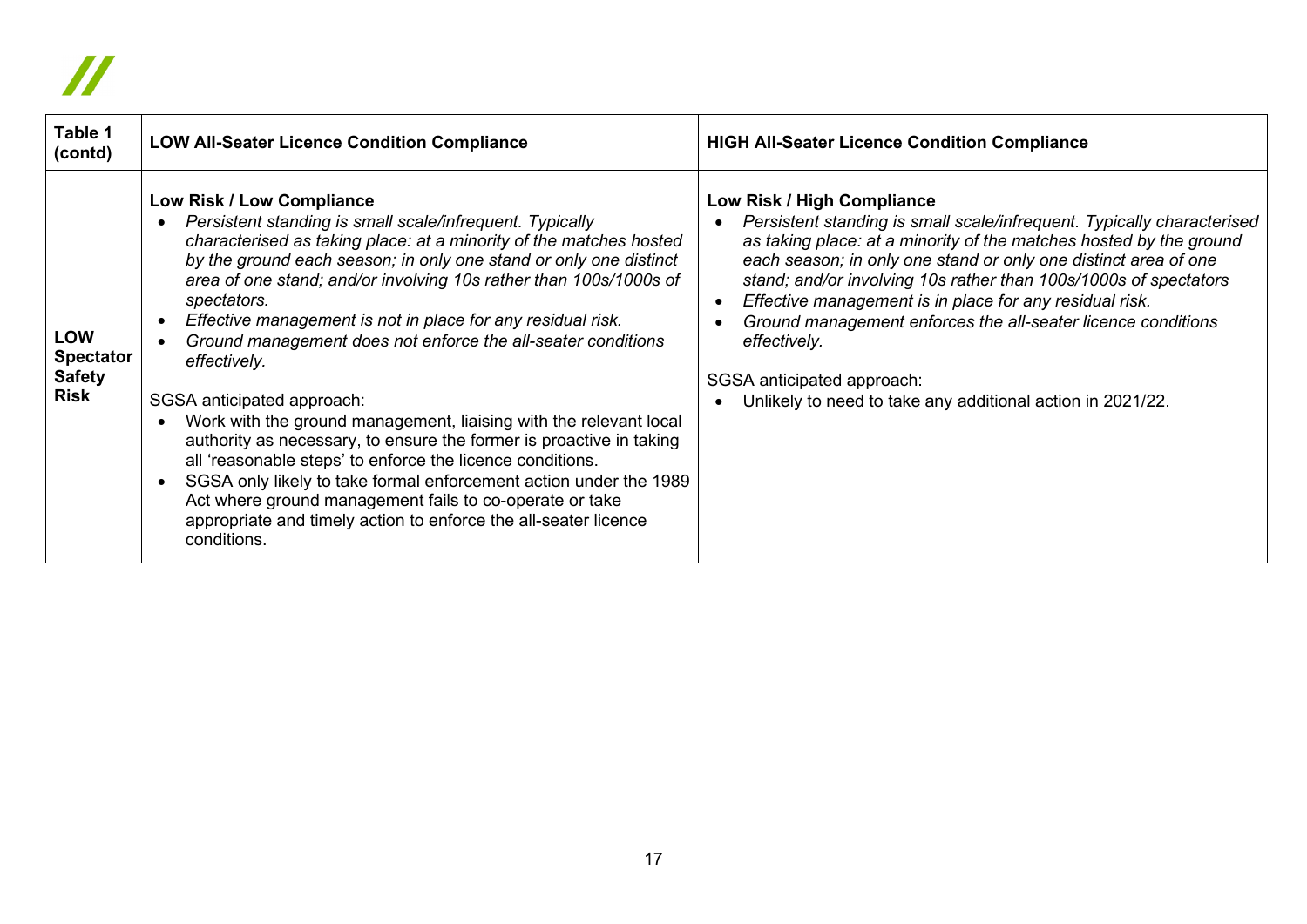## <span id="page-17-0"></span>**'Early adopter' criteria compliance assessment**

- 29. For those 'early adopter' grounds subject to the all-seater policy and operating licensed standing areas from 1 January 2022 until the end of the 21/22 season, SGSA Inspectors will periodically assess compliance with the 'early adopter' criteria, using evidence supplied by ground management and/or the relevant local authority, as well as evidence from SGSA matchday inspection activity. They will do so by identifying:
	- i. the nature and scale of any non-compliance with the 'early adopter' criteria and associated risk to spectator safety;
	- ii. the likelihood of any identified risk to spectator safety from step i. above actually occurring;
	- iii. the potential impact/consequence if the risk to spectator safety were to materialise; and
	- iv. the nature of any relevant mitigation already in place to manage the risk.
- 30. The 'early adopter' criteria compliance assessment outlined above will inform the nature and timing of any remedial action identified by the Inspector to enable the ground to come back into compliance with all the 'early adopter' criteria, which the Inspector will then communicate to the ground in writing, copied to the relevant local authority.
- 31. The 'early adopter' criteria compliance assessment process outlined above complements the SGSA all-seater risk categorisation process (see paragraphs 25-28), with 'early adopter' grounds subject to both processes. For example, in circumstances where an 'early adopter' ground is found to be non-compliant with the early adopter criteria, but is compliant with the all-seater conditions, then any remedial action identified by SGSA will focus on bringing the ground back into compliance with all the 'early adopter' criteria. By contrast, in circumstances where a ground is compliant with the 'early adopter' criteria in terms of operating licensed standing areas, but spectators continue to choose to stand in seated areas of the ground, the SGSA's all-seater risk categorisation process will inform the SGSA's enforcement approach.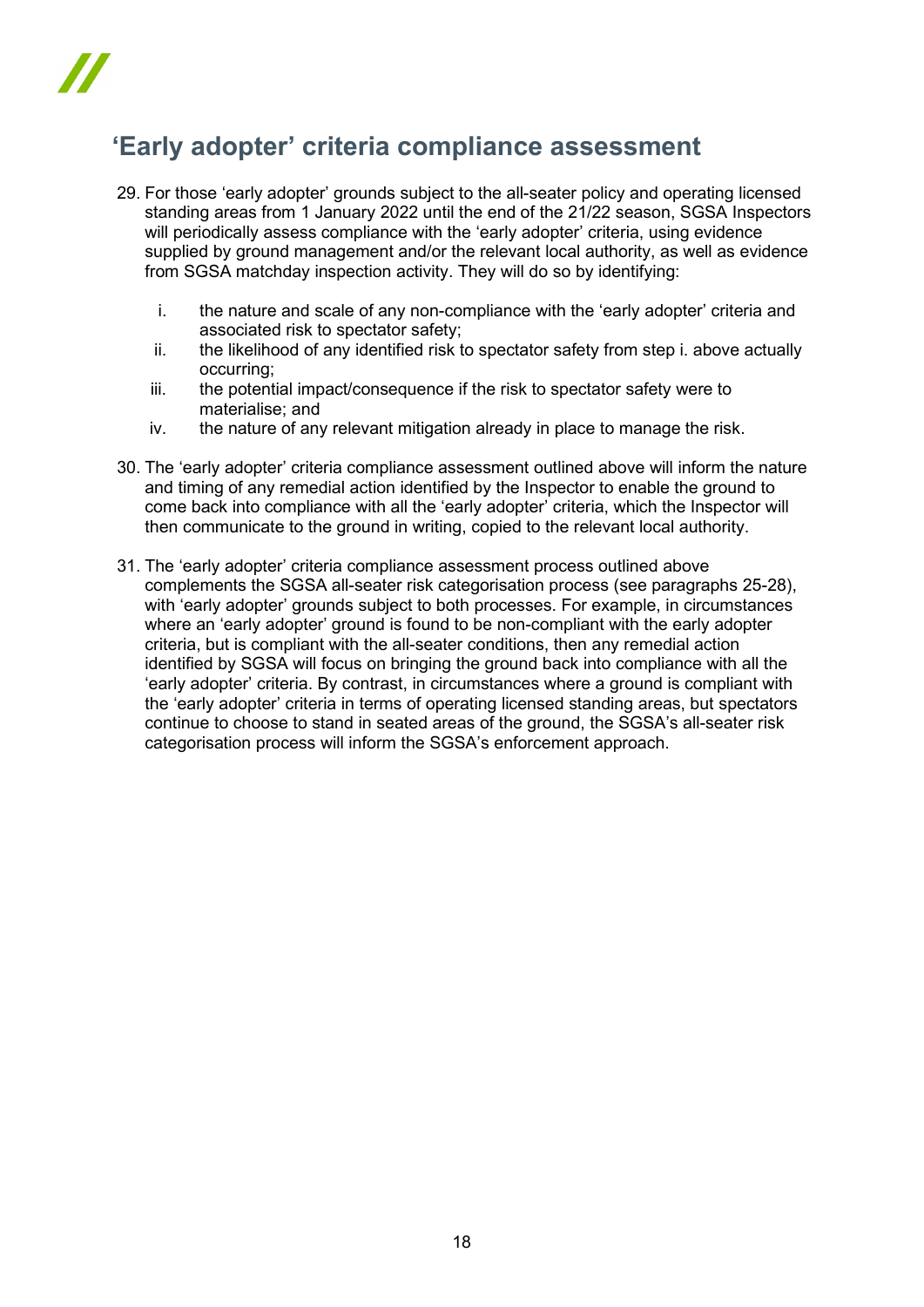## <span id="page-18-0"></span>**Local authority enforcement of safety certificates under the 1975 Act**

- 32. The SGSA categorisation of spectator safety risk and analysis of the extent of compliance with the all-seater licence conditions at a ground may identify issues associated with non-compliance with the terms and conditions of the general safety certificate for the ground. In such circumstances, the SGSA will share safety certificate issues with the relevant local authority. The SGSA anticipates the relevant local authority will judge what action is appropriate, including potential enforcement action under the 1975 Act. Examples of potential local authority enforcement action under the 1975 Act are at **[Annex D](#page-36-0).**
- 33. Subject to what enforcement action is taken by the relevant local authority under the 1975 Act to ensure the 'reasonable safety' of all people who attend 'specified activities' at the ground, including designated football matches, the SGSA may judge that enforcement action under the 1989 Act is not necessary. For example, if a local authority directs a ground management, through enforcement of the terms and conditions of the safety certificate, to keep all gangways and vomitories clear, compliance with this will also help deliver compliance with the all-seater licence conditions by encouraging spectators to sit on the seat provided rather than stand in the gangway/vomitory. SGSA reserves the right, however, in appropriate circumstances to take enforcement action under the 1989 Act in parallel with local authority enforcement action under the 1975 Act.

## <span id="page-18-1"></span>**SGSA oversight of local authority safety certification responsibilities**

34. If the SGSA judges that the relevant local authority is failing to take all appropriate enforcement action under the 1975 Act<sup>[15](#page-18-2)</sup> to require the ground management to ensure the 'reasonable safety' of all people who attend 'specified activities' at the ground, including designated football matches, the SGSA has the power under the 1989 Act<sup>[16](#page-18-3)</sup> in an appropriate case to require the relevant local authority to insert conditions in the safety certificate for the ground. In such circumstances, the SGSA's potential enforcement action will be consistent with the examples of potential local authority enforcement action at **[Annex D](#page-37-0)**. The SGSA also has the power under the 1989 Act<sup>[17](#page-18-4)</sup> to impose additional terms and conditions in the ground's licence to prevent or minimise the effects of non-compliance with the licence. The SGSA's powers to require the relevant local authority to insert conditions in the safety certificate are subject to the SGSA undertaking a statutory consultation process<sup>[18](#page-18-5)</sup>. The SGSA's powers to impose additional terms and conditions in the licence are subject to affording ground management the opportunity to make representations<sup>19</sup>.

<span id="page-18-2"></span><sup>15</sup> Section 2(1) of the Safety of Sports Grounds Act 1975

<span id="page-18-3"></span><sup>16</sup> Section 13(2) of the [Football Spectators Act 1989](https://www.legislation.gov.uk/ukpga/1989/37/contents)

<sup>17</sup> Section 10(10) of the Football Spectators Act 1989

<span id="page-18-5"></span><span id="page-18-4"></span><sup>18</sup> Section 13(3) of the Football Spectators Act 1989

<span id="page-18-6"></span><sup>19</sup> Section 10(11) of the Football Spectators Act 1989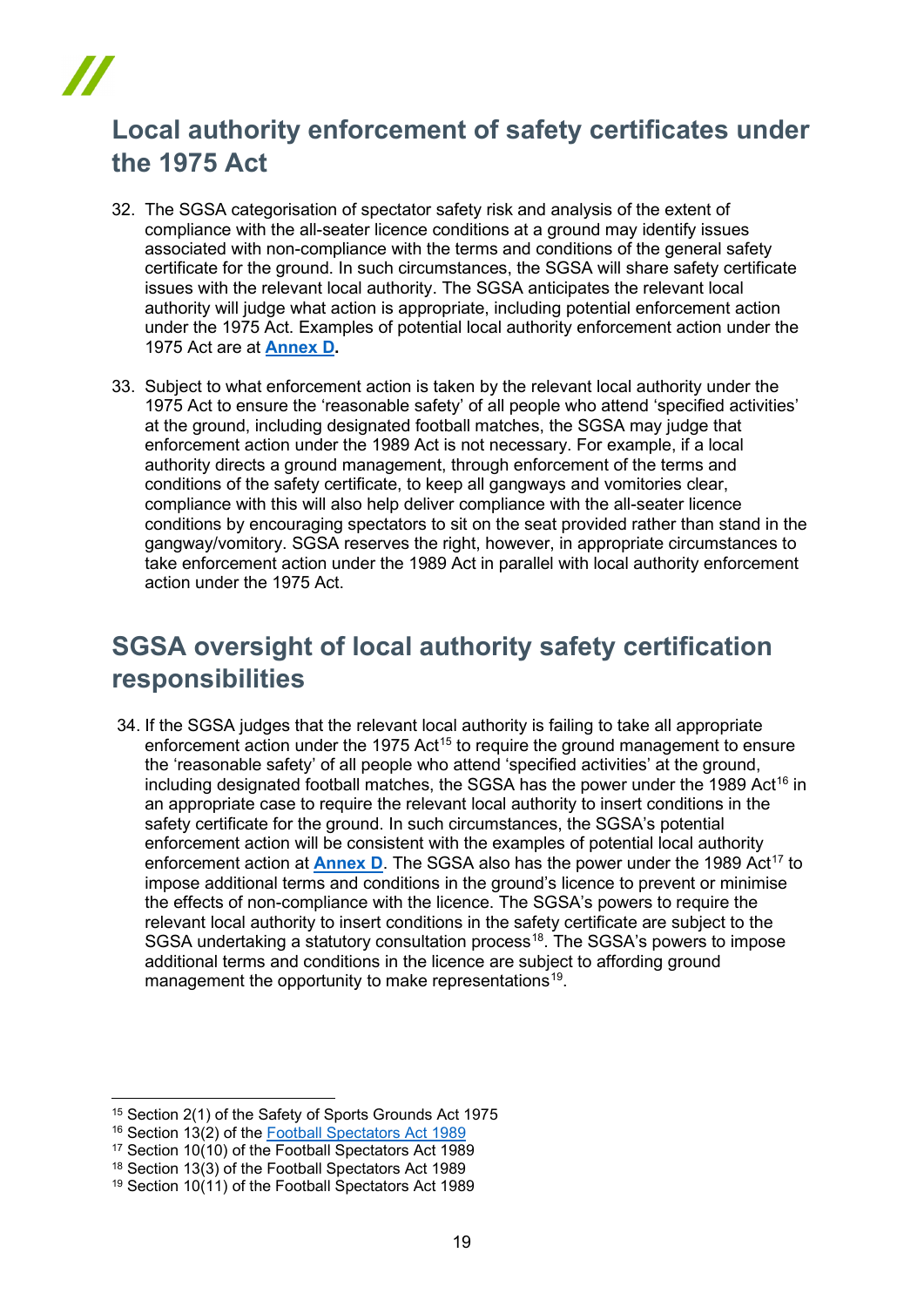# **SGSA enforcement options**

#### <span id="page-19-0"></span>*All-seater grounds*

- 35. SGSA enforcement action under the 1989 Act will be proportionate and based on the risk categorisation process outlined above (see paragraphs 25-28, and **[Annex C](#page-33-1)**, [Figures 1-2\)](#page-33-1), in accordance with the Regulators' Code[20](#page-19-1). Paragraphs 49-56 below outline the SGSA's enforcement options specifically in relation to the operation of licensed standing areas at 'early adopter' grounds during the 21/22 season.
- 36. Except where immediate and significant safety risks necessitate urgent action (see paragraph 20), SGSA's enforcement approach under the 1989 Act will use an **escalating scale of action** (see also [Annex C, Figure 3\)](#page-35-0) designed to:
	- a. give ground management the opportunity to take all reasonable steps to comply with the all-seater licence conditions before formal enforcement action is taken:
	- b. help ground management to identify how best to manage residual safety risks associated with those spectators who still choose to stand despite ground management taking all reasonable steps to ensure compliance with the all-seater licence conditions (for 'early adopter' grounds with licensed standing areas, this includes managing the safety risks associated with spectators continuing to stand in seated areas of ground); and
	- c. keep the relevant local authority informed of developments at every stage given the local authority's related safety certification responsibilities for the ground.
- 37. The following **enforcement options** are anticipated to be used, tailored to the particular spectator safety risk/all-seater licence condition compliance profile for each ground (see paragraph 26 and [Table 1\)](#page-15-0). Those grounds identified as having higher spectator safety risk in terms of standing in seated areas and lower compliance in terms of the all-seater licence conditions are more likely to be considered by the SGSA for enforcement action under the 1989 Act.
- 38. In the first instance the SGSA will provide ground management, and the relevant local authority, with **advice and guidance** about any additional reasonable steps and associated timescales for ground management to comply with the all-seater licence conditions. This will cover anything deemed necessary or expedient to ensure spectator safety at the ground in the context of compliance with the all-seater licence conditions, including but not limited to one or more of the actions detailed at paragraph 22.
- 39. Depending on the particular risk/compliance profile for the ground, the SGSA's advice and guidance may also include any reasonable steps and associated timescales to manage residual risk associated with spectators who still choose to stand, including but not limited to one or more of the actions detailed at paragraph 23.

<span id="page-19-1"></span> $20$  The Regulators' Code came into statutory effect on 6 April 2014 under the [Legislative](http://www.legislation.gov.uk/ukpga/2006/51/contents) and [Regulatory](http://www.legislation.gov.uk/ukpga/2006/51/contents) Reform Act 2006 and provides a clear, flexible and principles-based framework for how regulators should engage with those they regulate.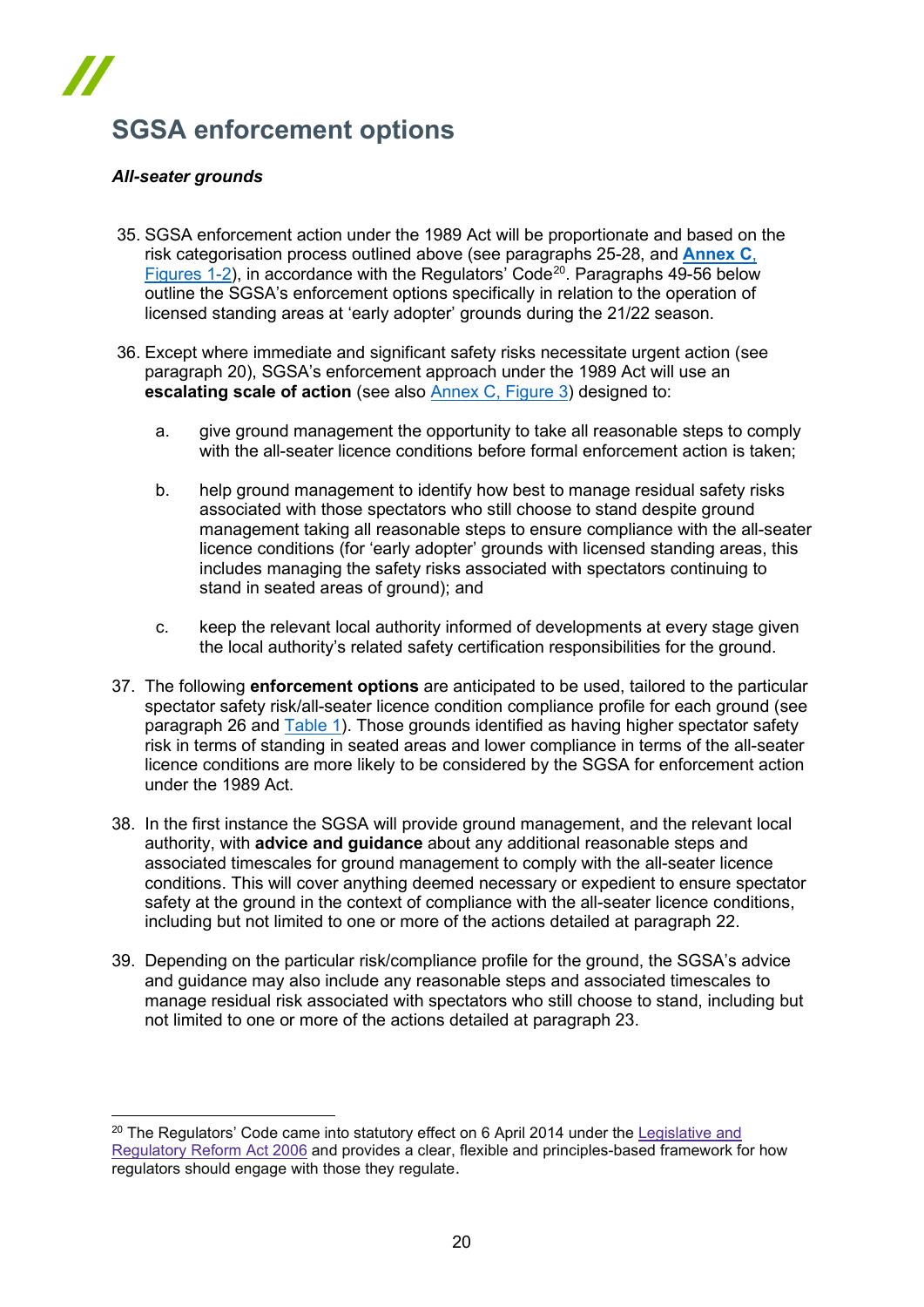

- 40. Subject to the response of ground management to the advice and guidance, the SGSA will then seek to agree **voluntary measures** to encourage ground management to implement the actions detailed in the SGSA's advice and guidance.
- 41. If the ground management fails to co-operate and/or take timely action to minimise the incidence of persistent standing in seated areas including but not limited to one or more of the actions at paragraph 23, the SGSA will **advise** the relevant local authority**.** The SGSA anticipates that the relevant local authority will then determine what action is appropriate, including potential enforcement action under the 1975 Act. However, if the SGSA considers that the local authority is failing to take appropriate action under the 1975 Act, SGSA may **direct** the local authority to insert conditions in the general safety certificate (see paragraph 34).

#### *Enforcement of SGSA licence conditions*

- 42. Irrespective of the steps outlined at paragraph 41, if the SGSA determines that enforcement action is merited, for example, if the SGSA determines spectator safety will not be wholly managed under paragraph 41, the SGSA may use its direct licensing powers under the 1989 Act and as outlined below, in which case the SGSA will inform the local authority that it is minded to take enforcement action against the Club.
- 43. If the ground management fails to co-operate and/or take timely action to minimise the incidence of persistent standing the SGSA will issue a **written warning** to ground management indicating that if they fail to take the necessary action, the SGSA will commence enforcement action under the 1989 Act for non-compliance with the allseater licence conditions. This written warning will be copied to the Secretary of State for Digital, Culture, Media and Sport and the relevant football governing body. The SGSA will also keep the relevant local authority informed of developments. The written warning will explain clearly the necessary actions and associated timescales for taking reasonable steps to comply with the all-seater licence conditions, and the potential consequences of non-compliance. Potential consequences may include the SGSA using its enforcement powers under the 1989 Act to vary the terms and conditions (including the all-seater conditions) of the licence to admit spectators, or suspend, revoke or not renew all or part of the licence for the ground. The SGSA's decision as to whether or not enforcement action should be targeted at all or part of the licence will be informed by whether non-compliance with the all-seater licence conditions is associated with part or all of the ground and the nature of the residual risk.
- 44. If the ground management still fails to take the necessary action in a timely way, the SGSA will take enforcement action under the 1989 Act either directly or through the variation of the terms and conditions of the licence, including new terms and conditions where appropriate. Such action will be:
	- a. **Suspension of part or all of the licence** the SGSA is more likely to use this approach if it is confident that ground management will take all reasonable steps to comply with the all-seater conditions before the end of the 2021/22 season; or
	- b. **Revocation** the SGSA is more likely to use this approach if it cannot foresee that ground management will take all reasonable steps to comply with the allseater conditions by the start of the 2022/23 season at the earliest; or
	- c. **Non-renewal of all or part of the licence** the SGSA is more likely to use this approach on receipt of an application to renew a licence if it does not consider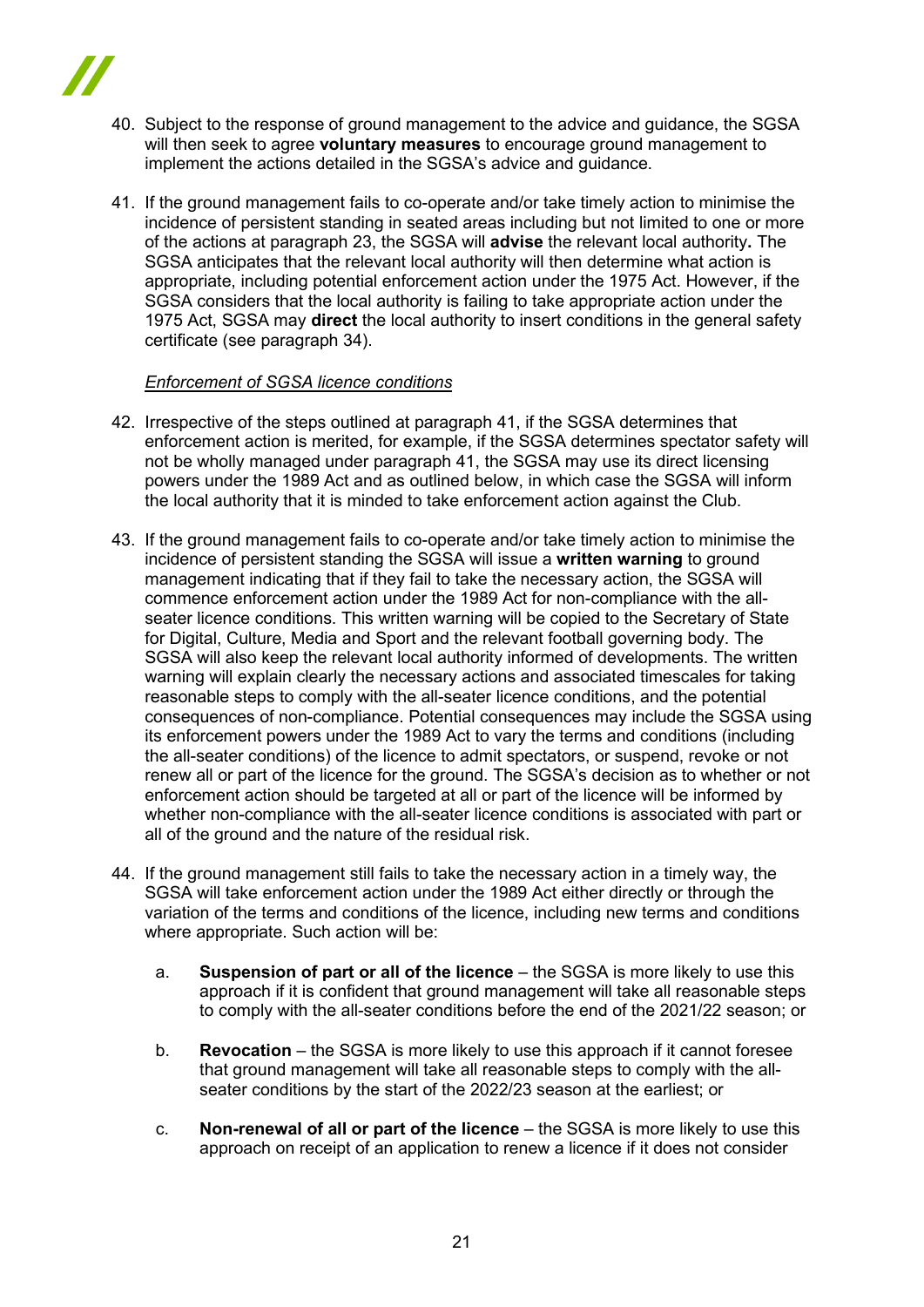

that ground management has taken all reasonable steps to comply with the allseater conditions prior to the start of the 2022/23 season at the earliest.

- 45. Unless there is an urgent issue which poses a serious and immediate risk justifying immediate suspension<sup>[21](#page-21-0)</sup> of the licence (see paragraph 20), all of the above actions will be commenced by a written notice to ground management detailing the proposed action and giving them the opportunity to make representations. In respect of suspension, revocation or the imposition of varied/new terms and conditions this will require a response within 21 days from service<sup>[22](#page-21-1)</sup>; in respect of non-renewal this will require a response within 28 days from the date of service<sup>23</sup>. The SGSA will take these representations into account in making its decision which it will communicate to ground management after the relevant period has elapsed.
- 46. The SGSA recognises the outcome of any enforcement action as described above for non-compliance with the all-seater licence conditions is likely to be that ground management, when hosting designated football matches at their ground, will not be allowed to permit spectators to part or all of the ground. This will be an unwelcome outcome for all concerned, including spectators. With that in mind, the SGSA will seek to proceed by means of advice, persuasion and agreement, with use of statutory powers a last resort, except in circumstances where the SGSA considers urgent action (paragraph 20) and/or enforcement (paragraph 47) is merited.
- 47. Nevertheless, the SGSA will take formal enforcement action if all other approaches have been exhausted and it considers based on the available evidence that the risk of spectator injury is unacceptably high and/or the ground management is failing to cooperate or act promptly to comply with the terms and conditions (including the all-seater licence conditions) of the licence to admit spectators.
- 48. If the SGSA considers that the risk gap created by non-compliance with licence conditions is extreme (i.e. there is a high residual risk, the risk is likely to materialise, and the consequences are likely to be severe), or where there is a wilful breach of the law (such as admitting spectators to unlicensed grounds) and all reasonable steps were not taken by ground management, it will consider taking immediate enforcement action $24$ .

#### *Licensed standing areas at 'early adopter' grounds*

- 49. The SGSA's approach to enforcement action in relation to 'early adopter' grounds will continue to follow the same approach as outlined above in respect of compliance with the all-seater licence conditions for the seated areas of those grounds.
- 50. In relation to compliance with the licensed standing conditions for operating licensed standing areas at 'early adopter' grounds in the 21/22 season, SGSA enforcement action under the 1989 Act will be proportionate and based on the early adopter criteria compliance assessment outlined at paragraphs 29-31.

.

<span id="page-21-0"></span><sup>21</sup> Section 12(5) of the [Football Spectators Act 1989](https://www.legislation.gov.uk/ukpga/1989/37/contents)

<span id="page-21-1"></span><sup>&</sup>lt;sup>22</sup> Section 12(4) and section 10(11) of the Football Spectators Act 1989

<span id="page-21-2"></span><sup>&</sup>lt;sup>23</sup> Section  $10(3)$  of the [Football Spectators Act 1989](https://www.legislation.gov.uk/ukpga/1989/37/contents)

<span id="page-21-3"></span> $24$  Relevant offences for admission of spectators without a licence and for breach of licence conditions are created by s9(1) and s10(13) respectively of the [Football Spectators Act 1989](https://www.legislation.gov.uk/ukpga/1989/37/contents)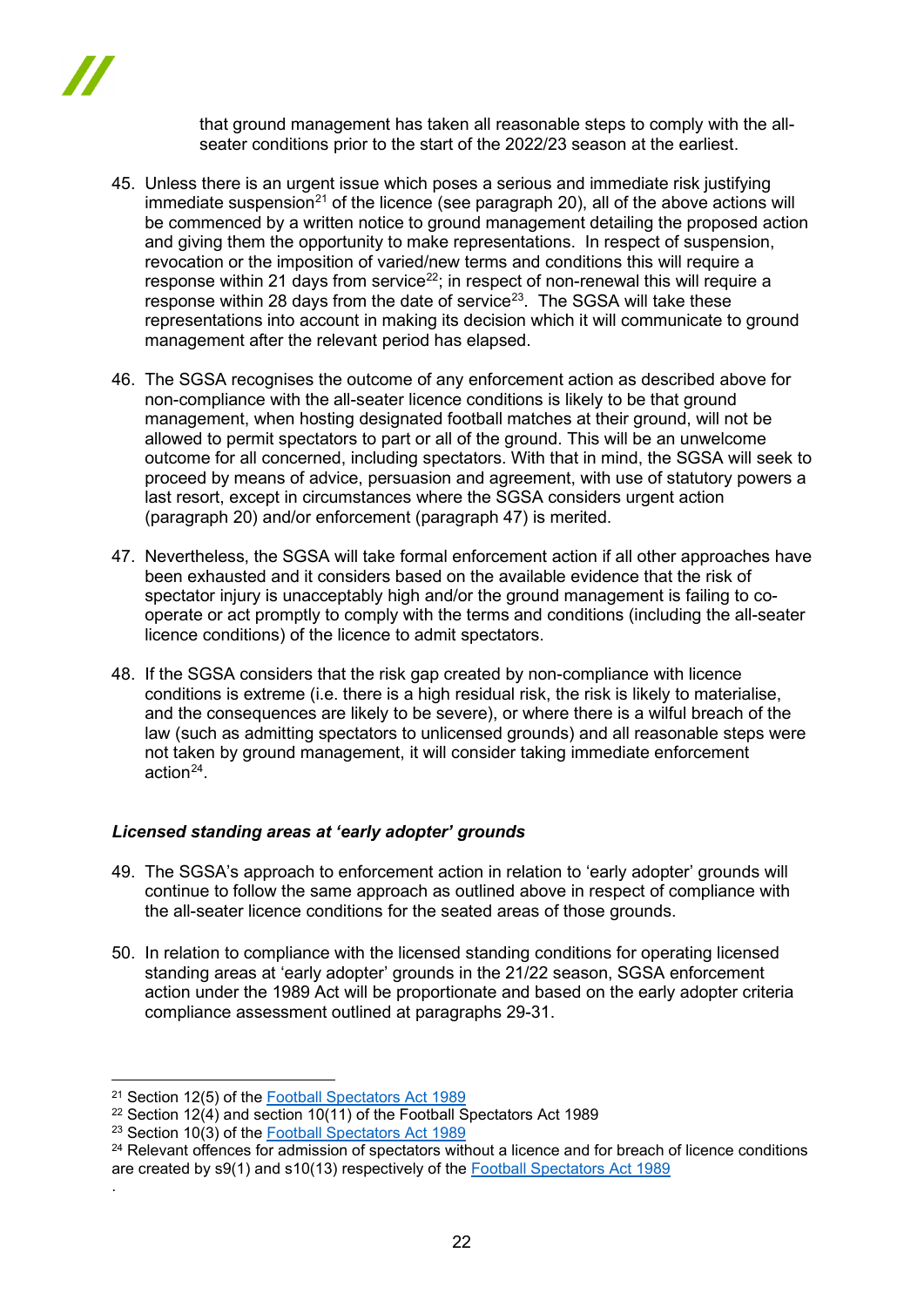

- 51. In circumstances where there is evidence at an 'early adopter' ground of noncompliance with one or more of the SGSA's published criteria, the SGSA will inform ground management of the steps SGSA considers are required to bring the licensed standing area back into compliance with all the 'early adopter' criteria. However, if ground management fails to co-operate and/or take timely action to bring the licensed standing area back into compliance with all the early adopter criteria, the SGSA will adopt **a sliding scale of action** (see [Annex C, figure 4\)](#page-36-0). Initially, the SGSA will **advise the relevant local authority** that it is minded to move towards enforcement action under the 1989 Act for non-compliance with the licensed standing conditions.
- 52. If ground management fails to co-operate and/or take timely action to bring the licensed standing area into compliance with all the early adopter criteria, the SGSA will issue a **written warning** to ground management indicating that if they fail to take the necessary action, the SGSA will commence enforcement action under the 1989 Act for noncompliance with the ground's licence. This written warning will be copied to the Secretary of State for Digital, Culture, Media and Sport and the relevant football governing body. The SGSA will also keep the relevant local authority informed of developments. The written warning will include:
	- the measure(s) that the SGSA considers are required to bring the licensed standing area back into compliance with the early adopter criteria;
	- the timescales within which ground management must put in place the required measures; and
	- notice that the licensed standing conditions may be withdrawn if the required measures are not put in place within the relevant timescales.
- 53. If, following the receipt of the written warning described above, ground management at an 'early adopter' ground fails to take the required action set out in the warning, the SGSA will consider taking **enforcement action** under the 1989 Act. Depending on the individual circumstances, the SGSA may remove the licensed standing conditions (thereby prohibiting the continued operation a licensed standing area) and/or make other variations to the terms and conditions of the licence, for example, taking a specific part of the ground out of use.
- 54. Unless there is an urgent issue which poses a serious and immediate risk justifying  $immediate$  suspension<sup>[25](#page-22-0)</sup> of the licence (see paragraph 20), the enforcement action outlined in the preceding paragraph will be commenced by a written notice to ground management detailing the proposed action and giving them the opportunity to make representations. Given the action will involve the imposition of varied/new terms and conditions this will require a response within 21 days from service<sup>[26](#page-22-1)</sup>. The SGSA will take these representations into account in making its final decision, which it will communicate to ground management after the relevant period has elapsed.
- 55. As with the all-seater enforcement approach, the SGSA recognises that enforcement action as outlined in the preceding paragraph will be disruptive and unwelcome by ground management and spectators. It will therefore only be taken as a last resort if the SGSA determines that other approaches have been exhausted and/or that ground management is failing to co-operate or act promptly to comply with the licensed standing conditions.

<span id="page-22-0"></span><sup>25</sup> Section 12(5) of the [Football Spectators Act 1989](https://www.legislation.gov.uk/ukpga/1989/37/contents)

<span id="page-22-1"></span><sup>26</sup> Section 12(4) and section 10(11) of the [Football Spectators Act 1989](https://www.legislation.gov.uk/ukpga/1989/37/contents)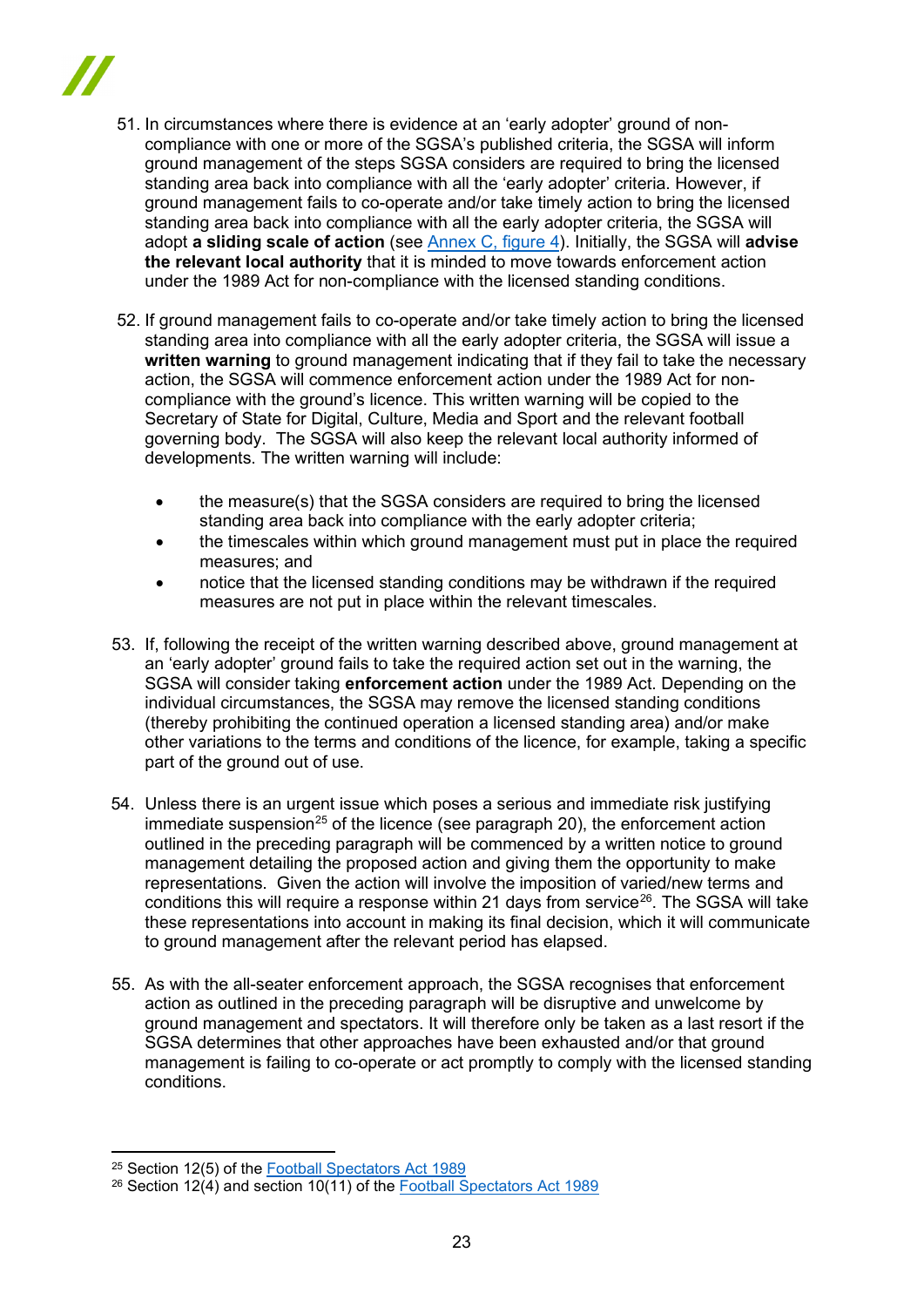56. If the SGSA considers there is a wilful breach of any of the early adopter criteria, it reserves the option to take such immediate enforcement action under the 1989 Act as it sees fit, which may include criminal enforcement for breach of the ground's licence conditions. [27](#page-23-2)

## <span id="page-23-0"></span>**Different types of spectator accommodation**

- 57. The SGSA further appreciates that, without prejudice to the risk categorisation and associated enforcement approach above, a ground management whose ground is subject to the Government's current all-seater policy may choose to take advantage of different types of seated spectator accommodation, such as seats incorporating barriers, or seats with independent barriers, to invest in new spectator accommodation even if the existing ground infrastructure and crowd management arrangements are able to support the effective management of the identified spectator safety risks. If a ground management chooses to adopt such an approach, the SGSA will consider such proposals on their individual merits and in accordance with existing established guidance, most notably the Green Guide, and SGSA guidance on spectator accommodation changes<sup>28</sup>. Additionally, in such circumstances the SGSA will remind the ground management about the Government's all-seater policy, where specified grounds hosting designated football matches are expected to comply with the existing all-seater licence conditions (see paragraph 12).
- 58. The SGSA also recognises that ground management at 'early adopter' grounds may determine once they start operating licensed standing areas that the size and location of such areas needs to change to reflect the high demand from spectators for such areas. In those circumstances, the SGSA will consider each proposal from ground management on its individual merits and in accordance with existing established guidance, most notably the Green Guide and SG01 (Supplementary Guidance 01: Safe standing in seated areas). In doing so, the SGSA will remind ground management about the ongoing requirement to comply with the 'early adopter' criteria (see [Annex A\)](#page-24-1).

## <span id="page-23-1"></span>**Review**

- 59. The SGSA's enforcement approach will be kept under review and adapted as necessary for the 2022/23 season onwards as new technologies are developed in terms of the provision of spectator accommodation, and as new evidence is gathered about the characteristics and effective management of safety risks associated with persistent standing in seated areas.
- 60. The approach will also be kept under review to ensure it remains appropriate and fit for purpose, for example to reflect:
	- the Government's stated intention to introduce safe standing in seated areas;
	- the emergence of any new safety risks arising from changes in crowd behaviour, especially at moments of excitement, for example, new ways of celebrating when goals are scored; and,

<span id="page-23-2"></span><sup>27</sup> Section 10(13) respectively of the [Football Spectators Act 1989](https://www.legislation.gov.uk/ukpga/1989/37/contents)

<span id="page-23-3"></span><sup>28</sup> SGSA guidance on spectator accommodation changes available here: [Spectator Accommodation](https://sgsa.org.uk/spectator-accommodation/)  **[Changes](https://sgsa.org.uk/spectator-accommodation/)**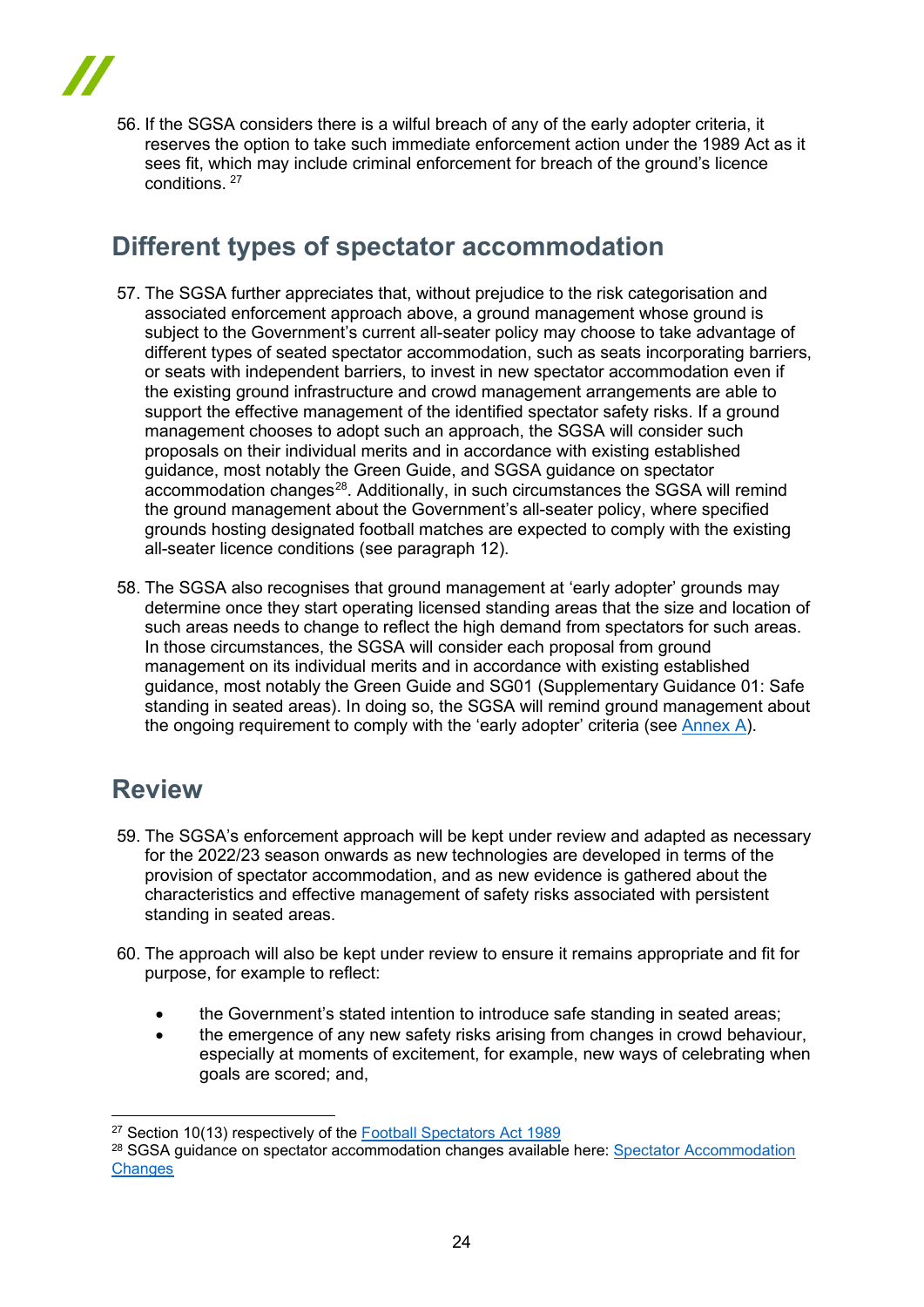

issues arising from the COVID-19 pandemic.

## <span id="page-24-0"></span>**Impact assessment**

<span id="page-24-1"></span>61. This document outlines the SGSA's approach in the 2021/22 football season to enforcement of the existing all-seater licence conditions under statutory powers in the Football Spectators Act 1989. Consequently, the SGSA considers the document to be a Non-Qualifying Regulatory Provision for the purposes of Business Impact Target Reporting<sup>[29](#page-24-2)</sup> under the Enterprise Act 2016. Business impact is centred principally on relevant ground management and relevant local authorities familiarising themselves with the new document, which is based substantively on the corresponding document published in summer 2019 ahead of the 2019/20 football season.

<span id="page-24-2"></span><sup>29</sup> For further information on Business Impact Target Reporting see: https://www.gov.uk/government/collections/business-impact-target-annual-reports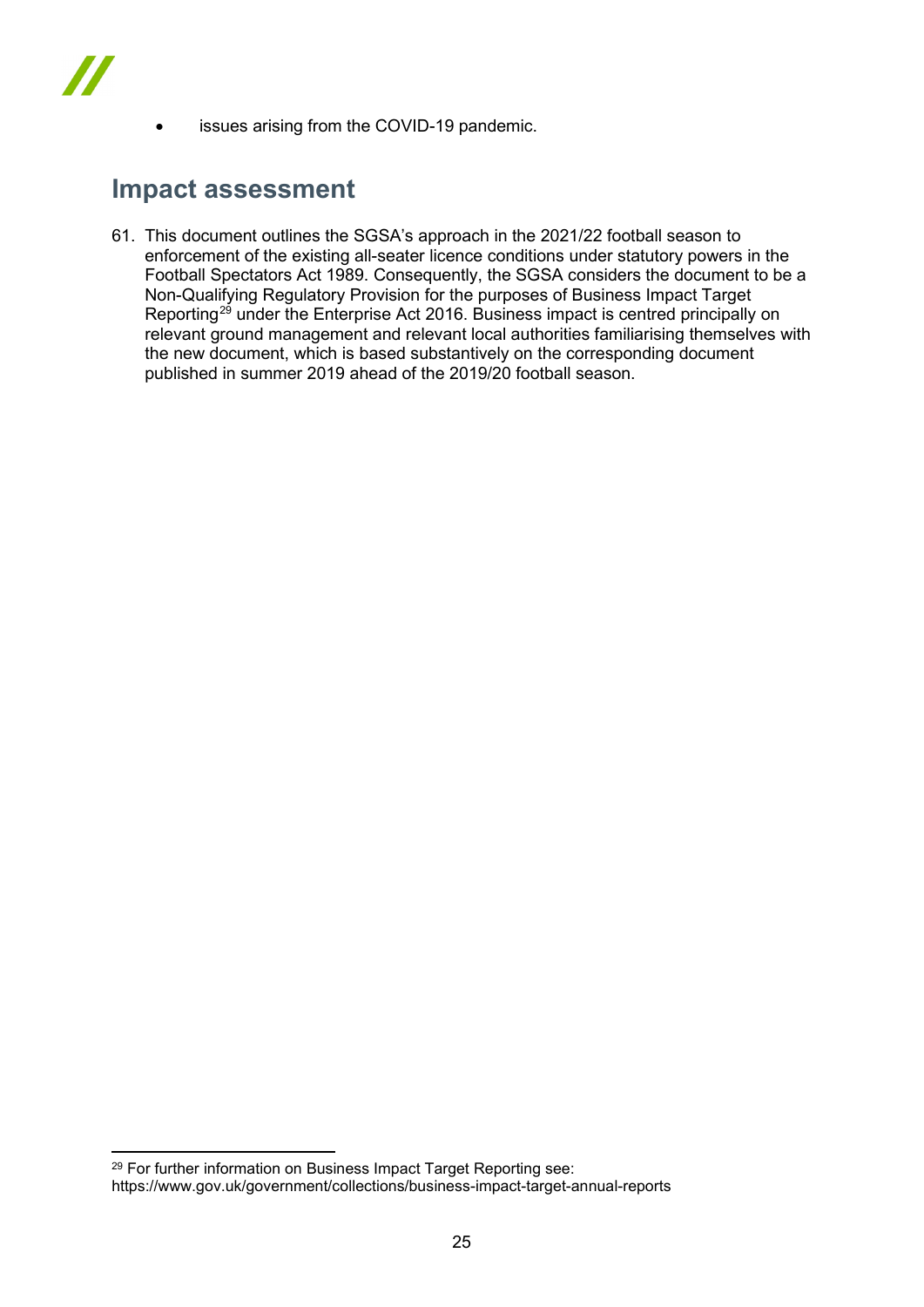

## <span id="page-25-0"></span>**Annex A: Licensed standing in seated areas – 'early adopter' criteria**

From 1 January 2022, the UK Government will be implementing a historic change which will allow 'early adopter' football grounds currently subject to the all-seater policy to provide licensed standing in seated accommodation (also known as safe standing).

Clubs wishing to operate licensed standing areas from 1 January 2022, must apply to the SGSA before receiving approval from the Government, based on SGSA recommendations.

To become an 'early adopter', ground management teams must:

- Demonstrate how they have addressed the criteria set out below.
- Obtain approval from the UK Government to operate licensed standing in seated areas.
- Receive a special SGSA licence which includes additional licence conditions permitting standing in certain areas of the ground in accordance with the SGSA's early adopter criteria.

The SGSA has been asked by the UK Government to conduct an evaluation of these grounds, to be known as 'early adopters', which will take place from 1 January 2022 until the end of the 2021/22 season.

## **Application criteria**

Clubs applying to become an early adopter must demonstrate how they are able to satisfy the following criteria, which cover three categories:

- A. Infrastructure (points 1-7)
- B. Safety management procedures (points 8-13)
- C. Safety Advisory Group (SAG) engagement (points 14-16)

#### **A. Infrastructure**

#### **1. Any infrastructure must comply with the appropriate SGSA guidance.**

Compliance with the relevant sections of the current (sixth) edition of the *Guide to Safety at Sports Grounds* (*Green Guide),* with particular reference to Chapter 12 – *Seated Accommodation*, and Chapter 2 of the current (first) edition of *Supplementary Guidance 01: Safe Standing in Seated areas (SG01)*, in terms of:

- a. the design and installation of the proposed area(s) including testing/sign off of new seats with barriers/independent barriers by a competent person; and
- b. the safety management procedures put in place in advance of spectators being admitted to the area(s) in question, including the provision of suitably qualified/trained stewards.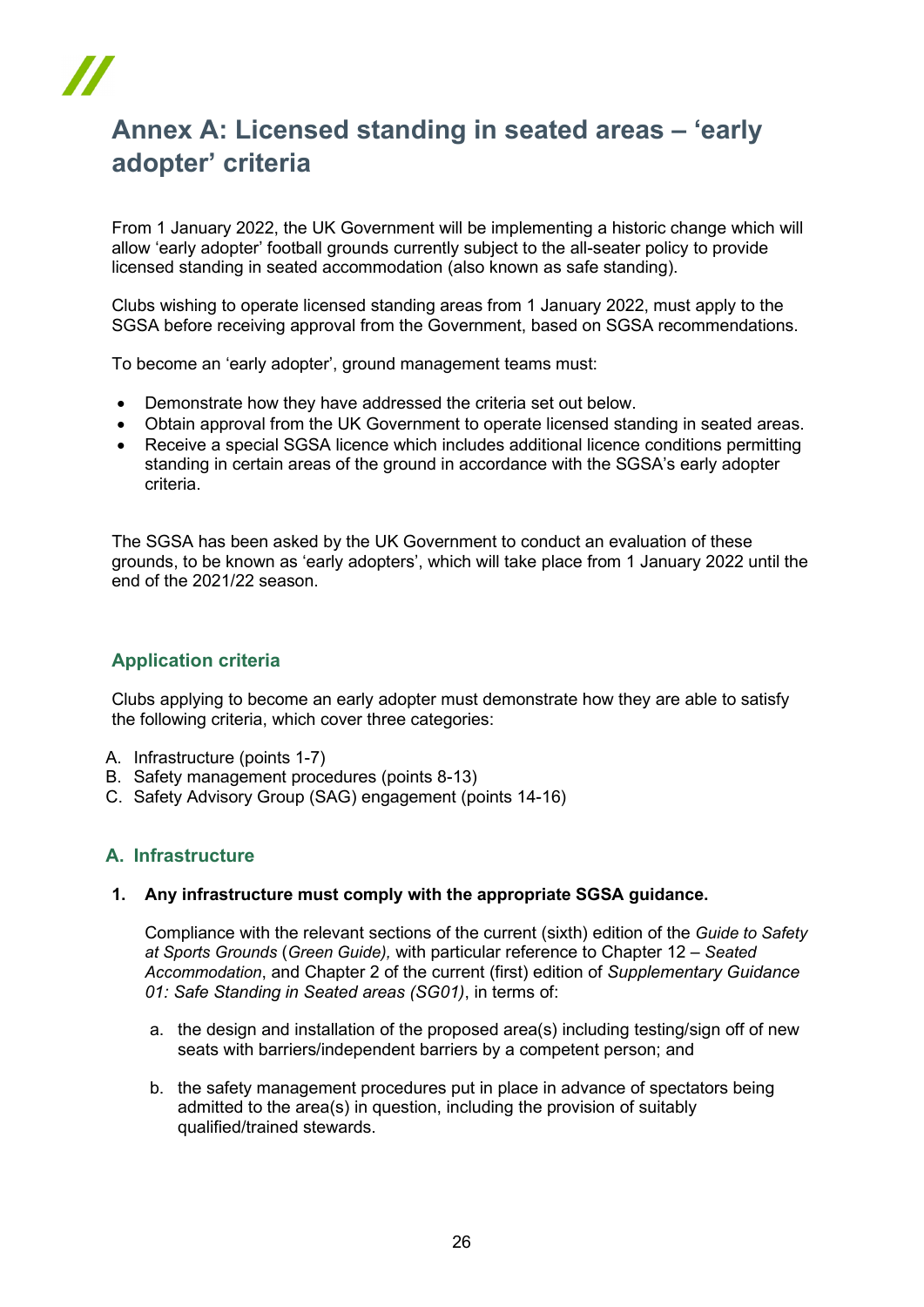

#### **2. Licensed standing areas must be made available to both home** *and* **away supporters.**

In achieving this, away supporters should *also* be offered seated accommodation within the provision.

The ground management must be able to demonstrate active engagement with supporters, which has helped inform decision making on the size and location of those licensed standing areas. The final decision will be based on a range of factors, most notably the nature and scale of spectator safety risk associated with persistent standing in conventional seated accommodation and the associated SGSA Persistent Standing Enforcement Approach.

Note that it is recognised that the capacity of licensed standing areas, whether for home or away supporters, may vary according to the event and the likely demand, and that allocations will require continual review.

**3. Each seat/space must be allocated to** *only one* **spectator.** 

#### **4. It should not be possible for any of the seats in the proposed areas to be locked in either the 'up' or the 'down' position.**

#### **5. Each seat and seat row must be clearly identifiable.**

For the legibility of both spectators and stewards, each individual seat and seat row must be clearly, neatly and accurately identified, and in a contrasting colour. Where tipup seats are in place, the seat numbers must be clearly visible both when the seat is in the 'up' position and the 'down' position and fixed so as to make removal difficult.

#### **6. There must be no negative impact on viewing standards for other spectators.**

The ground management must be able to show that the provision of licensed standing will have no negative impact upon the viewing standards, comfort or amenity levels of seated spectators in adjoining areas.

#### **7. There must be no negative impact for disabled spectators.**

The ground management must be able to show that the provision of licensed standing will have no negative impact upon the viewing standards, comfort or amenity levels of disabled spectators, either in the area in question or adjoining areas, and that the ground is continuing to meet its responsibilities under the Equality Act 2010.

#### **B. Safety management procedures**

#### **8. Ticket buyers must be informed in advance.**

Purchasers of tickets for licensed standing areas must be informed at the point of sale, and on the ticket itself, that spectators in the area in question will be standing during the activity (see Section SG01 2.4.c.ii of *SG01*).

#### **9. A** *Code of Conduct* **must be introduced.**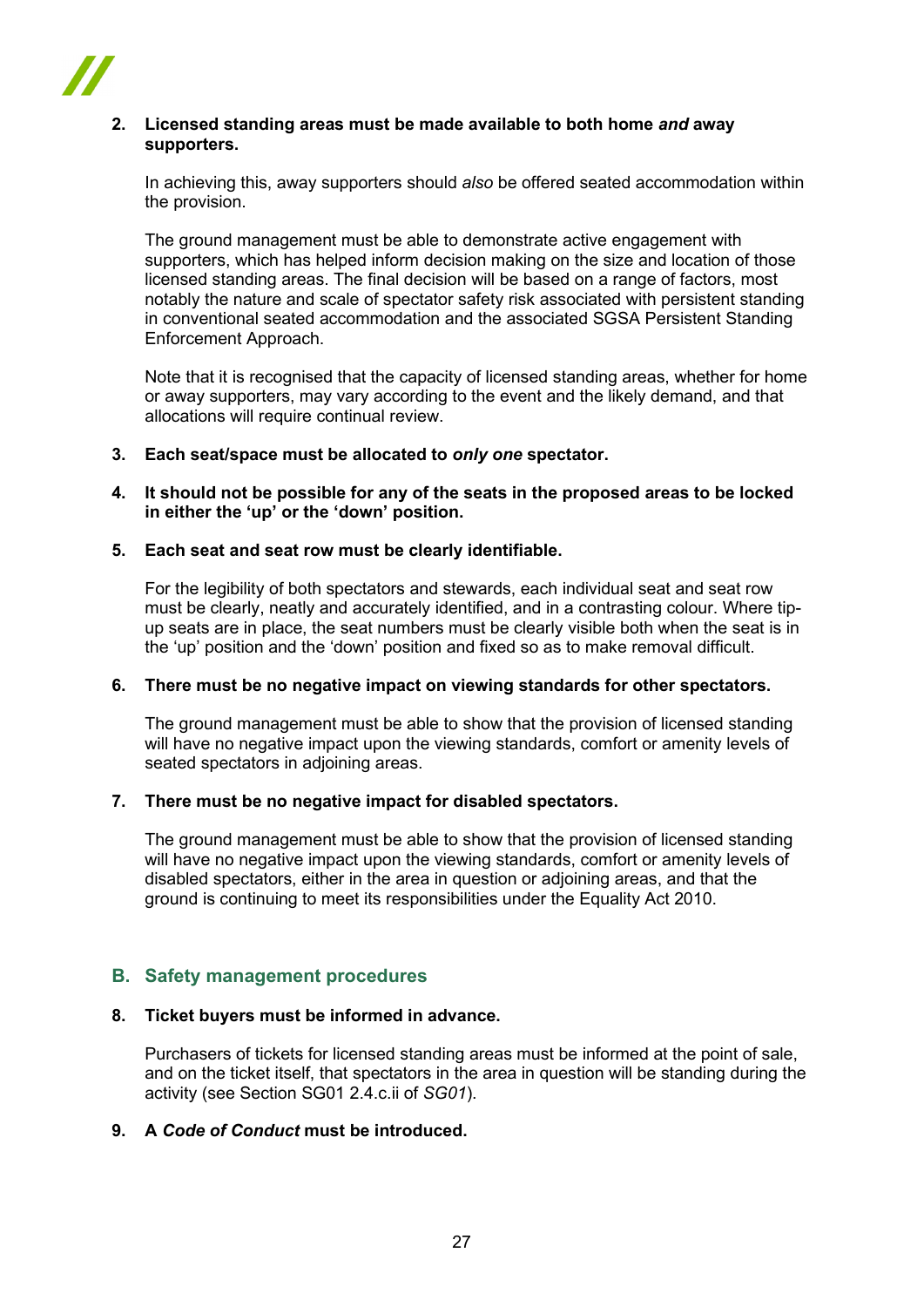Measures such as a *Code of Conduct*, enforced by ground management, to maintain high standards of spectator behaviour in the proposed areas must be provided to all ticket holders. This must reflect the entry conditions outlined in the *Supplementary Guidance* (see Section 2.4.c of *SG01*). An example of such a *Code of Conduct*, which can be tailored for local circumstances, is at Appendix A.

#### **10. Briefing and training must be in place for staff and stewards.**

Procedures must be in place, including the training and briefing of staff and stewards, to ensure that only relevant ticket holders are admitted to the areas in question.

#### **11. A CCTV system must be in place and offer full coverage of the licensed standing areas.**

The installation must be in accordance with the requirements outlined in the sixth edition of the *Green Guide* (see Section 16.20 – CCTV provision).

- **12. Safety management procedures must be in place to monitor and manage the behaviour of spectators in licensed standing areas.**
- **13. Management must demonstrate compliance with the SGSA's Persistent Standing Enforcement Approach in the ground's conventional seated areas.**

#### **C. Safety Advisory Group (SAG) engagement**

#### **14. There must be meaningful consultation with the SAG.**

Ground management must be able to demonstrate that there has been meaningful consultation with the core members of the relevant SAG as defined in its terms of reference, about the plans for licensed standing areas, together with evidence of support for those plans by the relevant certifying authority.

Additionally, ground management must show they have reviewed any information sharing agreement with the local police informed by their plans for licensed standing areas.

#### **15. SAG consultation must be recorded and inform the proposed approach.**

Ground management must demonstrate that SAG consultation has informed the proposed approach both in terms of the physical infrastructure and crowd management arrangements for those areas, including evidence that any existing and effective management of the segregation line between home and away supporters will not be compromised.

Note that in circumstances where such SAG consultation results in objections to the proposals for licensed standing areas from one or more of the core SAG members, the ground management must show evidence that the certifying authority has recorded formally:

a. details about each of the objections, including the evidence base and who tabled each of them; and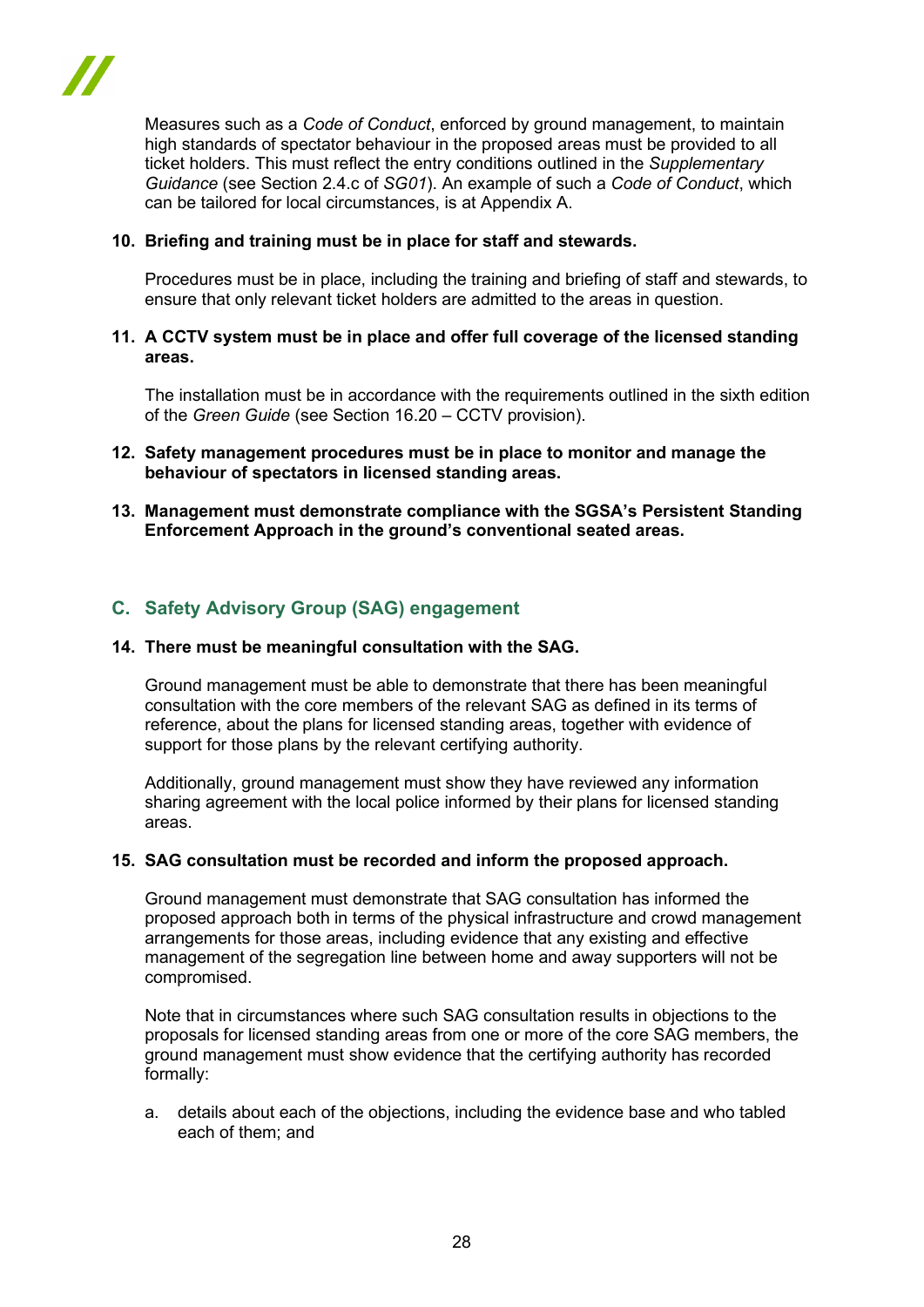

b. the certifying authority's accompanying rationale for rejecting each of those objections when giving its support to the proposed safe standing areas.

#### **16. There must be continued engagement with the SAG.**

Ground management must demonstrate that there are arrangements in place for regular dialogue with the core members of the relevant SAG about the operation of licensed standing areas to provide a suitable forum where partners, including the local police, can take an evidence-based approach to the ongoing effective management of the proposed areas.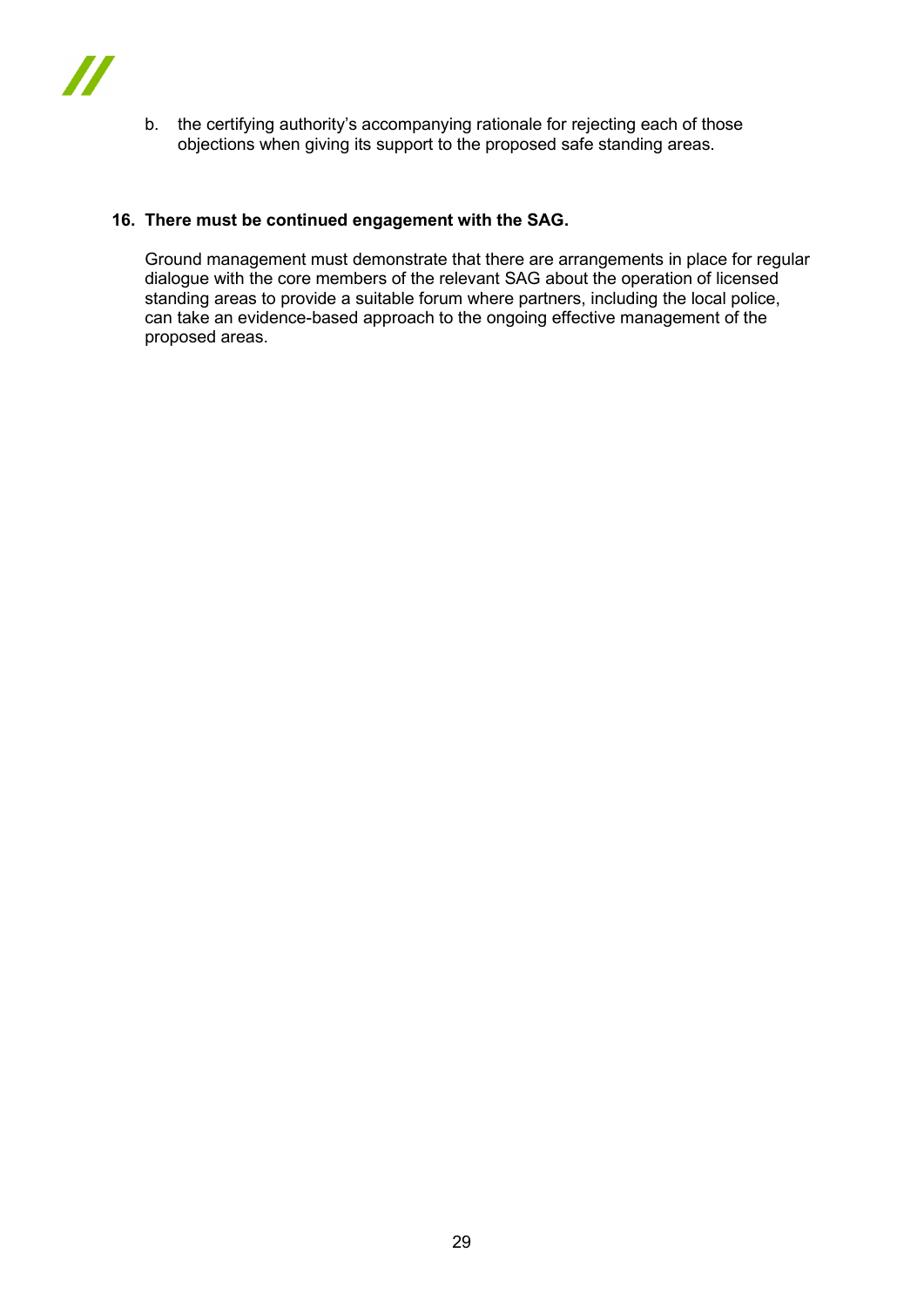## **Annex A, Appendix A**

## **Code of Conduct for licensed standing areas**

## **Background**

It has long been established that, simply by entering a sports ground, all spectators commit themselves to adhere to a number of ground regulations. Equally it is acknowledged that few spectators are familiar with those regulations, other than in the broadest terms. For this reason, it is recommended that all spectators who purchase or are allocated tickets for licensed standing areas are provided in advance with a copy of a *Fan Code of Conduct*. This should include both home and away supporters.

#### **Management considerations**

When preparing a *Fan Code of Conduct* for licensed standing areas, ground management should take the following into consideration:

- a. The Code should be tailored to the specific characteristics of the ground, the nature of the match being staged and to the provisions of any national and/or local guidance in force at the time (for example, in relation to COVID-19).
- b. The Code should be written in concise, plain language.
- c. If being communicated in digital form  $-$  as is strongly recommended  $-$  a check box should ideally be included for ticket buyers to confirm that they have read the Code, before leaving the page.
- d. Printed copies of the Code should be posted in prominent locations within the spectator accommodation.
- e. Where appropriate, the wording of the Code should be shared in advance with representatives of supporters' groups.

#### **An example** *Fan Code of Conduct* **for licensed safe standing areas is available overleaf.**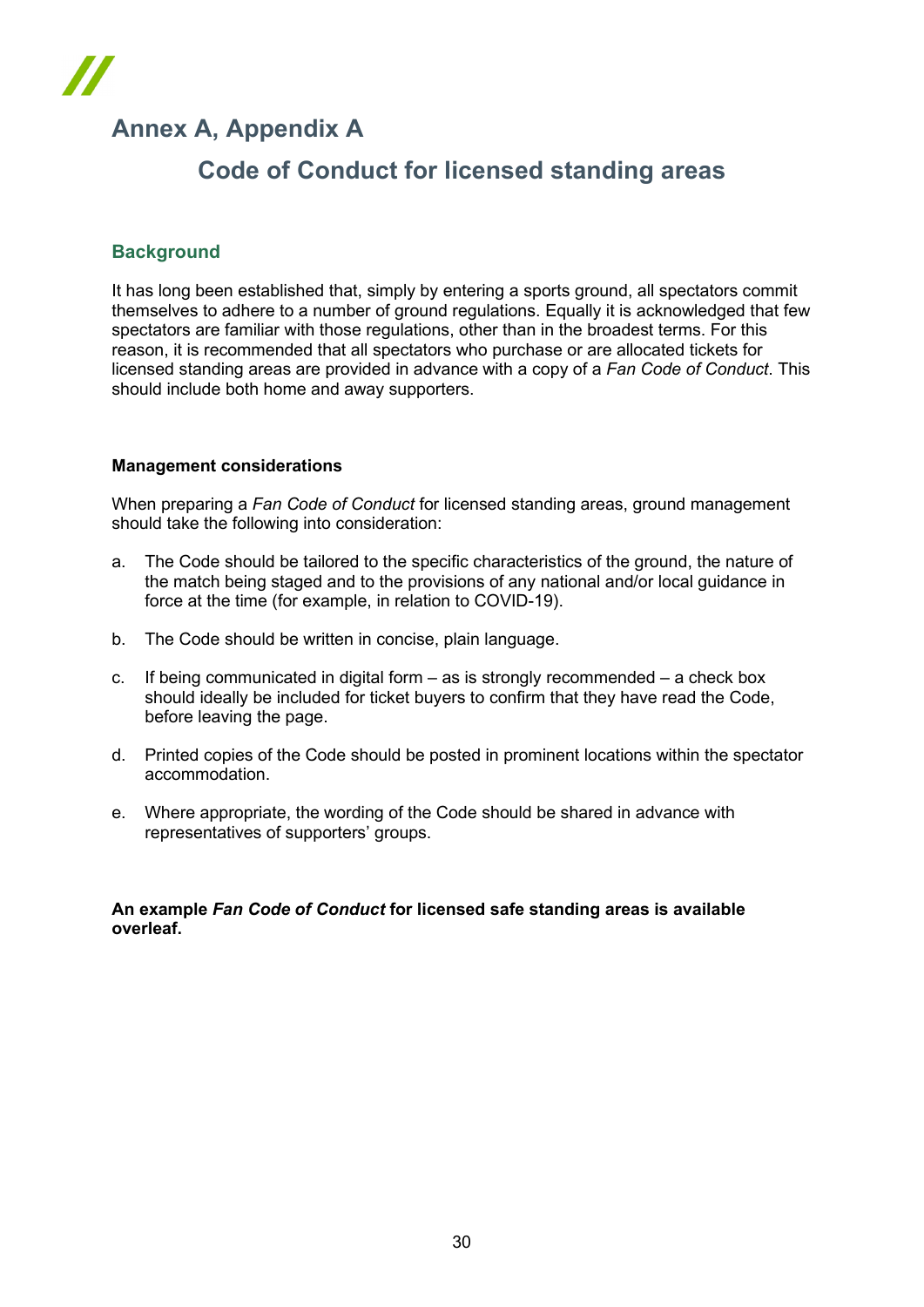

## **Example Fan Code of Conduct in licensed safe standing areas**

This safe standing area has been introduced to help keep you safe while watching the match.

This *Code of Conduct* does not replace any other ground rules. Failure to comply with these may lead to you being removed from the ground and banned from future matches, and/or the ground losing the right to maintain safe standing areas.

- 1. Be respectful towards staff, stewards, and other fans at all times.
- 2. Behave appropriately in the stand anti-social behaviour will not be tolerated.
- 3. Don't stand on the rails or seat. This safe standing area is here to keep you and other fans safe.
- 4. Unless needing to use facilities, don't move around in the safe standing area your ticket is for your space only.
- 5. Don't stand in the gangways or on the steps to watch the match these are for accessing and leaving your seat only.

Thank you for your support and co-operation.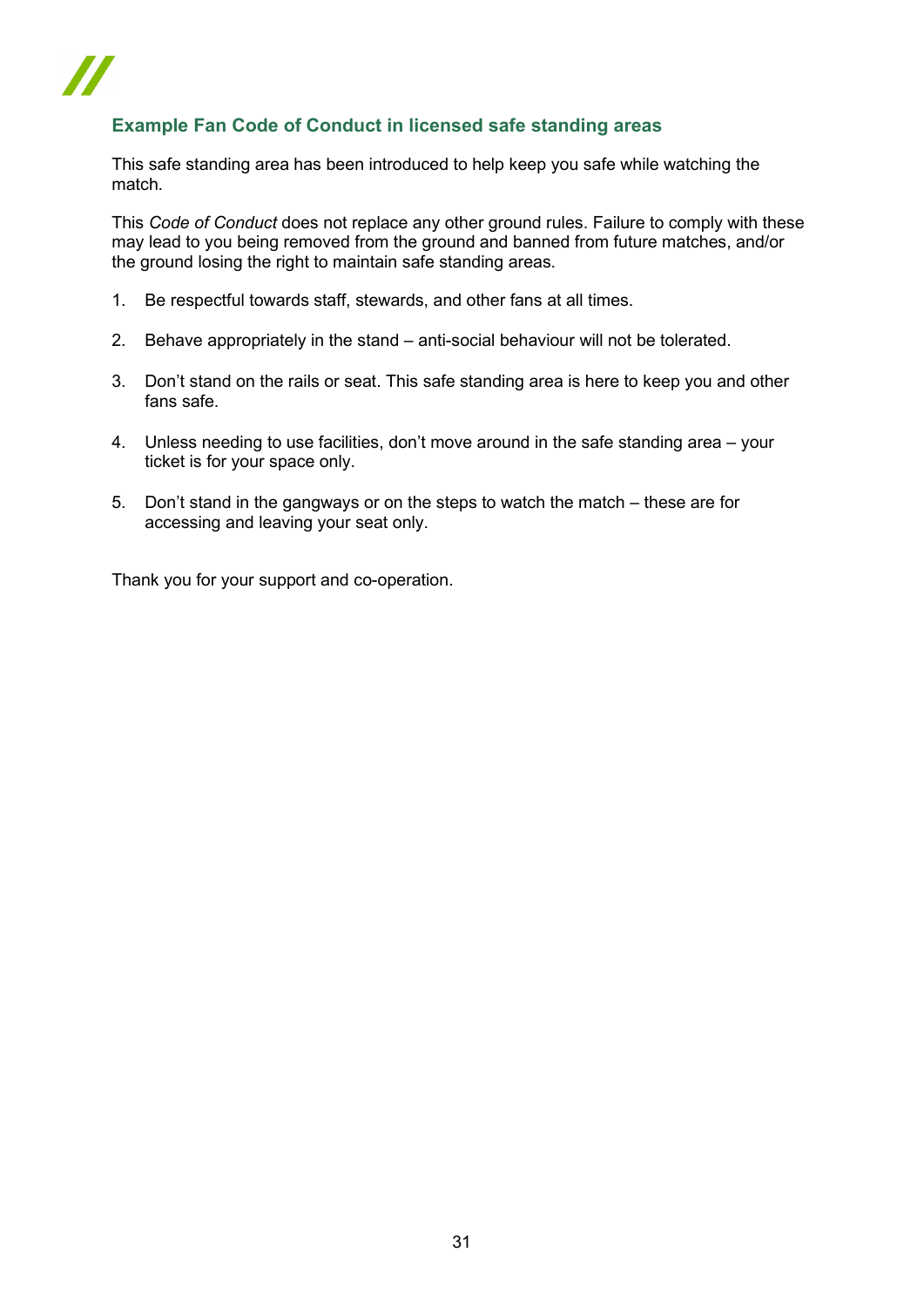## <span id="page-31-0"></span>**Annex B: Additional background – roles and responsibilities of all interested parties**

- 1. **Premier League and English Football League ground regulations** adopted by all Premier and Football League clubs include as a condition of entry to the ground that spectators may not stand in seated areas while play is in progress:
	- *"12. All persons entering the Ground may only occupy the seat allocated to them by their ticket and must not move from any one part of the Ground to another without the express permission or instruction of any steward, officer of the Club and/or any police officer."*
	- *"13. Nobody may stand in any seating area whilst play is in progress. Persistent standing in seated areas whilst play is in progress is strictly forbidden and may result in ejection from the Ground."*
- 2. **Ground management (in most places the club)** is primarily responsible for:
	- the safety of spectators
	- customer care
	- making 'reasonable adjustments'<sup>[30](#page-31-1)</sup> to club policies, procedures, and the physical environment, to provide suitable accommodation for disabled spectators
	- enforcing the ground regulations, including the conditions relating to seated areas detailed above
	- the safety of employees/workers (under the Health and Safety at Work etc Act 1974)

For every match clubs should produce a specific risk assessment. Where that risk assessment identifies that spectators may stand persistently it is for management to produce a plan for addressing the issue that reflects the nature and scale of persistent standing at the ground and the specific ground's infrastructure characteristics. The plan should first identify and initiate all reasonable steps to get spectators to sit down in accordance with the all-seater licence conditions (including publicising the all-seater requirements from the ground regulations on ticketing) and then seek to manage safety risks arising from those spectators who still choose to stand.

- 3. While responsibility for the safety of all people present in a ground lies at all times with ground management, at certain sports grounds and for certain events the presence of the **Police** may be required, or requested, to maintain public order and prevent the commission of offences. If there is to be a police presence in or at the sports ground, management should consult with police in advance and draw up a Statement of Intent. This sets out the division of responsibilities and functions and makes clear who will assume responsibility in particular circumstances. Ground management should not, however, rely on the presence of police officers to overcome inadequacies in the safety management operation at a ground.
- 4. Primary responsibility for certifying ground capacities and imposing terms and conditions on safety matters rests with **local authorities** in the context of their safety certification role at sports grounds. Ground management are responsible for the safety of spectators as well as their employees. If the **local authority** considers 'reasonable safety at the ground' is being compromised they have the statutory responsibility to take appropriate enforcement action under the provisions of the Safety of Sports Grounds Act 1975.
- 5. The **Sports Grounds Safety Authority (SGSA)** is the UK Government's expert body of sports ground safety. The SGSA's core statutory functions are set out in the Football

<span id="page-31-1"></span><sup>30</sup> Under the terms of the [Equality Act 2010](https://www.legislation.gov.uk/ukpga/1989/37/contents)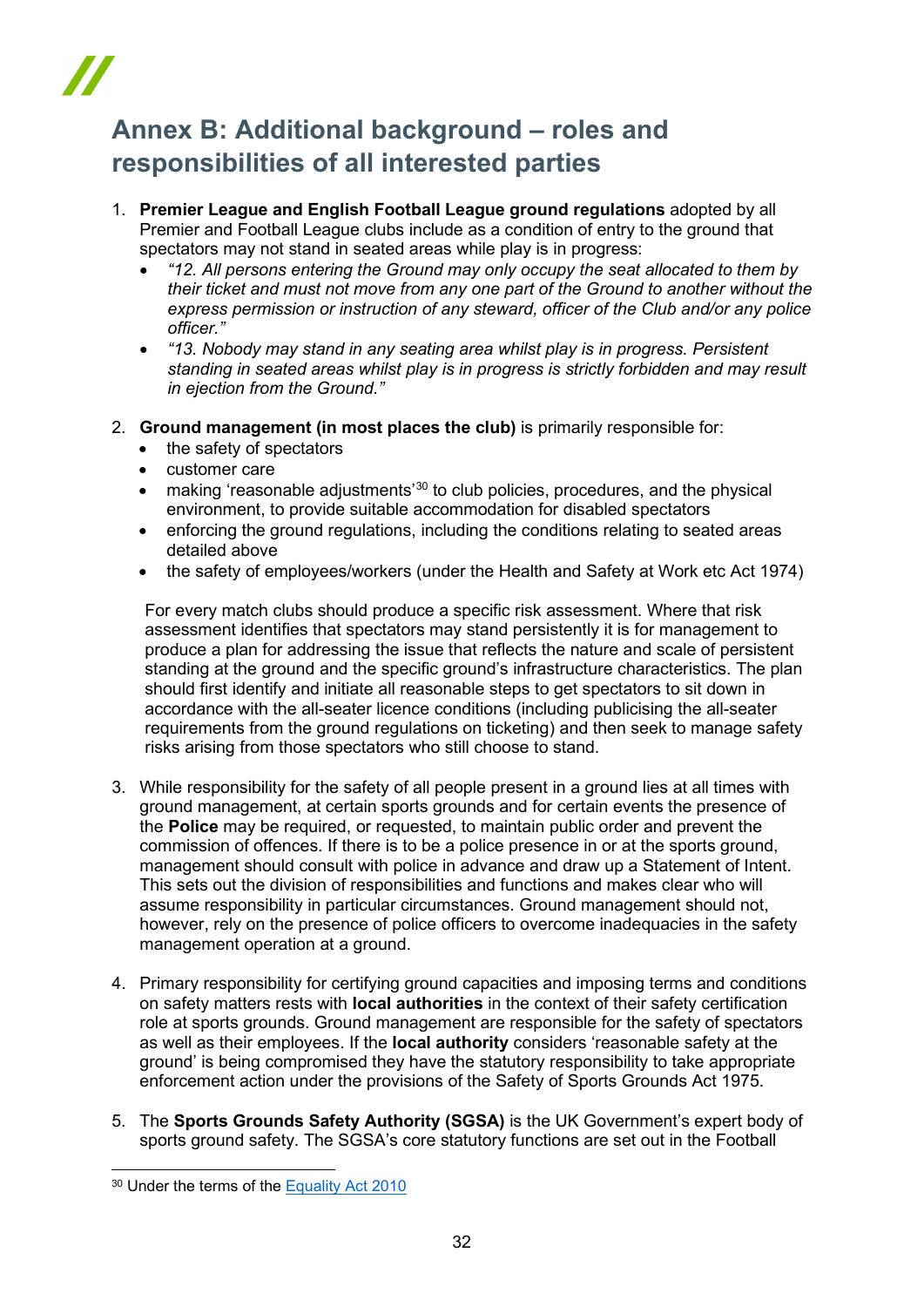

Spectators Act 1989 and the Sports Grounds Safety Authority Act 2011. These include an important statutory responsibility to regulate local authorities in their oversight of safety at the 92 football clubs in the Premier League and the English Football League, and at Wembley and the Principality Stadium. The SGSA also issues licences to those 94 stadia through which the Government's all-seater policy is implemented and enforced.

- 6. The causes and potential impact of persistent standing in seated areas, including the safety, crowd management, and customer care issues arising from such spectator behaviour, are detailed at [Annex E](#page-39-0).
- 7. **The football governing bodies (Football Association, Premier League and English Football League)** are responsible for drawing up and enforcing the rules and regulations of football, including those relating to ticketing and the number of places to be provided for visiting supporters. This offers opportunities for encouraging good behaviour and discouraging supporters who misbehave, for instance by allowing clubs to reassign accommodation. However, the scope for such action is limited. While the football governing bodies can impose certain penalties, it might be difficult to relate these to the specific problem of standing spectators. The football governing bodies are also in a position to co-ordinate initiatives by and on behalf of the clubs. These can include communicating with supporters directly and through publicity programmes and encouraging clubs to take a consistent approach to supporters who persist in standing.
- 8. **Spectators, whether home or away supporters**, are expected under Section 8 of the Health and Safety at Work etc. Act 1974 not to "intentionally or recklessly interfere with or misuse anything provided in the interests of health, safety, or welfare in pursuance of the relevant statutory provisions." In the context of a football ground at which designated football matches are played, this means spectators are expected not to misuse or otherwise interfere with the infrastructure provided for their safety. They are also expected, as a condition of their admittance, to comply with the ground regulations, and are at risk of being ejected if they fail to do so.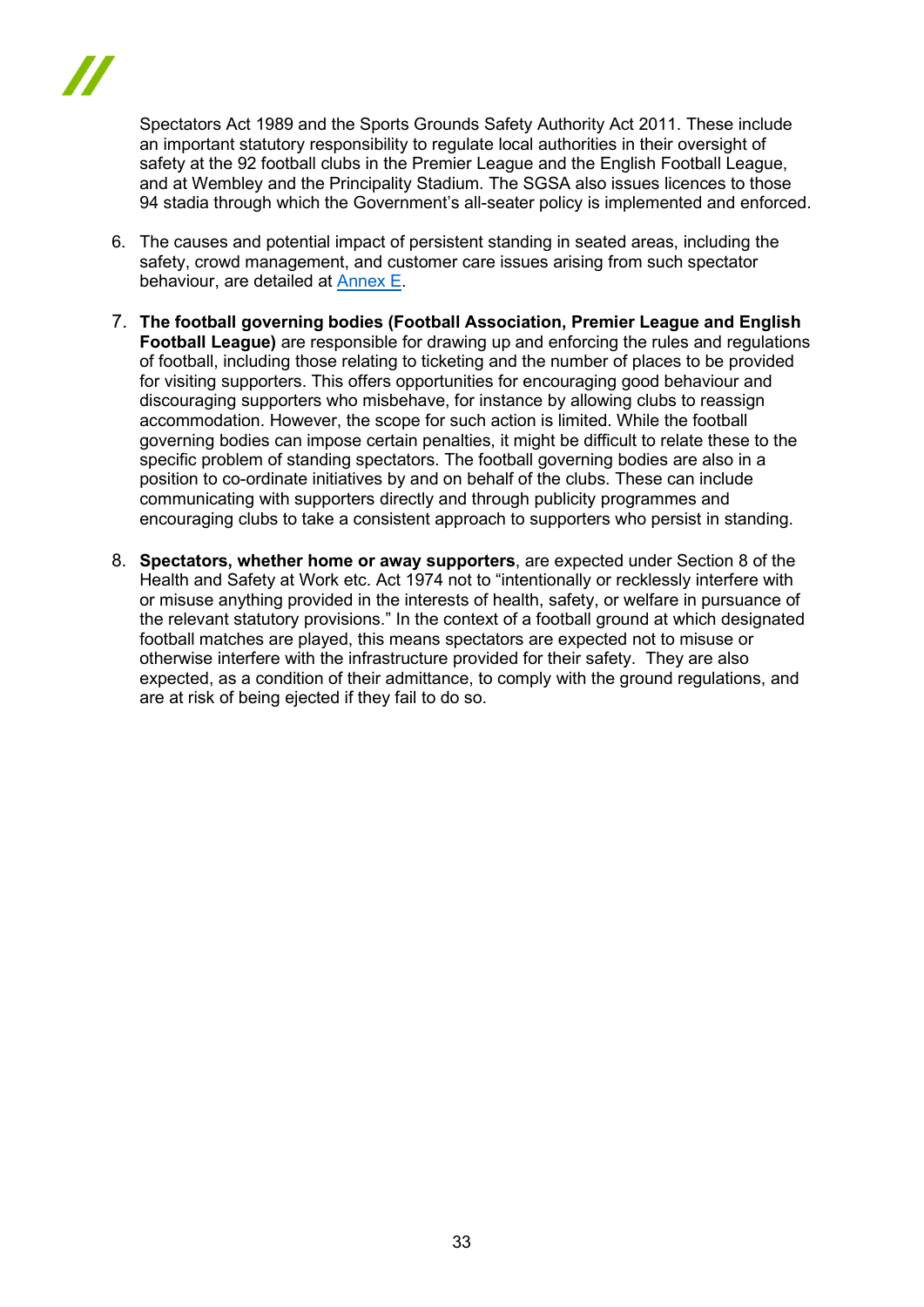## <span id="page-33-0"></span>**Annex C: SGSA enforcement approach flow diagrams**

<span id="page-33-1"></span>**Figure 1: All-seater policy: SGSA enforcement approach for the 21/22 season – overview**

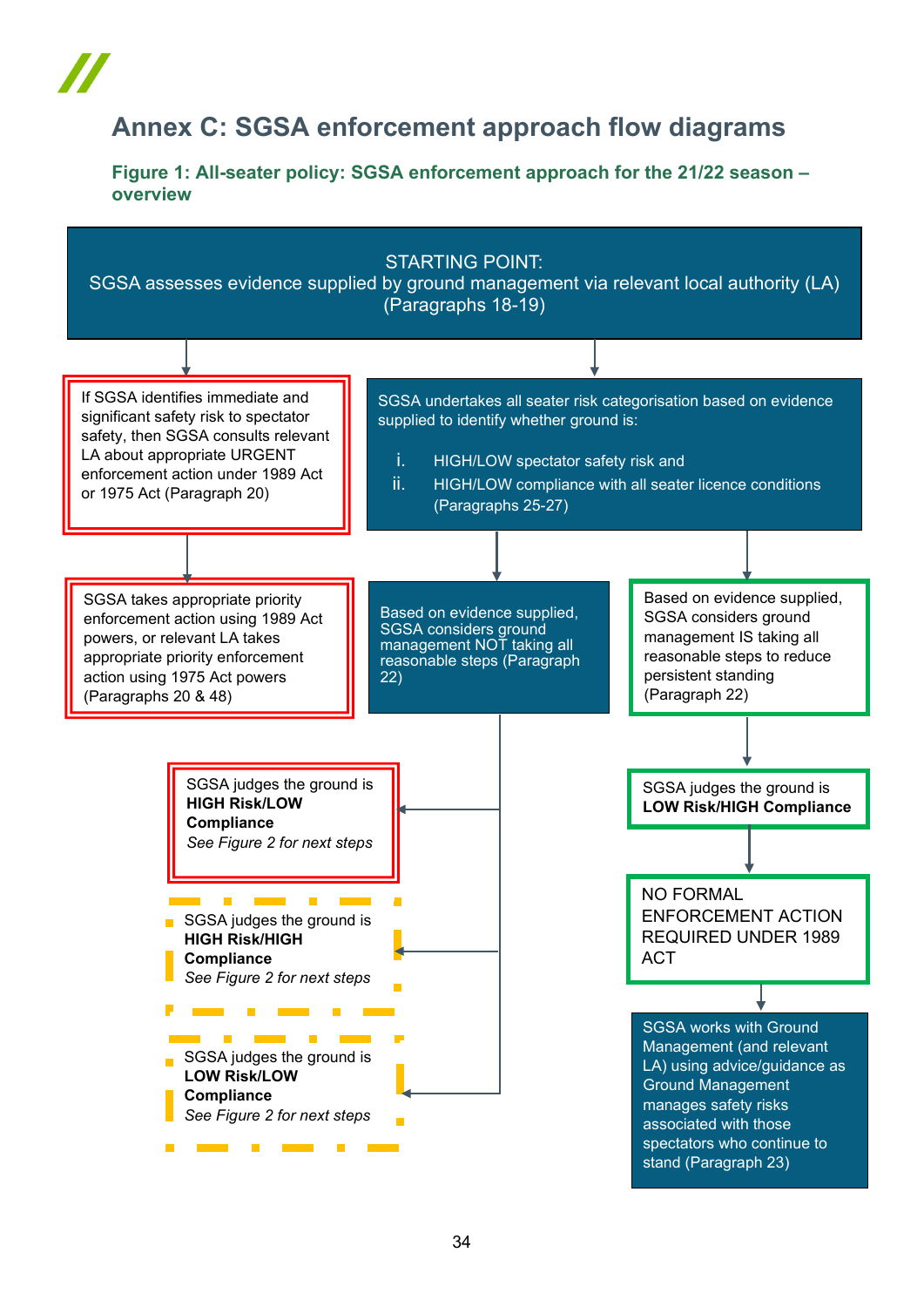## <span id="page-34-0"></span>**Figure 2: All-seater policy: SGSA enforcement approach for the 21/22 season – detail**

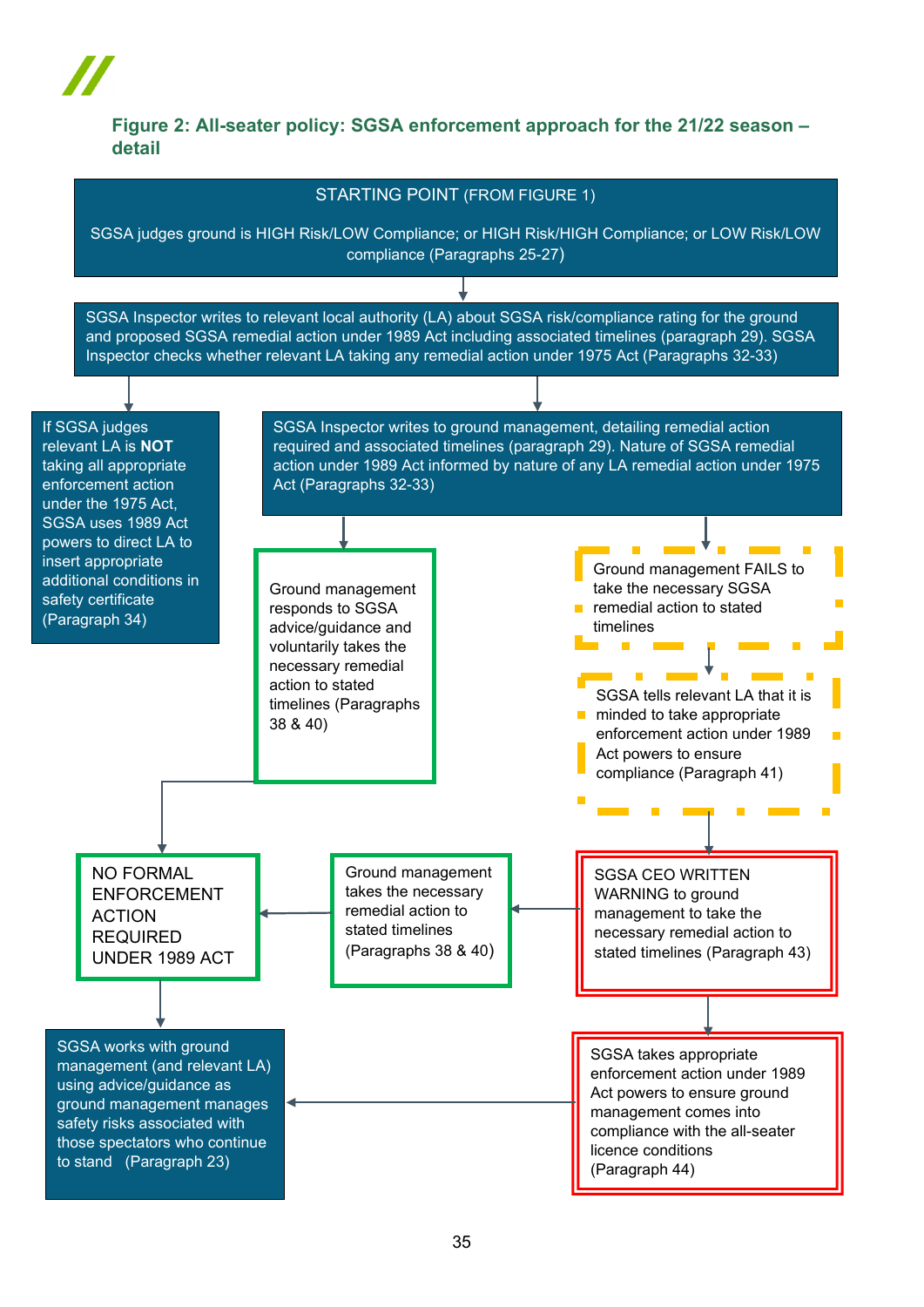**Figure 3: All-seater policy: SGSA enforcement approach for the 21/22 season – sliding scale of enforcement options where evidence suggests ongoing non-compliance with all seater conditions (under 1989 Act powers unless otherwise stated)**

SGSA works with ground management (and relevant local authority) to give ground management every opportunity to come into compliance prior to formal enforcement action being taken (Paragraphs 45 & 47)

<span id="page-35-0"></span>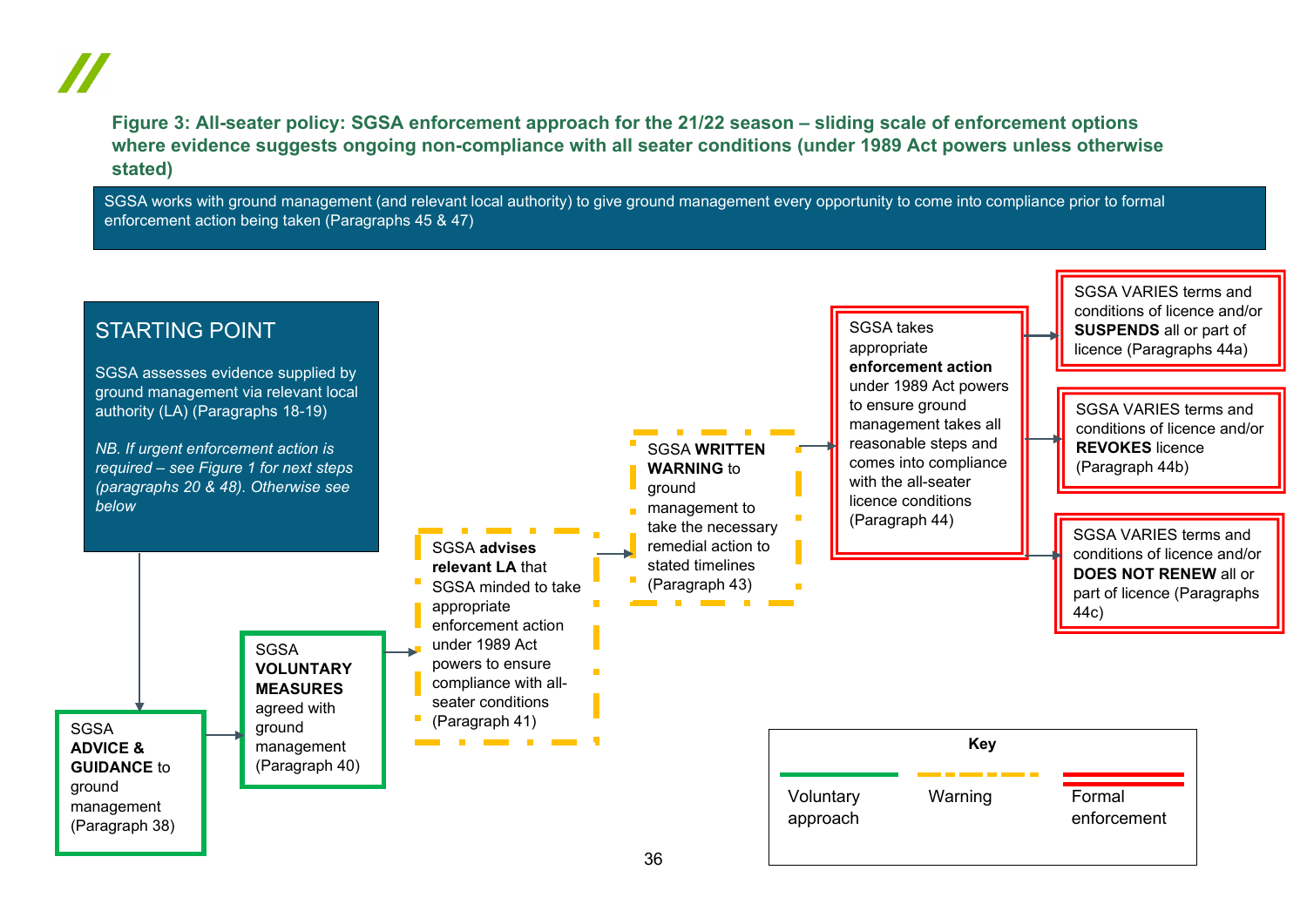**Figure 4: Licensed standing areas at 'early adopter' grounds: SGSA enforcement approach for the 21/22 season – sliding scale of enforcement options where evidence suggests ongoing non-compliance with all seater conditions (under 1989 Act powers unless otherwise stated)**

SGSA works with ground management (and relevant local authority) to give ground management every opportunity to come into compliance prior to formal enforcement action being taken (Paragraphs 29 – 31)

<span id="page-36-0"></span>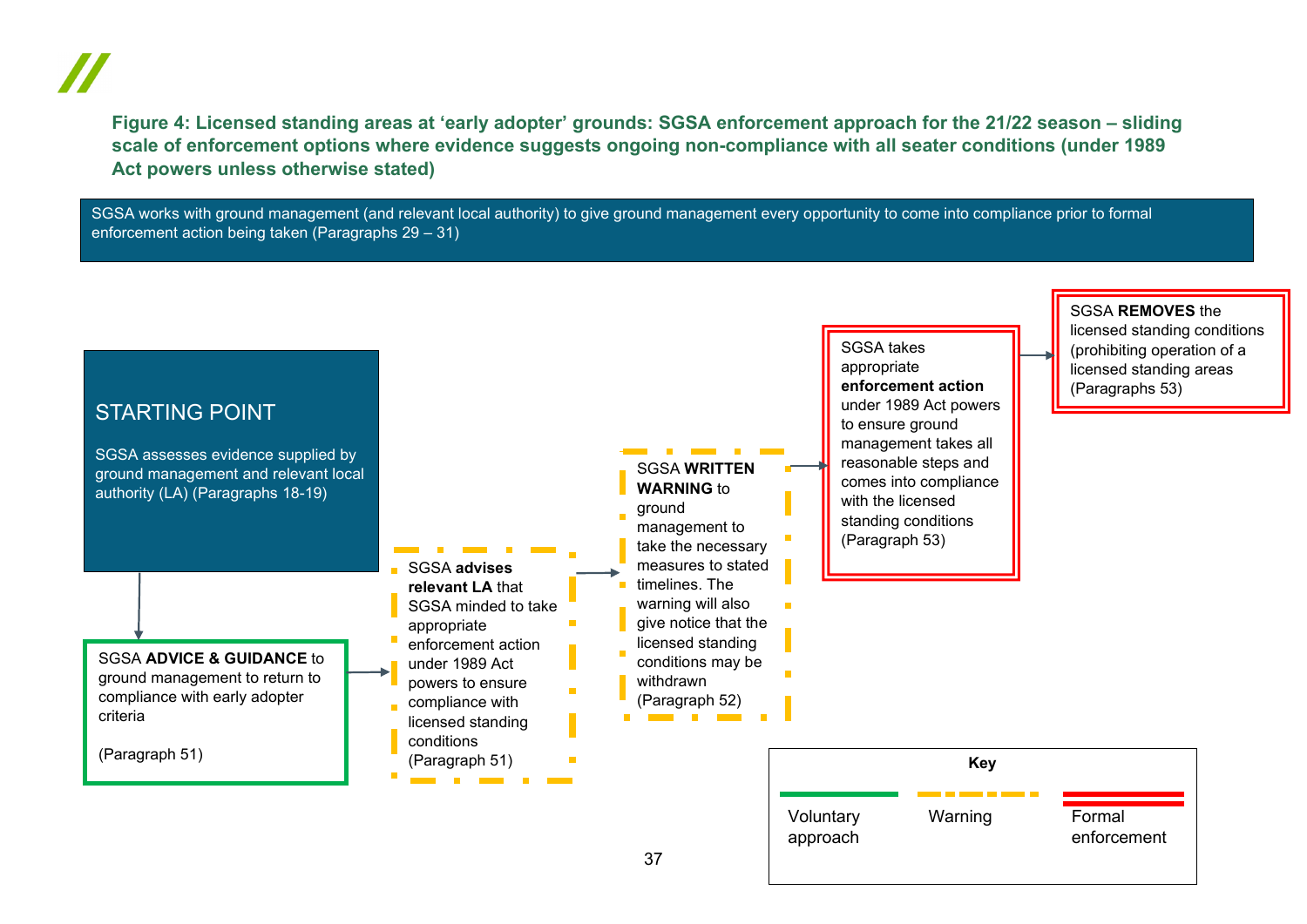## <span id="page-37-0"></span>**Annex D: Potential enforcement action by local authorities under the Safety of Sports Grounds Act 1975**

Where local authorities are not satisfied that any management plans provide for the reasonable safety of spectators, they can consider limiting capacity to an appropriate level. Instances where action may be required by local authorities include:

- a. If the gradient of the seating deck is above 25 degrees, persistent standing could be regarded as unsafe by definition (on the basis that the Green Guide does not allow standing in areas with rakes exceeding that). The local authority may require any such seating deck area where spectators are standing to be taken out of use on safety grounds. Additionally, persistent standing on seating decks with gradients below 25 degrees may also be unsafe. The local authority will consider each case on its individual merits and take action appropriately*.*
- b. If the front barrier of an elevated seating deck is not to crush barrier height and strength, persistent standing presents increased safety risks. The local authority may require the ground management to take at least the front row, and preferably the front two rows, out of use on safety grounds.
- c. Where significant numbers of spectators are standing, the local authority may reduce the holding capacity of the area concerned by allocating each spectator a width of 550mm, rather than the 460mm of the typical seating configuration, to prevent them spilling out into gangways. Ground management and supporters should be aware that this alone would result in one in every six seats in the area concerned being taken out of use.
- d. In addition, if the ground management is failing to manage the crowd, the local authority may reduce the  $(S)$  factor<sup>[31](#page-37-1)</sup> for the area concerned to whatever level is necessary to ensure the reasonable safety of spectators. Where the area concerned is occupied by visiting supporters, the reduction could apply to all matches or to those that have been identified as likely to present a particular risk.
- e. As an alternative to the previous option, the local authority could also require the closure of particular rows (radial or lateral) or could limit the use of certain areas to particular groups of spectators (for instance, home supporters or disabled spectators) $32$ . The progressive closure of rows from the front would effectively deal with the main transgressors and warn those behind that they may also lose their places for subsequent matches if they do not sit down.
- f. If the ground management fails to take measures to educate and persuade supporters that they must sit down, with a consequent impact on safety, the local authority may reduce the (S) factor and therefore the ground capacity.

<span id="page-37-1"></span><sup>&</sup>lt;sup>31</sup> In order to calculate the holding capacity of a sports ground, each part of the ground's viewing accommodation should be assessed according to the quality of the safety management in that area. This assessment is known as the (S) factor. Further information on the (S) factor can be found in Section 2.4 of the sixth edition of the Green Guide.

<span id="page-37-2"></span><sup>&</sup>lt;sup>32</sup>Closure of particular rows may contain seats for disabled spectators, such as identified easy access and amenity seats. In such circumstances, the seats for disabled spectators should remain operational, subject to being adequately stewarded.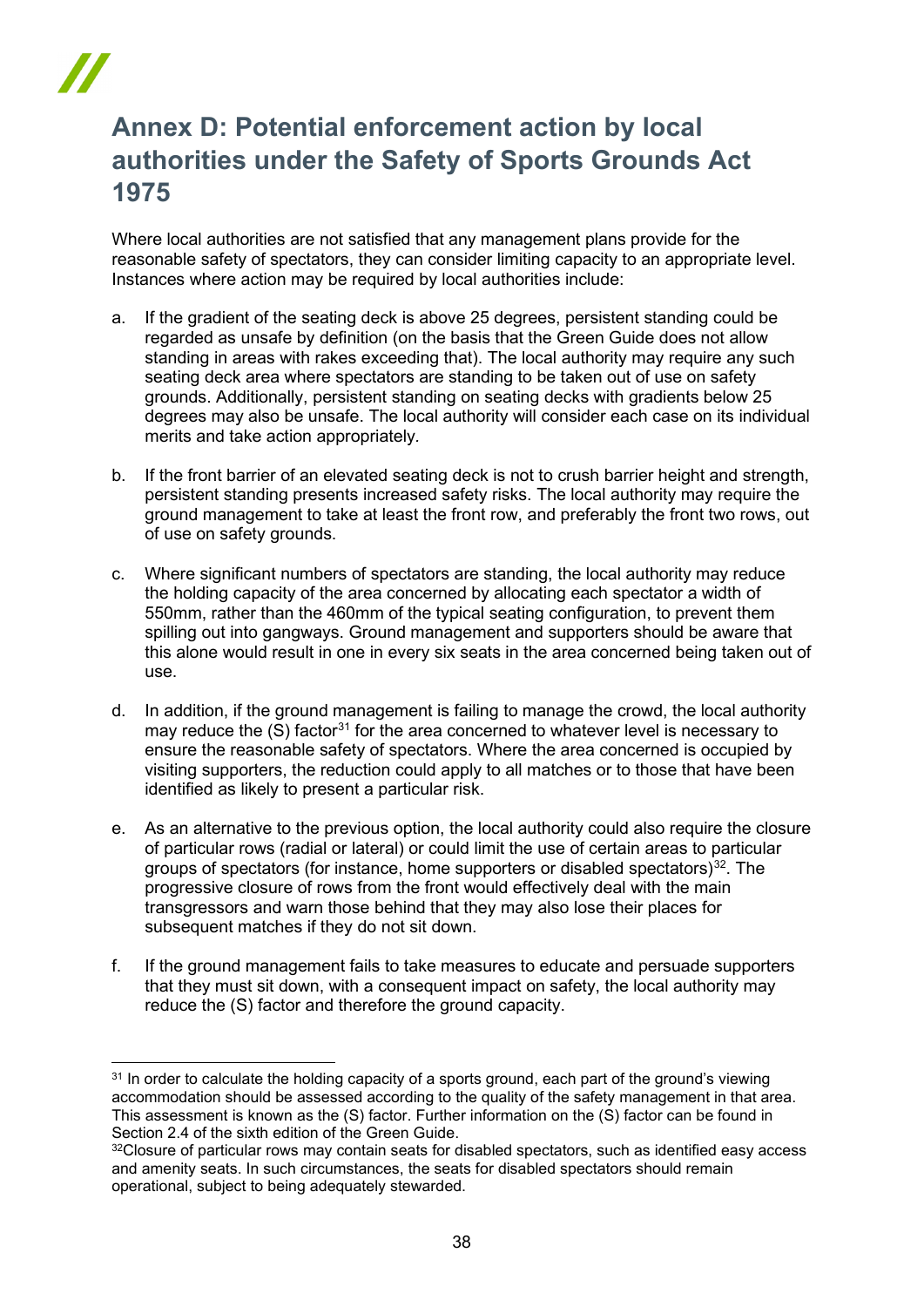

g. If the rake is so shallow that it positively encourages spectators to stand, the local authority may reduce the  $(P)$  factor<sup>[33](#page-38-0)</sup> accordingly. In appropriate cases, the SGSA could consider whether to impose a licence condition limiting the use of such areas.

It is extremely important that local authorities act reasonably and follow due process if seeking to adopt any of the measures above. It is particularly important to be able to demonstrate a proportionate and transparent approach if taking action which could result in reduced capacities.

<span id="page-38-0"></span><sup>&</sup>lt;sup>33</sup> In order to calculate the holding capacity of a sports ground, each part of the ground's viewing accommodation should be assessed according to its physical condition. This assessment is known as the (P) factor. Further information on the (P) factor can be found in Section 2.4 of the sixth edition of the Green Guide.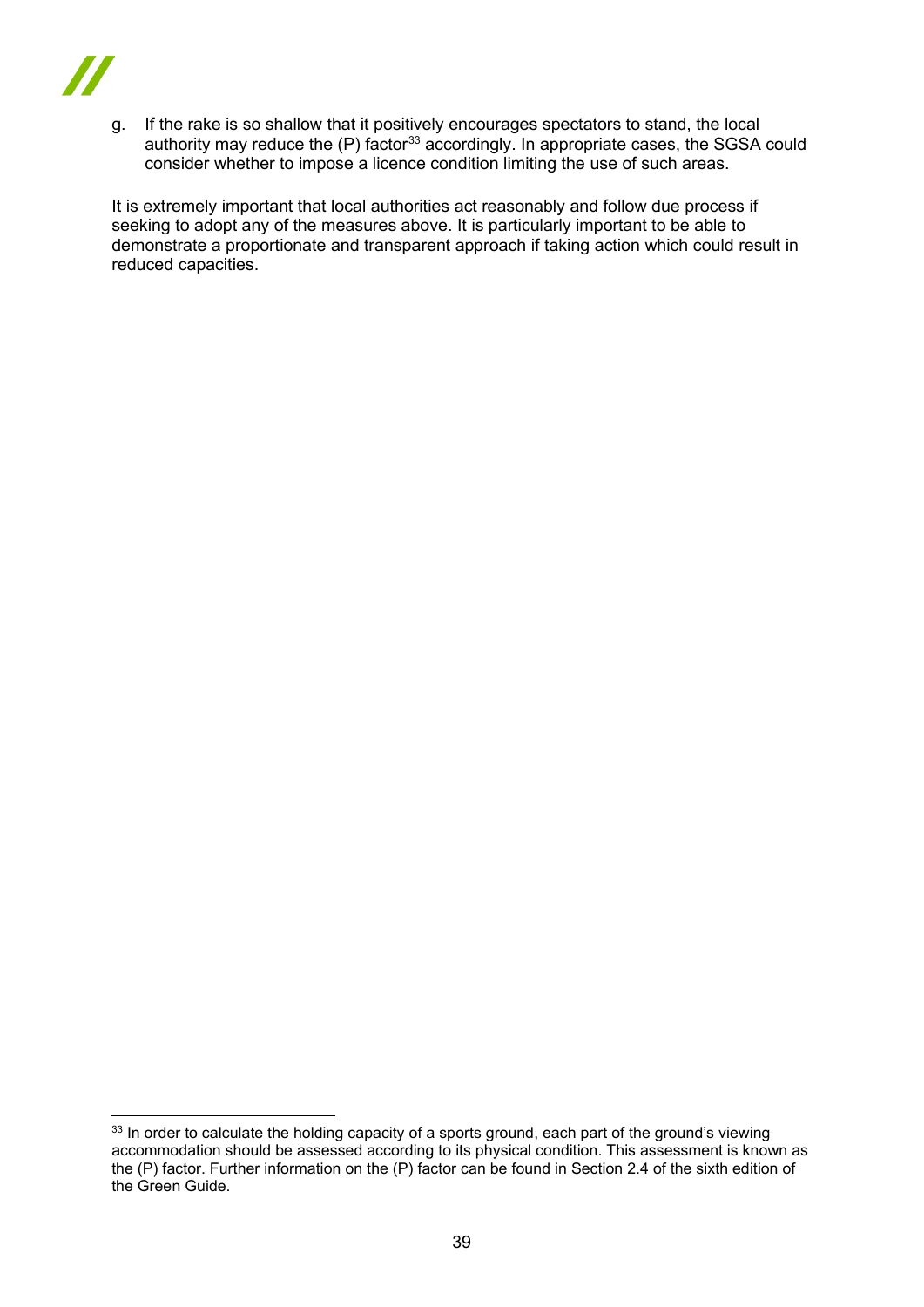## <span id="page-39-0"></span>**Annex E: Causes and potential impact of standing in seated areas**

It is recognised that spectators may stand persistently for different reasons, some involuntary, some deliberate, for example:

- a. they stand because inadequate sightlines obstruct their view or the seats are uncomfortable;
- b. they cannot see because other spectators are standing;
- c. they see supporters of the other team standing;
- d. they prefer to stand; or
- e. they are demonstrating their visible/vocal support for their team

Seated areas do not contain any of the design and safety features found on terraces designed to accommodate standing spectators. Standing in seated areas may raise issues in respect of one or more of the following: safety, crowd management and customer care.

#### **Safety**

Spectators standing in seated areas may create a number of hazards both for themselves and for those around them, for example:

- a. Spectators standing in these circumstances are not protected by any crush barriers. Instead they have a seat back in front of their legs. In the event of an incident, there would be nothing to prevent them from falling forwards onto the heads and upper bodies of the spectators in front. The falling spectators could themselves incur lower limb injuries from the seats. The risk is exacerbated if spectators stand on the seats themselves.
- b. The risk associated with such falls, and the likelihood of a cascading effect, increase along with the gradient of the seating deck. Over 200 stands, or parts of stands, in allseated grounds have gradients above 25 degrees - the Green Guide considers such steep gradients to be unsafe for any *standing* accommodation, even where this is equipped with crush barriers to the highest standard. Indeed, many seating decks, particularly on upper tiers, have gradients close to the recommended safety maximum for seating of 35 degrees. Standing in a seated area with a gradient above 25 degrees is particularly unsafe due to this risk, and due to changes in spectator behaviour since the 1990s.
- c. A further significant safety hazard arises if spectators stand on an upper or elevated tier. The front barrier or parapet in front of the seated spectators will normally be at a height of 800mm, rising to 1100mm at the foot of each gangway. These barrier heights assume seated spectators. The Green Guide recommends that 800mm is sufficiently high to protect spectators entering and leaving but may not prevent a standing spectator from toppling over the barrier and into the crowd below. Raising the barrier would in many cases create a restricted view and might even encourage spectators to stand. An alternative, which has been adopted at some grounds, is to increase the height incorporating the use of transparent materials e.g. toughened glass. Another ground has sought to reduce the risk by installing a horizontal barrier extending outwards from the parapet wall.
- d. A seated area built to the minimum dimensions recommended by the Green Guide can accommodate 31 seated spectators per 10m<sup>2</sup> although it is accepted that this number may be slightly higher in older stadia conforming to previous guidance. If spectators have migrated and are not occupying their allocated positions, the density is likely to be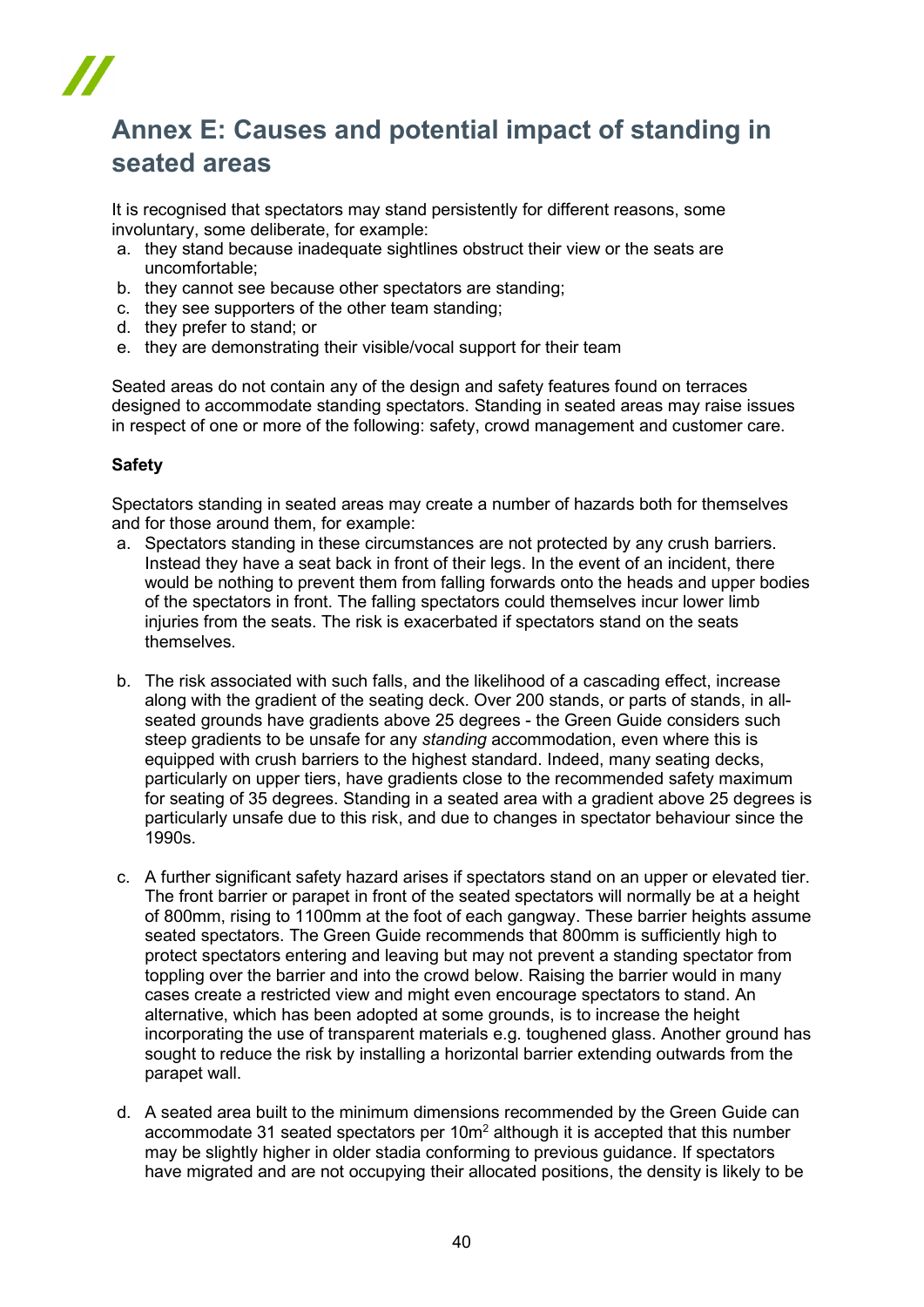

higher still. It could even come close to the maximum of 47 persons per 10m<sup>2</sup> permitted in a standing area that is fully equipped with crush barriers.

- e. Moreover, spectators standing side by side will, if they can, tend to occupy a greater lateral space (typically 550mm per person) than those who remain seated (typically 460mm). If the stand is full, standing spectators are likely to spill out into the gangways and vomitories, which become blocked. This not only impedes the safe circulation and exit of spectators; it also makes it difficult for stewards and first aid staff to undertake their safety duties. Keeping gangways clear is a fundamental safety requirement.
- f. Spectators standing in radial gangways are, moreover, the most prone to falling, both during moments of excitement and when others are pushing their way through. The SGSA is aware of incidents where spectators were injured by other spectators falling down the gangways in which they were standing. It should be remembered that gangways are unlikely to have handrails and may have a significant number of risers permitted in one consecutive flight.
- g. Spectators purchase a seat in the reasonable expectation that they will be able to see the match. If those in front are standing, smaller spectators, in particular children, may be unable to see unless they stand on the seat. This constitutes a significant safety hazard.

#### **Crowd management**

Standing in seated areas can have a number of potentially serious consequences, for example:

- a. It is important for ground management and stewards to be able to secure the cooperation of spectators on a match day. While there is no automatic correlation between standing in seated areas and misbehaviour, there is evidence that some groups of standing spectators regularly adopt a hostile attitude to stewards and to the authorities generally. This can make it harder to identify individual offenders.
- b. Even where this does not lead to misbehaviour, standing spectators may not comply with requests (in particular, to keep the gangways and exits clear – see above) that may be for their own safety.
- c. Standing spectators are less static, less identifiable as individuals, and less likely to make eye contact with stewards than seated spectators. Consequently, standing spectators present additional challenges when stewards seek to give instructions to them.

#### **Customer care issues**

These are primarily matters of concern for football ground management and the football authorities, who recognise that standing in seated areas can have an impact on the customer experience and customer care, for example:

- a. Once the spectators at the front of a seating deck stand, those behind them have no alternative but to do likewise, whether they wish to or not. Those who are unable to stand for prolonged periods, or who prefer not to are likely to suffer a significant loss of enjoyment. They cannot remedy this themselves.
- b. Spectators who do not wish to stand may feel threatened and intimidated by those who do. The SGSA is aware of spectators being assaulted when they asked those standing to sit down.